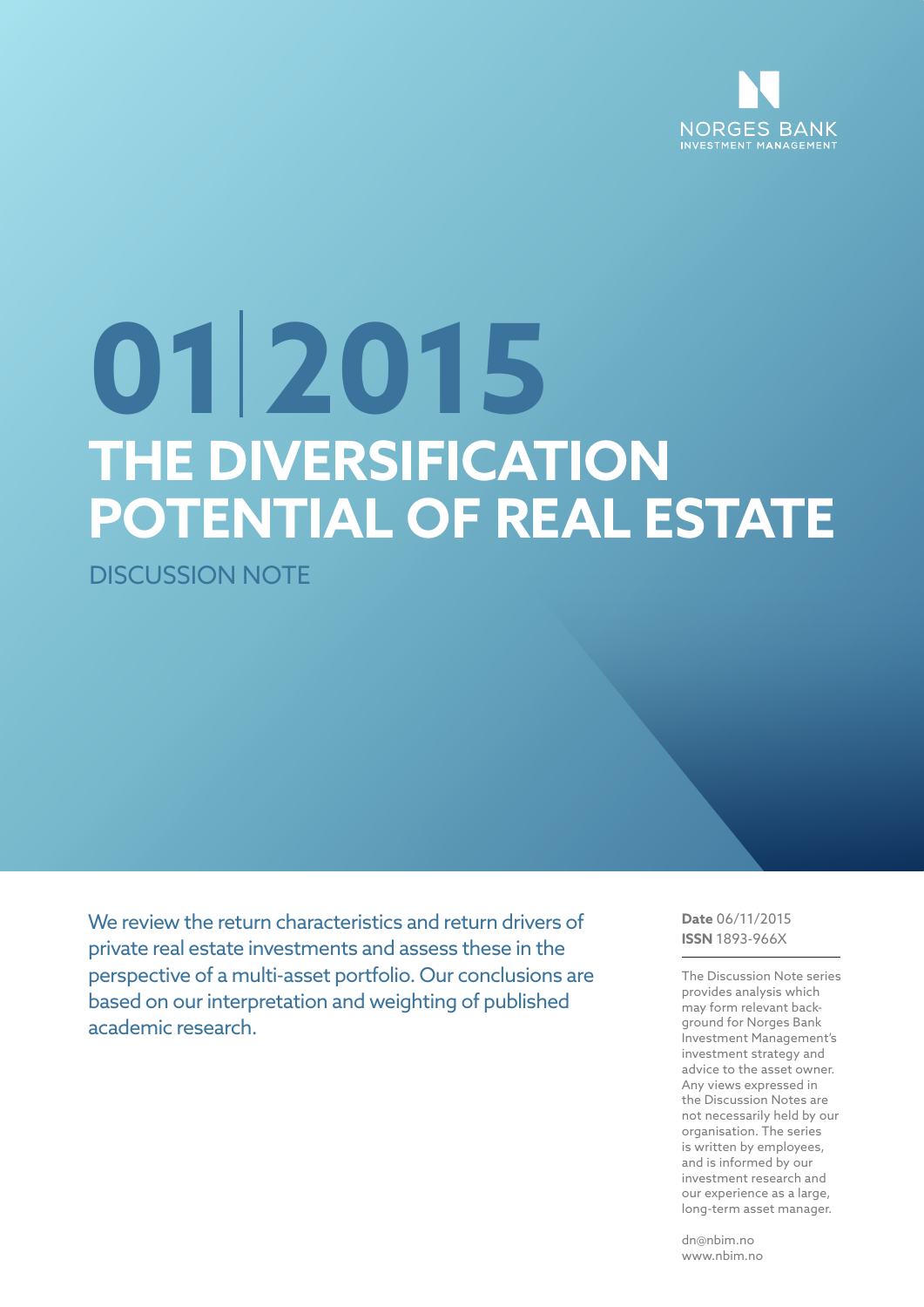# **SUMMARY**

- A significant share of global wealth is in real estate, but the investable share is lower. Various estimations indicate the value of real estate investments to be in the range of 10 to 15 percent of the global market portfolio, slightly higher than the average allocations of institutional investors.
- The vast majority of academic studies come to the conclusion that adding real estate does improve the risk-return profile of a mixed-asset portfolio. Estimates of optimal allocations to real estate vary strongly. The median range of the suggested allocations to real estate in the 30 studies reviewed was 15 percent.
- Equity investments in real estate can be made through direct ownership of buildings, through non-listed real estate funds or through investments in listed real estate companies. Research indicates that direct and listed investments should deliver similar return characteristics in the long term, but the observed differences are very significant in the short term, with public real estate exhibiting more similarity to general stocks than to private real estate. Also, the availability of listed vehicles is limited in many regions of the world, affecting the ability to follow a defined portfolio strategy.
- When analysing direct real estate returns, a number of measurement issues need to be considered. In particular, the most popular appraisal-based indices tend to be too smooth. Unsmoothing the indices should provide a volatility measure that expresses risk in a more realistic manner.
- Historical returns of real estate investments vary significantly across countries. Average annual returns between 2000 and 2013 were mostly in the range of 7 to 9 percent in nominal terms and 5 to 7 percent in real terms. However, returns have had a declining trend in recent years. Average return levels and volatilities based on unsmoothed indices were between government bonds and equities, and tended to be closer to those of government bonds.
- Low correlation of real estate returns with returns of equities and bonds are typically the key argument for including real estate in a mixed-asset portfolio. This is especially the case for private real estate investments, as public vehicles tend to correlate strongly with the general stock market. The level of correlation is not stable over time, and correlations might increase during extreme market movements, but empirical evidence is not conclusive.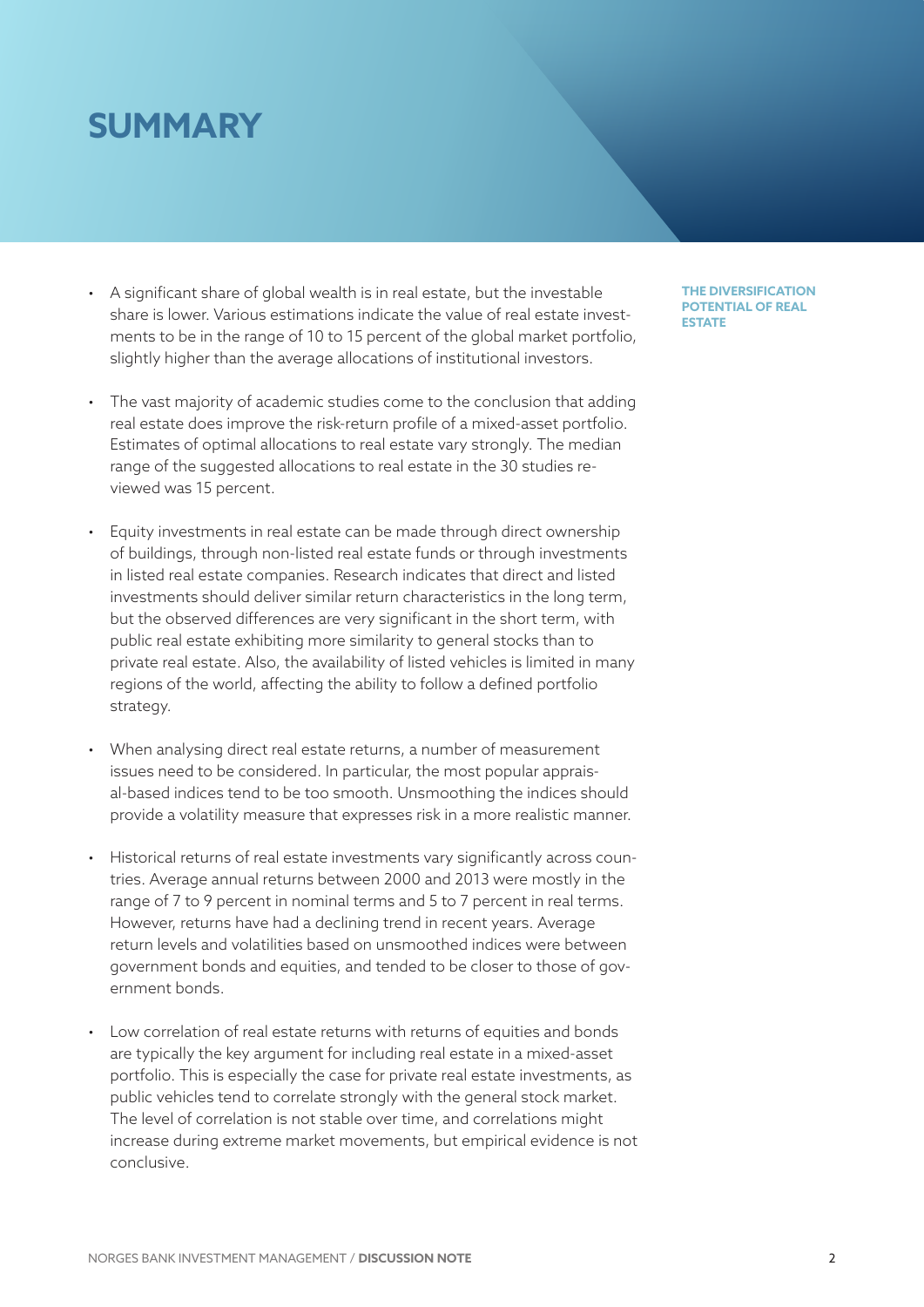- Direct real estate investments are exposed to a number of asset-specific, idiosyncratic risks. While the impact of asset-specific risks should decrease with portfolio size, it might not be possible to eliminate those risks entirely, even in portfolios with several hundreds of properties.
- Private real estate investments are significantly less liquid than investments in equities and bonds. The uncertainty associated with the duration and the outcome of the sale process results in additional risks. While the impact on the risk-return profile of the investment can be significant in the short term, it appears to be marginal for long-term investment horizons.
- Real estate returns are often considered as a natural inflation hedge, as rents tend to be linked to inflation. Academic studies generally support inflation-hedging properties for private real estate but not for public real estate investments.
- Research supports the existence of a specific real estate factor for private real estate, which reflects real-estate-specific risk and is independent of equity- or bond-related factors. This is highly relevant for the construction of investment portfolios based on fundamental factors.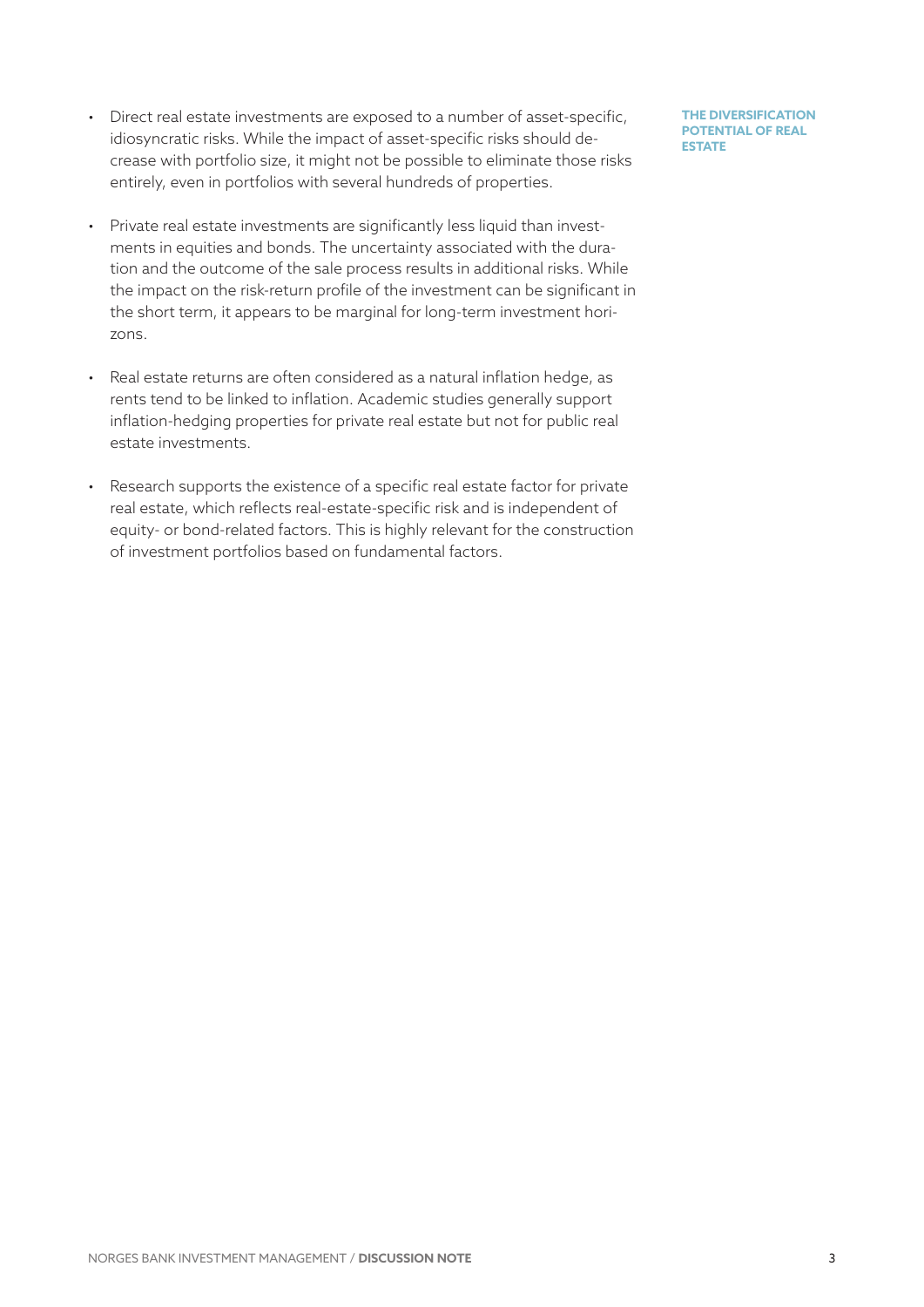# 1 Introduction

The purpose of the paper is to review various aspects of private real estate investments seen in the perspective of a multi-asset portfolio held by a longterm investor, such as the Government Pension Fund Global. It focuses on direct equity investments in commercial real estate, and draws heavily on findings in academic literature. In particular, it can be seen as an update and extension of the study by Hoesli and Lizieri (2007) prepared for the Investment Strategy Council of the Royal Ministry of Finance.

The issue of the diversification potential is viewed in a broad context of the consequences of including real estate investments in a mixed-asset portfolio. While the traditional approach concentrates on the correlations between returns of individual investments, it is difficult to apply to real estate due to relatively poor availability of data and a short history of returns. In order to provide a more general long-term view, we investigate various aspects of return and risk characteristics of real estate, comparing them with those of equities and bonds. We also discuss the fundamental drivers of real estate which determine the returns in the long term and are the actual source of any diversification benefits that this asset class is likely to provide.

The paper is structured as follows: Section [2](#page-3-0) addresses the question of allocations to real estate by looking at the size of the market, allocations of institutional investors and findings in the academic literature. Section [2.3](#page-8-0)  addresses certain aspects specific to this asset class, such as vehicles available to investors and return measurement issues, setting the stage for further analysis. Section 4 looks deeper into the risk-return profiles associated with real estate investments as well as correlations with equities and bonds. The section also covers some issues specific to real estate, such as the impact of asset-specific risks and the consequences of illiquidity. In Section 5, we look at the drivers of real estate returns, including the most relevant economic factors as well as the endogenous system dynamics of real estate markets. We also address the existence of a unique real estate factor in return time series that is unrelated to other asset classes. The final section summarises and concludes.

# <span id="page-3-0"></span>2 Allocations to real estate in mixed-asset portfolios

The level of allocations to real estate in investment portfolios is reviewed from three different perspectives. First, we look at the size of the global real estate market accessible to institutional investors and the share of this asset class in the global market portfolio. An overview of academic research addressing the optimal share of real estate in mixed-asset portfolios follows. The section concludes with a review of the allocations of institutional investors. The different approaches indicate allocations to real estate in the range of 10 to 15 percent.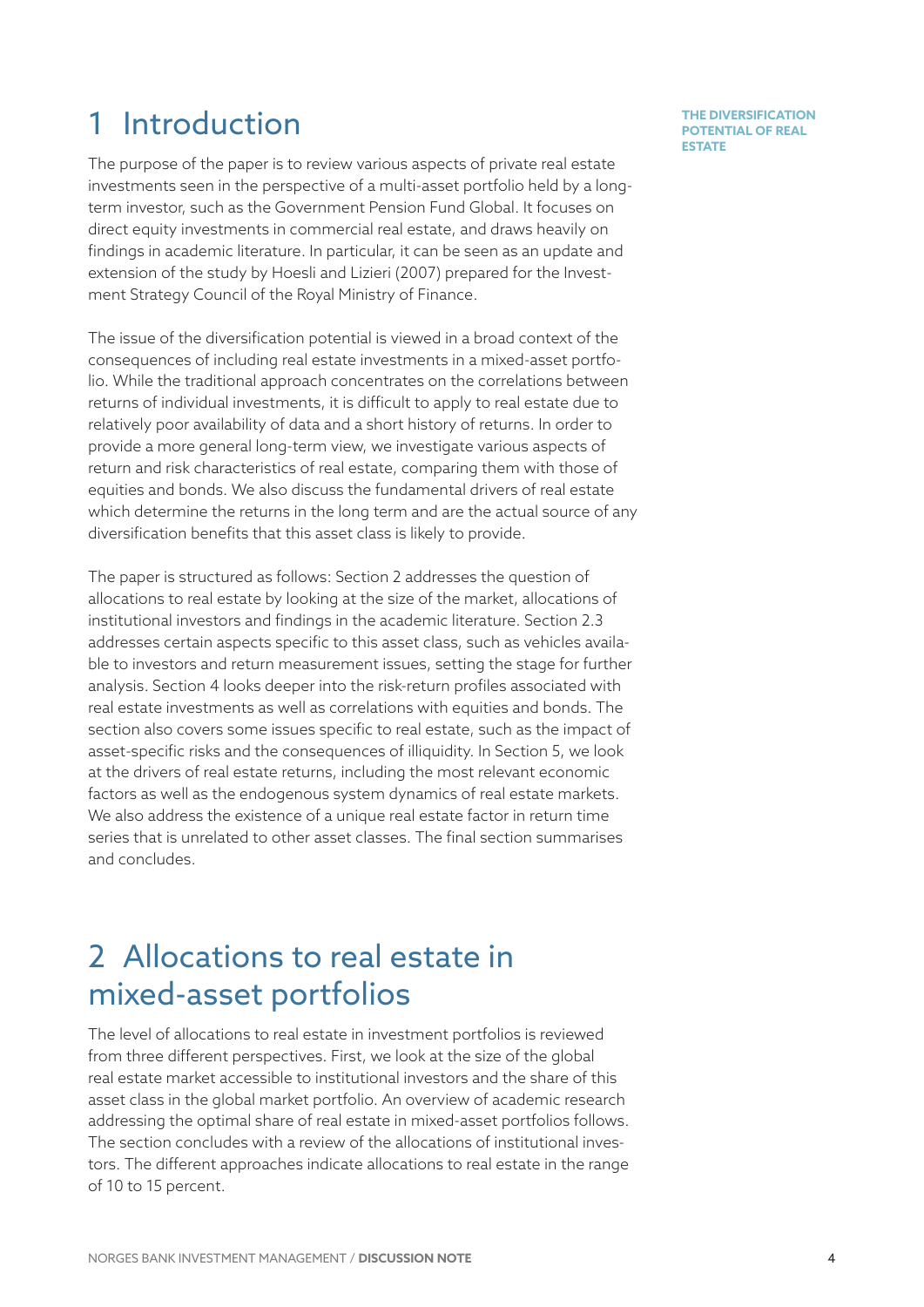# **2.1 Size of the real estate market**

There is broad agreement in the literature that real estate accounts for a significant share of global wealth, especially in the form of land and home ownership, although estimates vary strongly. Ibbotson and Siegel (1983) estimated that more than half of global wealth is in real estate. The 2006 Luxembourg Wealth Study found that the share of real estate in household portfolios across various countries ranged from 25 to 65 percent (net of debt), while the share of real estate investments ranged from 9 to 23 percent.

While the share of real estate in a hypothetical global market portfolio is important from a theoretical point of view, e.g. it plays a central role in the Capital Asset Pricing Model (CAPM), investments accessible to institutional investors are of higher practical relevance when constructing an investment portfolio. A number of studies address the size of "invested" real estate, i.e. the volume of real estate held in institutional portfolios as financial investments.1 Estimates produced and updated annually by DTZ are widely used in this respect.2 They are based on a four-quadrant approach looking at private real estate (holdings of funds and other private investors), public real estate (listed real estate market capitalisation), private real estate debt (lending by banks and other institutions) and public real estate debt (MBSs and covered bond market capitalisation). The size of global "invested" real estate according to this methodology was estimated at 13,700 billion US dollars in 2014. Comparing this figure with the market capitalisation of listed equities and bonds, estimated at 42,300 billion dollars and 43,400 billion dollars respectively, indicates a share of real estate in a stock-bond-real estate portfolio of approx.14 percent (after correcting for double counting of listed holdings). However, given the lack of transparency in many markets, such estimates need to be considered with caution, and other sources deviate considerably. For example, IPD/MSCI estimate the total invested market size based on the IPD index universe to be 6,000 billion dollars.<sup>3</sup> Estimates of investable real estate, which also include owner-occupied properties held for business rather than investment purposes, are significantly higher, ranging from DTZ's 26,800 billion dollars to LaSalle's 47,000 billion dollars.

Relatively few academic studies address the composition of a global multi-asset market portfolio.<sup>4</sup> A recent study by Doeswijk et al. (2014) looks at the "invested market portfolio", which contains all publicly available assets in which financial investors have actually invested. Over a time period of over 50 years, they report that the share of real estate investments has increased from 1.4 to 5.3 percent in 2012. However, the authors use only the equity part to reflect real estate investments, while the debt part is captured as

*2 See DTZ (2015).*

*3 The IPD/MSCI methodology differs from the approach used by other sources. It takes into account the value of properties in the sample, on which the calculation of national indices is based, and inflates the figure with the estimated market coverage in each country. Since the latter step is an approximation and IPD/MSCI indices are available only in 25 countries, the approach is likely to underestimate the size of the global real estate investment market.* 

*4 See Ibbotson and Siegel (1983), Ibbotson et al. (1985) and Bekkers et al. (2009).*

*<sup>1</sup> Among others, IPD, DTZ, LaSalle Investment Management, Pramerica, Prudential, RREEF, UBS and EPRA have published estimates of the invested real estate market size. In this context, it should be noted that DTZ and some of the other sources differentiate between "invested" real estate, which includes only assets held in institutional portfolios for pure investment purposes, and "investable" real estate, which additionally includes assets occupied and used by the owner that have sufficient quality to enter an investment portfolio, e.g. office or industrial buildings occupied by owners, which could theoretically be sold as investments and leased. See also Hobbs and Chin (2007).*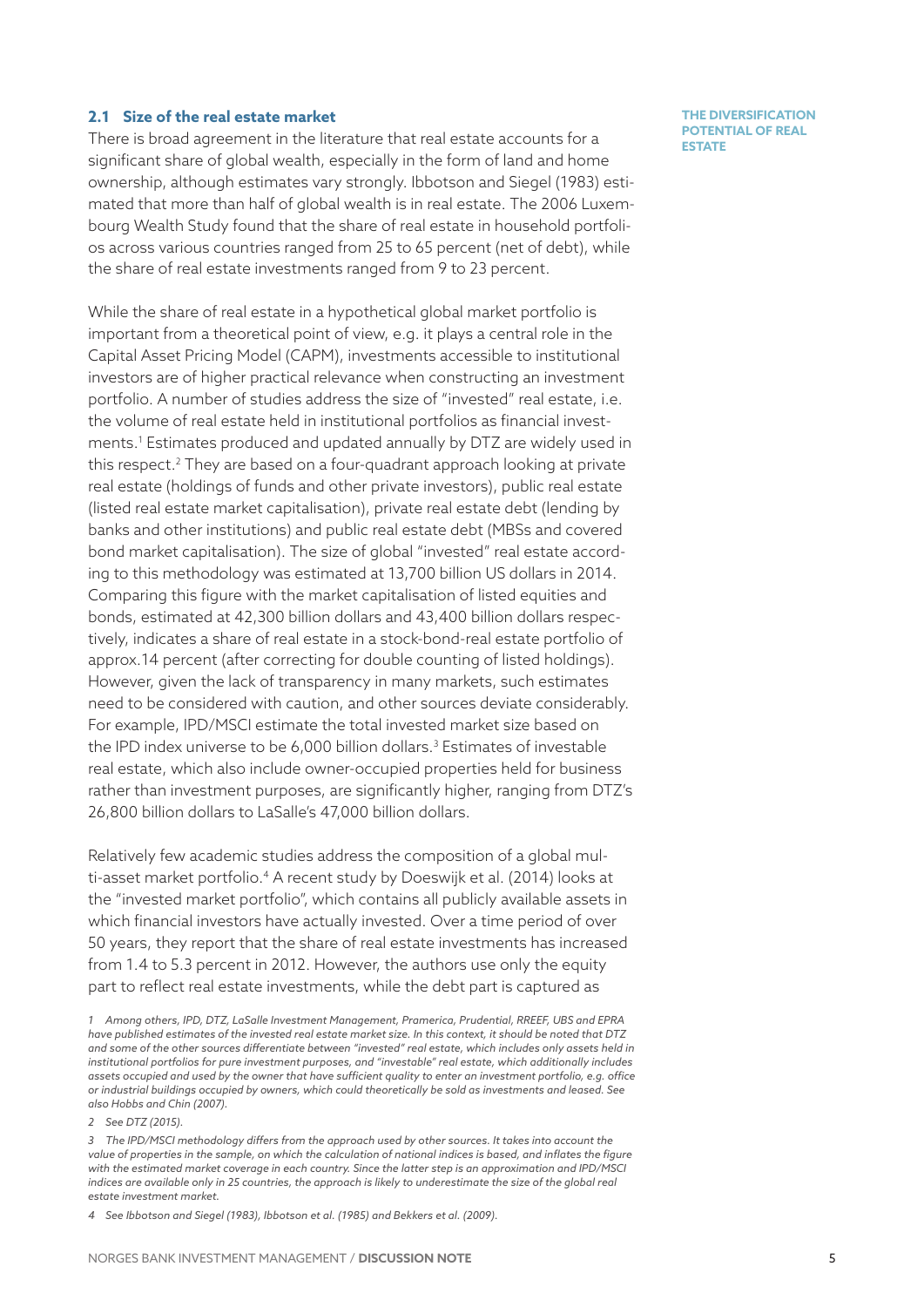fixed income. Considering the actual values of properties, and hence treating mortgage debt (public and private) and listed real estate companies as real estate would result in more than doubling of this figure, bringing the effective real estate exposure in the market portfolio to approx. 13 percent.<sup>5</sup>

**THE DIVERSIFICATION POTENTIAL OF REAL ESTATE** 

While it is challenging to provide a reliable estimate of the global size of real estate, or its share in the global market portfolio, there is a clear indication that it is substantial and most likely in the range of 10-15 percent. [Figure 1](#page-5-0) provides an overview of the historical evolution of the relative market sizes of the three major asset classes. Even when the discussed uncertainties are considered, it is apparent that the share of real estate has remained above 10 percent over the last decade.

<span id="page-5-0"></span>*Figure 1: Invested real estate vs stock market and government bond capitalisations*



# **2.2 Optimal allocation in academic studies**

Academic research has been addressing the benefits of adding private real estate to a portfolio mainly invested in listed equities and bonds since the early 1980s. Individual approaches vary strongly in terms of data and methodology, but the vast majority come to the conclusion that adding real estate improves the risk-return profile of the portfolio and that the share of capital invested in real estate can be substantial. The median of the suggested allocations to real estate in over 30 reviewed studies summarised in [Figure](#page-7-0) 2 was 15 percent with a median range of 6-21 percent.<sup>6</sup>

The early approaches used predominantly mean-variance optimisation based directly on index returns, e.g. Fogler (1984), Irwin and Landa (1987), Webb and Rubens (1987) or Firstenberg et al. (1988). In most cases, they came to the conclusion that the share of real estate in low- and medium-risk optimal portfolios can be very high, even above 20 percent. Later studies acknowledge that direct application of mean-variance optimisation can be prob-

*<sup>5</sup> Estimate based on the average leverage ratio of institutional real estate investors of approx. 55 percent (source: DTZ, 2015) and listed sector coverage of approx. 11 percent (source: EPRA, 2014). 6 See also Seiler et al. (1999), Hoesli and Lizieri (2007) and Viezer (2010) for a review of the literature on optimal real estate allocations.*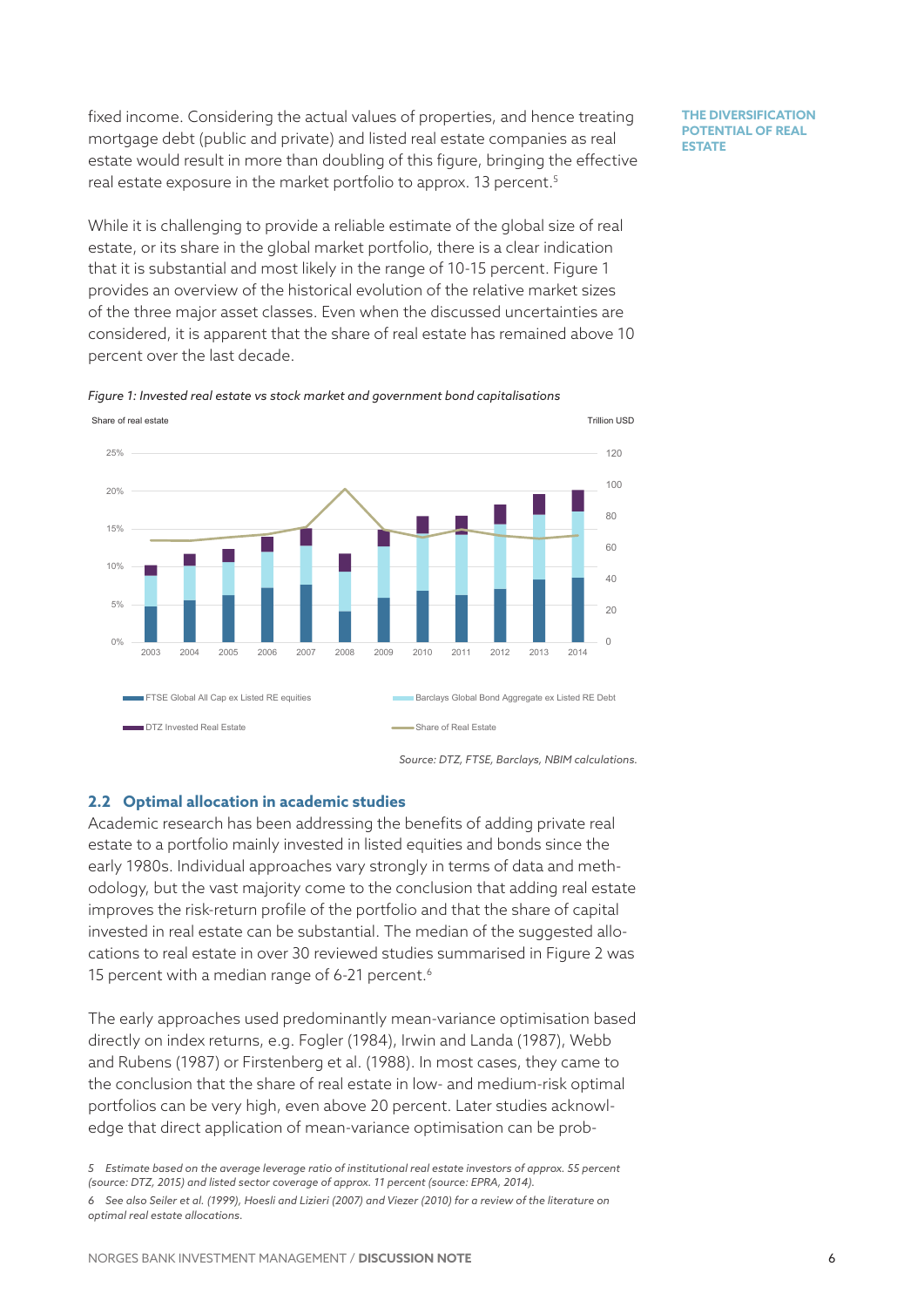lematic, as real estate breaches a number of assumptions of the standard MPT framework. In particular, returns are not normally distributed (see e.g. Young and Graff, 1995, Young et al., 2006, Young, 2008), investments tend to be illiquid (Liu et al., 1990a) and there are significant costs associated with investing in real estate (Chua, 1999). The shortcomings of real estate indices should also be considered (see discussion in section 3.3). However, even with adjustments aimed at making the studies more realistic, the optimal allocations to real estate still appear to be high and significantly above the observed actual allocations.

More recent studies of optimal allocations to real estate tend to use more sophisticated approaches and account for a number of real-estate-specific issues. Chua (1999) applies a series of corrections to the data, allowing for taxes, transaction costs, asset management fees and appraisal smoothing. Several studies allow for the illiquidity of real estate, ranging from a simple subtraction of an arbitrary illiquidity premium (Hoesli and Lizieri, 2007) to more complex, search-based approaches (Fisher et al., 2003, Bond et al., 2006, Cheng et al., 2013). While most studies focus on specific countries, predominantly the US and the UK, mainly due to data availability, some researchers also tried to look at allocations to global real estate (Chua, 1999, Hoesli et al., 2004). Other studies apply even more sophisticated optimisation approaches, e.g. bootstrapping techniques to estimate confidence intervals (e.g. Liang et al., 1996, Ziobrowski et al., 1997), use alternative risk measures (Sing and Ong, 2000, Cheng, 2001, Hamelink and Hoesli, 2004b, Coleman and Mansour, 2005) or consider allocations in an asset-liability framework (Chun et al., 2000, Craft, 2001, Brounen et al., 2010). Although the results vary, many of the studies still conclude that allocations significantly above 10 percent are desirable, as indicated in [Figure](#page-7-0) 2. However, when reviewing the academic research one needs to bear in mind the general challenges associated with this kind of analysis. Data are scarce, have a short history and are frequently burdened with flaws such as appraisal smoothing, as discussed in section 3.3.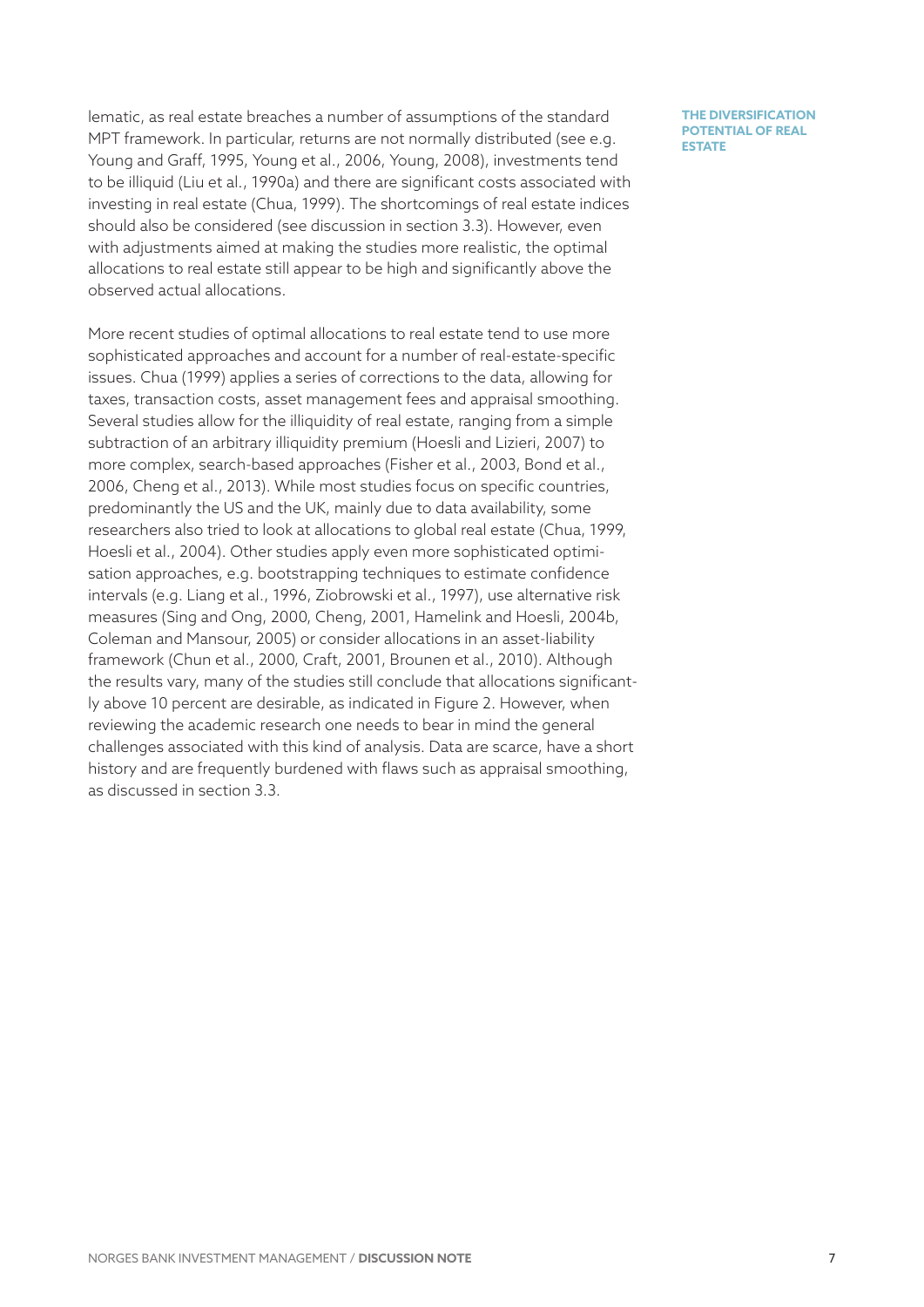<span id="page-7-0"></span>*Figure 2: Optimal or suggested allocations to private real estate in selected academic studies7*

**THE DIVERSIFICATION POTENTIAL OF REAL ESTATE** 



*Source: Seiler et al. (1999) and own literature research.*

The impact of the investment horizon on real estate allocations has been addressed in a number of studies (e.g. Mueller and Mueller, 2003, Lee and Stevenson, 2006), and some of the more recent research draws attention to the role of return predictability in this context. The fact that there is typically some level of momentum in real estate returns, even after accounting for smoothing, can be attributed to relatively slow adjustments on leasing markets as well as long construction periods. MacKinnon and Al Zaman (2009) utilise a vector autoregressive (VAR) model to extract the unpredictable portion of return variation in US real estate. They note that return volatility in the long term is reduced due to mean reversion, but the effect is stronger for listed equities than for private real estate. However, they also note that correlations between real estate and other asset classes tend to decrease with an increasing investment horizon. The resulting improvement of the diversification benefit leads to higher optimal allocations to real estate for investors with longer investment horizons. According to MacKinnon and Al Zaman (2009), allocations of 20 percent appear optimal for an investment horizon of one year, while 30 percent is optimal for an investment horizon of 25 years. Rehring (2012) applies the same approach to UK data and arrives at an even wider spread of real estate allocations between short- and long-term investors ranging from close to zero for a one-year investment horizon to over 60 percent for a 20-year horizon. These results contrast with the results of Pagliari (2011). In his model, which takes autocorrelations of returns into consideration, the allocation to real estate appears to decline with the investment horizon from an average of approx. 30 percent for a one-year horizon to an average of approx. 10 percent for an infinite horizon. Cheng et al. (2013) consider the optimal holding period as a function of liquidity and transaction costs. Their modified allocation model yields lower optimal allocations to real estate in the range of 3 to 9 percent, but the derived optimal holding periods are much shorter, ranging from two to six years.

*<sup>7</sup> It should be noted that not all of the papers explicitly state the optimal allocation ranges, but rather provide a wide range of alternatives depending on various assumptions. Where possible, medium-risk allocations for long-term investors have been used.*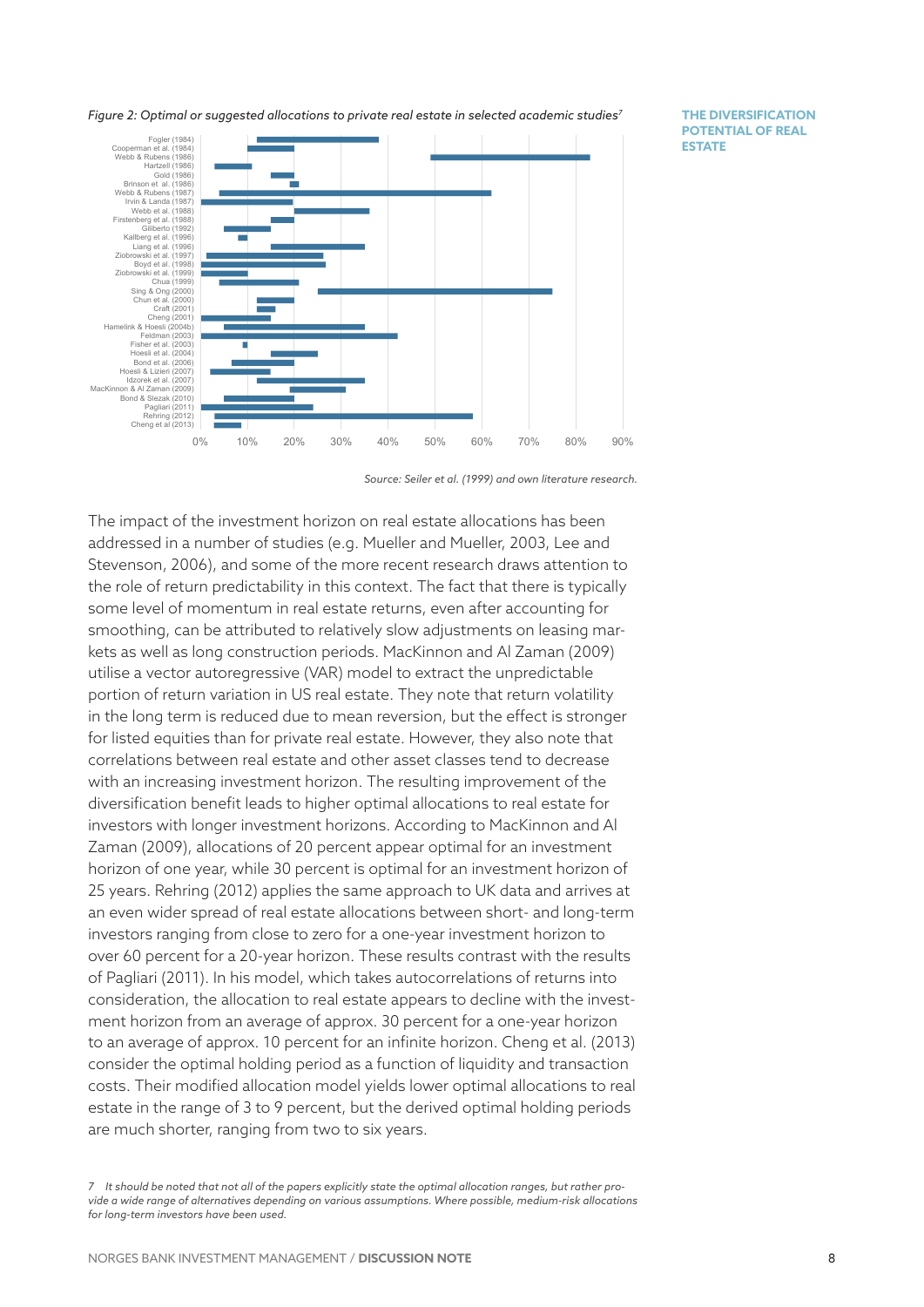Summing up, despite the shortcomings of the individual studies, most of the literature concludes that the addition of private real estate to a mixed-asset portfolio is beneficial, and recommends allocations in the range of 10 to 20 percent.

**THE DIVERSIFICATION POTENTIAL OF REAL ESTATE** 

### <span id="page-8-0"></span>**2.3 Real estate allocations of institutional investors**

Institutional investors' allocations to real estate vary strongly depending on the geographical region and investor type. A study by Cornell University and Hodes Weill & Associates (2013) surveys allocations of 198 institutional investors worldwide and finds an average allocation to real estate of 8.8 percent, which is below their average declared target allocation of 9.8 percent.8 A breakdown by type of institution reveals that the highest allocations are targeted by family offices, sovereign wealth funds (SWFs) and government-owned entities (GEs), and public pensions, which are typically longterm investors aiming at preservation of real values. The breakdown by size of the investment portfolio reveals that smaller investors tend to have higher target allocations. Finally, the geographical breakdown indicates that US investors tend to have lower allocations than European and Asian ones.



*Figure 3: Average target allocations to real estate in 2013 (sample size in brackets)*

*Source: Cornell University and Hodes Weill & Associates (2013).*

Other studies report slightly lower allocations to real estate. For example, Andonov et al. (2013 and 2015) look at pension funds using a very large database with over 900 funds, mostly in the US and Canada. They find an average allocation of approx. 6.5 percent, but indicate that it increased from 4 percent at the beginning of the decade after having declined from approx. 7 percent in 1990. Looking further back, Ennis and Burik (1991) report that US pension funds' investments in real estate were even higher during the early 1980s, reaching 13 to 15 percent, and declined to 7 percent in 1990. For European

*8 The definition of real estate was not imposed by the survey and differed across the participants. Approx. 50 percent of respondents included REITs and real estate securities in their real estate allocation, and approx. 44 percent included real-estate-secured debt. Others treated listed investments as part of their equity or bond allocations.*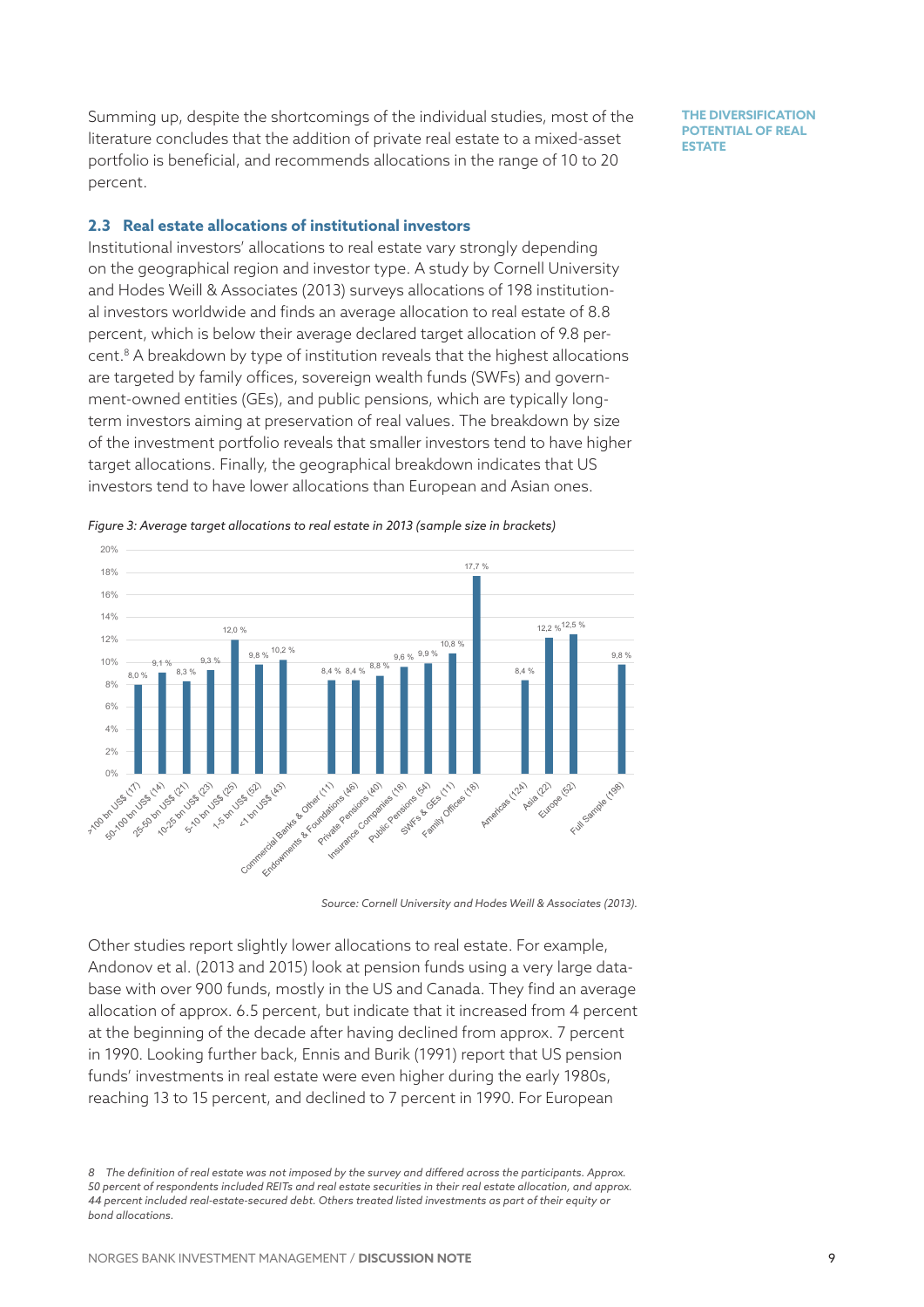pension funds, Newell (2012) reports an average allocation of 9.1 percent with huge variation ranging from 0 to 29 percent (see [Figure 4](#page-9-0)).

**THE DIVERSIFICATION POTENTIAL OF REAL ESTATE** 



<span id="page-9-0"></span>*Figure 4: Real estate allocations of selected European pension funds (as of 2012)*

A striking conclusion from the above overview is that the reported allocations of institutional investors appear to be somewhat below the estimated share of real estate in the market portfolio, and below the theoretical optimal allocation discussed in the preceding section. A number of possible explanations of this "allocation puzzle" have been offered in academic studies, including deficiencies of the underlying data, investors' emphasis on maintaining liquidity, inappropriate risk measurement, or unconsidered relevant decision factors such as the structure of investors' liabilities, but a widely accepted conclusion is still outstanding (e.g. Ennis and Burik, 1991, Chen et al., 2004, or Cheng et al., 2013).

# 3 Investing in real estate

The goal of this section is to review different vehicles for real estate investments and to discuss specific properties of the asset class focusing on rented investment-grade properties. We discuss how key return characteristics differ across different investment options, with a particular focus on differences between private and public vehicles. We also discuss challenges associated with the measurement of market returns for private real estate investments. The discussion sets the stage for the analysis of risks and returns in the following section.

# **3.1 Overview of real estate investment vehicles**

While real estate is intuitively associated with "bricks and mortar", direct ownership of buildings is only one of a wide range of options available to investors considering an allocation to real estate. In this paper, we focus only on equity investments, and in particular on private commercial real estate (CRE)

*Source: Newell (2012).*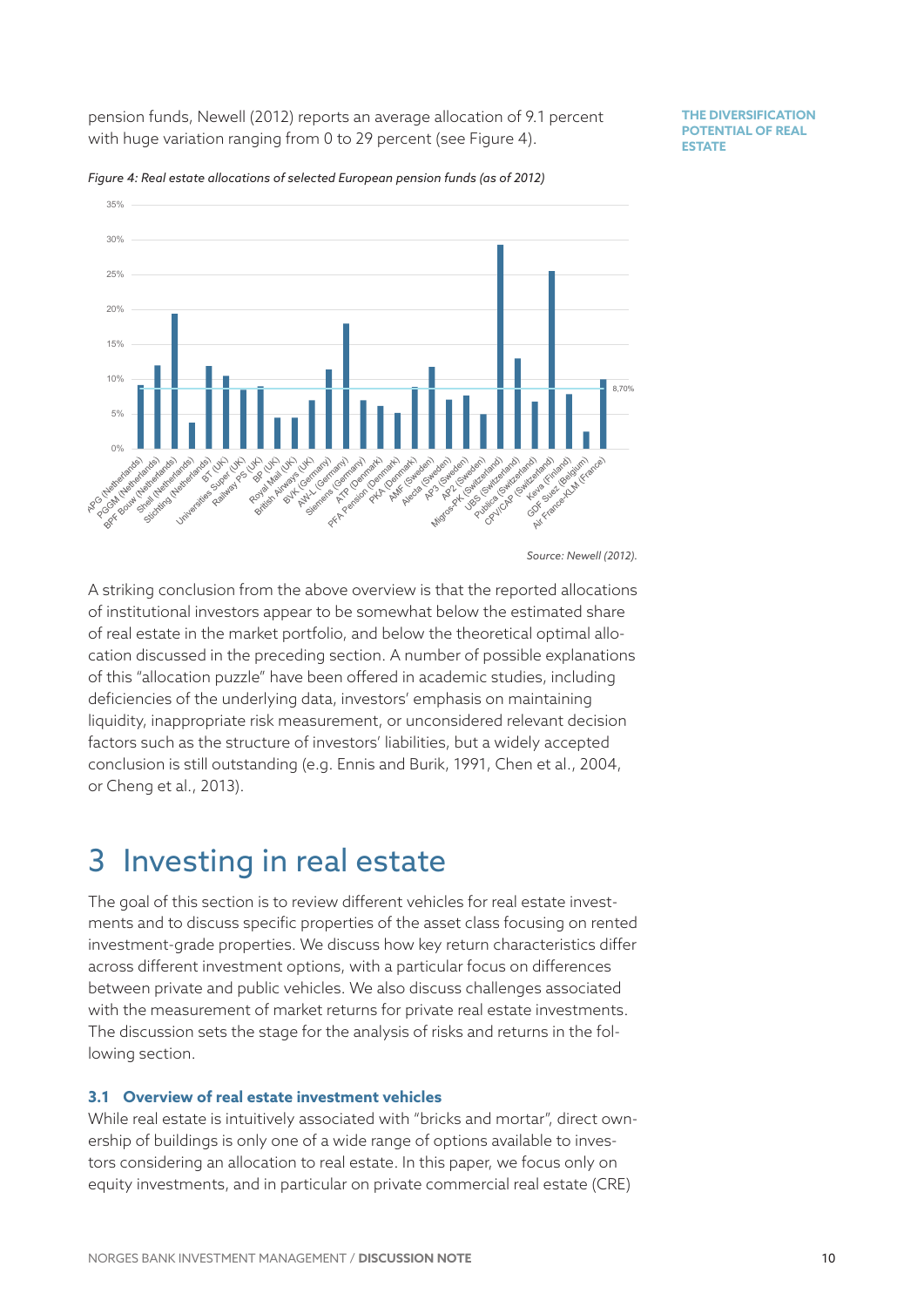investments. However, for the sake of completeness, other options should also be mentioned.

A common way of looking at real estate investment vehicles is in terms of four quadrants classifying them as equity or debt and as private or public (see Gordon, 1994, or Hudson-Wilson et al., 2003 and 2005). This classification results in four broad types of investments with distinctly different characteristics.

| Table 1: Four quadrants of real estate |                                                        |                                             |  |  |  |  |
|----------------------------------------|--------------------------------------------------------|---------------------------------------------|--|--|--|--|
|                                        | <b>Equity</b>                                          | <b>Debt</b>                                 |  |  |  |  |
| Private                                | Direct ownership<br>Real estate funds<br>Private REITs | Private mortgages                           |  |  |  |  |
| <b>Public</b>                          | Listed real estate companies<br><b>Public REITs</b>    | Mortgage-backed securities<br>Covered bonds |  |  |  |  |

*Source: NBIM based on Hudson-Wilson et al. (2003).*

Private equity investments include, in particular, direct ownership of buildings. Such investments are typically bulky, illiquid and associated with high transaction costs. Since pricing arises from individual negotiations, and limited market information is publicly available, valuations in direct markets tend to adapt relatively slowly to changes in the value drivers, resulting in appraisal smoothing. As each direct real estate investment requires a significant amount of capital, only very large investors will be able to build a broadly diversified portfolio. In order to overcome the latter issue, private equity investments are often made via fund vehicles. Since the valuation of fund units is based on regular property appraisals, and their tradability is often limited, the key return characteristics of such investments are rather similar to direct ownership of a real estate portfolio.9 The levels and types of risks associated with investments in private real estate equity vary significantly with type of investment, ranging from low-risk, income-producing "core" properties, through development and repositioning projects, to highly speculative "opportunistic" investments.

Public equity investments in real estate are usually conducted via listed property companies or real estate investment trusts (REITs). These vehicles are in many ways similar to other listed stocks. However, the main source of revenue in these companies is rental income from real estate. Also, in the case of REITs, the companies enjoy certain taxation benefits if they comply with specific regulations, the most notable of which include limiting their business activities to real estate and distributing most of their profits as dividends.<sup>10</sup> A more detailed discussion, as well as a comparison of private and public equity investments, follows in the next section.

*<sup>9</sup> The main difference between non-listed real estate funds and direct investments is the impact of fees associated with the non-listed vehicles, which can be complex and differ strongly across countries and fund types (see INREV, 2014). However, fees should essentially reflect the costs of managing the assets and operating the fund, which are also borne by a direct investor. Hence the main difference should be the cost of those parts of the fund's operations which are not related to asset management (e.g. investor relations and fund raising).*

*<sup>10</sup> While REIT regulations are in place in numerous countries worldwide, and the main features remain similar, there are some differences in the details (see e.g. EPRA Global REIT Survey at http://www.epra.com). Also, there are significant differences in the maturity and the breadth of the sectors across countries.*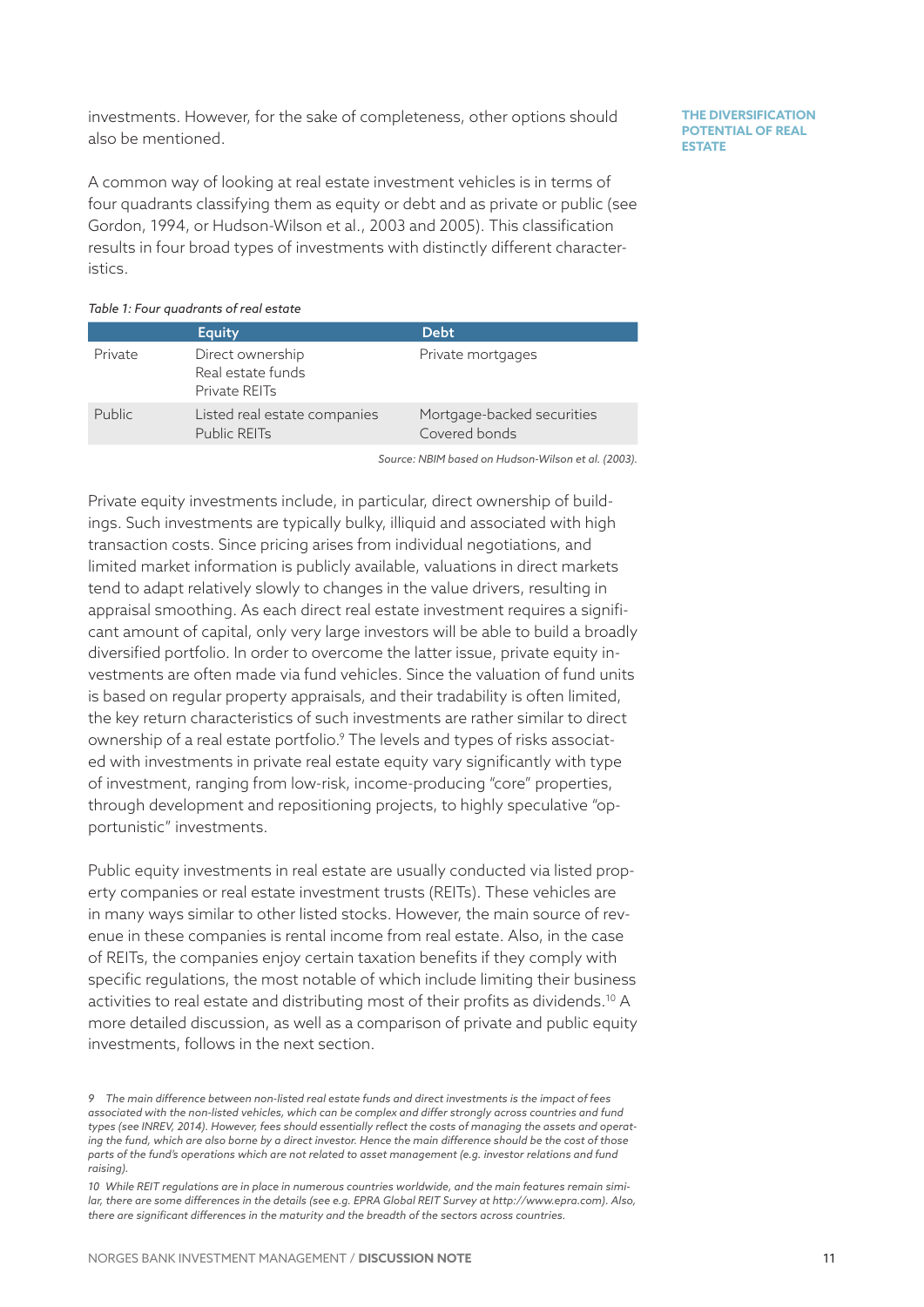While debt investments are outside the scope of this paper, we briefly discuss some of the available options for the sake of completeness. The exposure to real estate is indirect – while the income stream until maturity is defined in the loan agreement, the default probability and the recovery value depend on the state of the real estate market. Private debt issues with a property as collateral are the most common type of real estate debt instrument available. While in many regions, especially in Europe and Asia, financing of property transactions is provided predominantly by banks, institutional investors, such as insurance companies, have been increasingly active lenders to commercial real estate in recent years, either directly or via dedicated real estate debt funds.11 Since contracts are highly individual, and the market lacks public transparency, valuation of these investments is challenging, and their liquidity limited. Securitised listed real estate debt is another option in the debt space. These instruments are generally highly liquid and offer a higher level of diversification by bundling large numbers of loans. Among the most popular instruments of this type are various types of mortgage-backed securities (MBSs) and covered bonds.

### <span id="page-11-0"></span>**3.2 Private vs public real estate**

Investments in listed real estate companies are sometimes considered to constitute an alternative to private real estate investments offering superior liquidity. However, from a portfolio perspective, substitutability of private investments with public ones depends on the similarity of their return characteristics: expected returns and volatilities, and even more importantly, correlations with other investment opportunities.

Real estate investments constitute the main part of real estate companies' asset holdings and their main source of income. For example, Real Estate Investment Trusts (REITs) in the US are required by law to have at least 75 percent of their assets in real estate, derive at least 95 percent of income from property, dividends and interest, and pay dividends of at least 90 percent of taxable income. Regulations in other countries are similar. Hence, the valuation of these companies should be fundamentally driven by the same factors as privately held buildings in the underlying real estate markets. However, valuation may also be affected by other factors. In particular, REITs are typically leveraged, so the valuation of their debt is also reflected in the stock price, and part of the income stream in a REIT can come from activities other than owning real estate, e.g. from fees for managing properties or development activities. Even more importantly, general stock market sentiment can have a profound short-term effect on REIT share prices, leading to deviations from real estate market trends.

The return time series of the US listed real estate index in [Figure](#page-14-0) 5 (NAREIT) compared with private real estate indices reveals significant short-term differences with respect to both broad trends and the level of volatility. Indeed, early research analysing returns of public real estate noted that their shortterm behaviour, as measured by contemporaneous correlations, resembles that of the general stock market and has little in common with the available private real estate indices (Goetzmann and Ibbotson, 1990, Ross and Zisler, 1991). However, later research found that in the long term and after cor-

*11 See e.g. INREV Debt Funds Universe at http://www.inrev.org for an overview of active funds/lenders.*

NORGES BANK INVESTMENT MANAGEMENT / **DISCUSSION NOTE**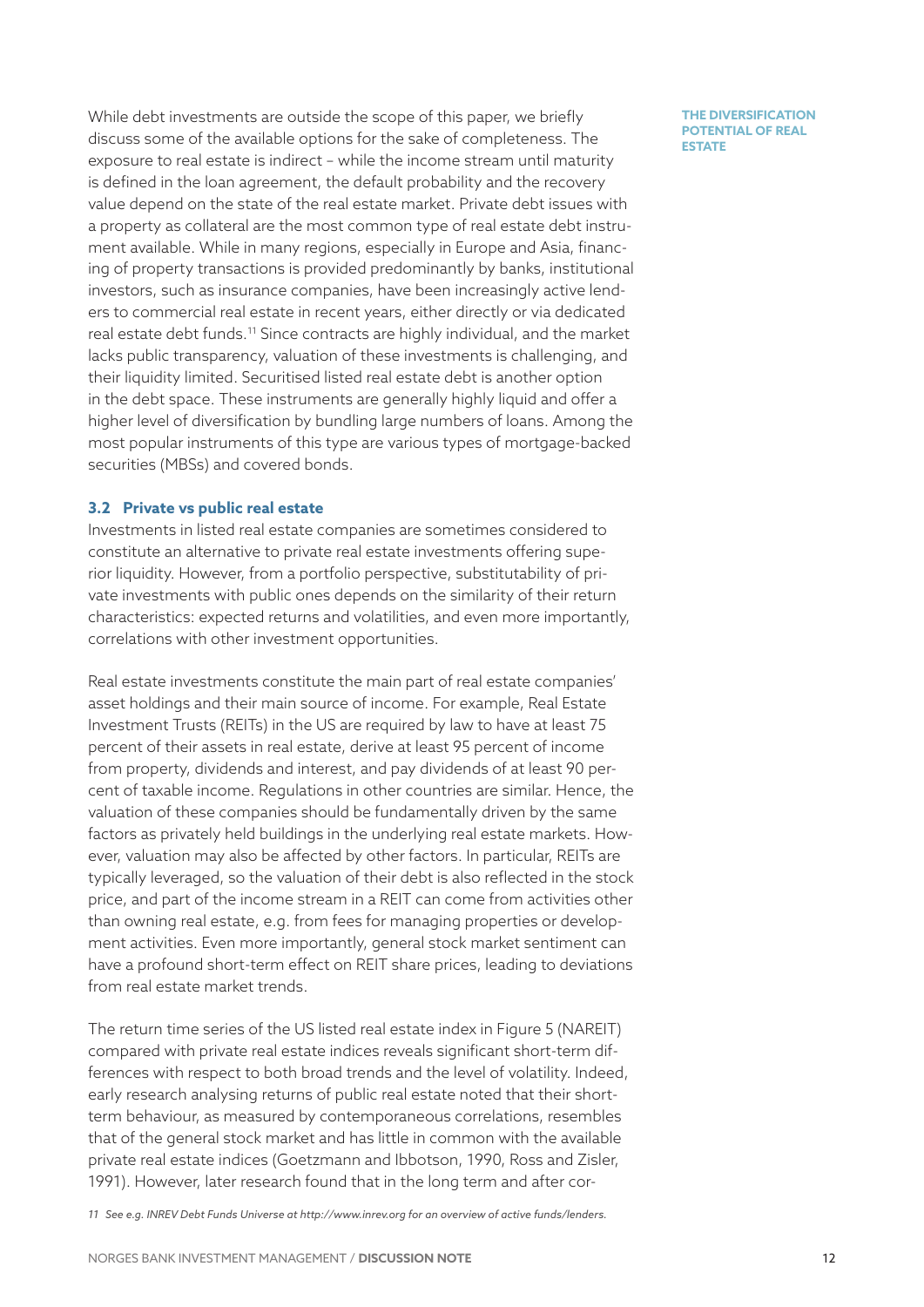recting for specific data issues, the link between public and private is much stronger (e.g. Pagliari et al., 2003 and 2005). In fact, Clayton and MacKinnon (2001 and 2003) argue that the REIT sector underwent a maturing process in the 1980s and 1990s, resulting in a stronger link with the underlying real estate markets. Currently, there is a wide consensus that the link between public and private real estate increases with a longer investment horizon (e.g. Morawski et al., 2008, McKinnon and Al Zaman, 2009, Oikarinen et al., 2011, Hoesli and Oikarinen, 2012, Stefek and Suryanarayanan, 2012, Haran et al., 2013, Ling and Naranjo, 2015, Hoesli et al., 2015) and that there is a common real estate factor driving both vehicles (e.g. Mei and Lee 1994, Bond and Hwang, 2003, Ang et al. 2013).

However, even though the commonality of private and public real estate does seem to be strong, and several studies have found a common factor driving both return series, substitutability is not perfect. For example, Ang et al. (2013) found that all real estate indices, both private and public, were loading on a common factor. However, unlike for private real estate, innovations in public real estate indices, i.e. portions of return not attributable to the common factor, were positively correlated with equity and bond indices, indicating that the real estate exposure achieved with listed property shares may be "polluted" by equity and bond factors. McKinnon and Al Zaman (2009) state that although the correlation between private and public indices increases with the investment horizon, it is still only 0.54 on the 25-year view. In fact, several studies concluded that it is beneficial to add both types of real estate investments to the portfolio (Stevenson, 2001, Feldman, 2003, Mueller and Mueller, 2003).

The case for including both listed and private real estate investments in the strategy strengthens further when practical implications are considered. Listed investments are more liquid and enable short-term portfolio adjustments, which may be necessary to achieve rebalancing strategies in periods of market turbulence. Furthermore, some regions, sectors and other real estate sub-markets might be more accessible with listed instruments. On the other hand, despite the growing popularity of REITs, this type of investment vehicle is still not available in many countries, and where it is available, it often has a very low market capitalisation or does not cover all real estate segments. DTZ estimates that public real estate accounts for only around 8 percent of global invested real estate; the equivalent estimate by EPRA is only slightly higher at around 11 percent. This means that the implementation of a specific global real estate allocation using only listed vehicles may prove impossible in practice. Thus, including both listed and private real estate investments may increase the possibility to harvest the risk premium inherent in the real estate market and provide the means to implement a pre-defined investment strategy.

### <span id="page-12-0"></span>**3.3 Challenges in measuring real estate market returns**

Measuring returns of private real estate investments is challenging due to poor availability of data and numerous sources of bias in the data. Return time series for direct real estate investments are scarce. The majority of the available indices have a relatively short history (often less than ten years) and low frequency (annual). Furthermore, issues arising from the quality of the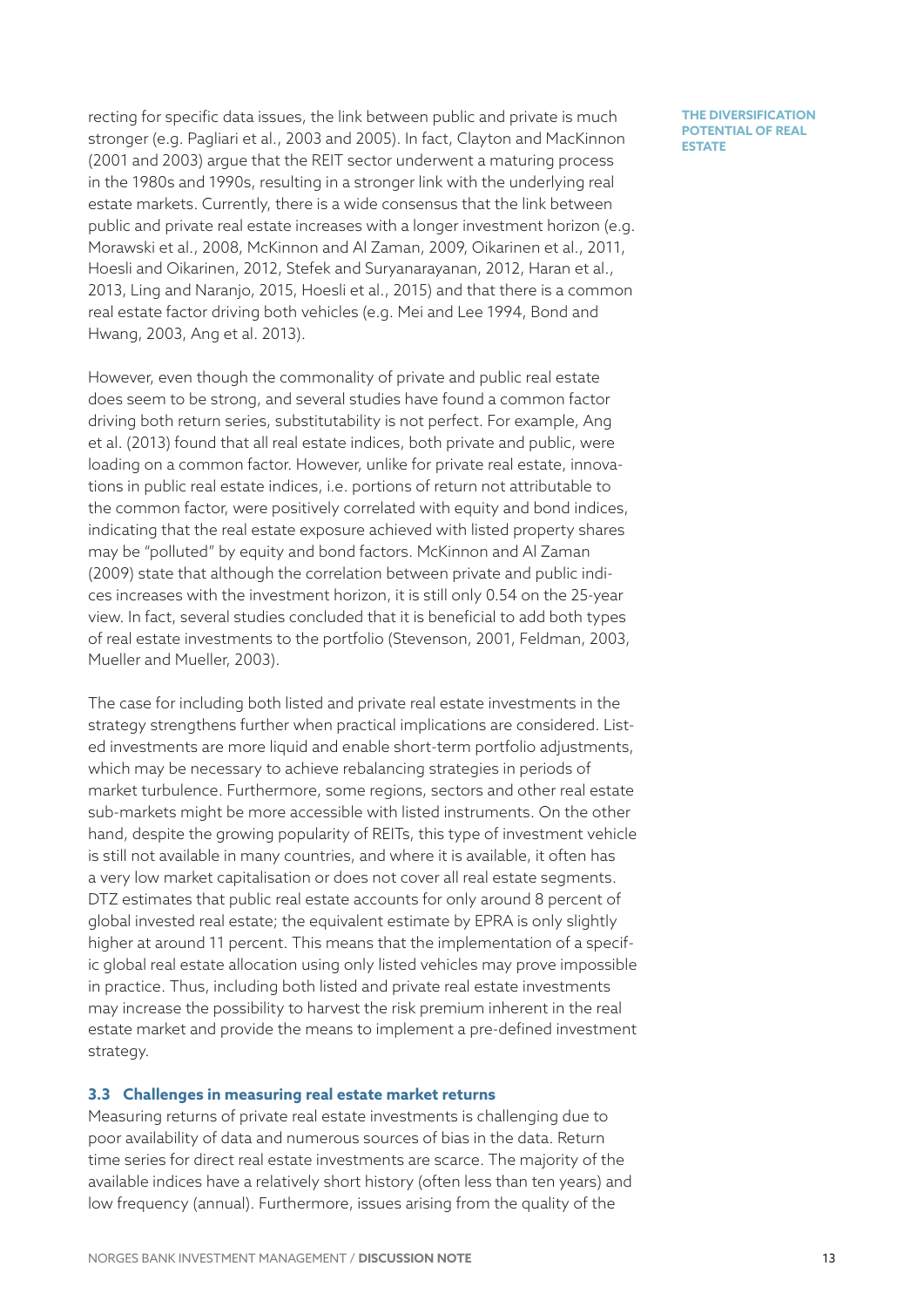underlying data and index construction methodology affect the reliability of risk and return estimations based on these indices. Nevertheless, these data series should provide useful insights into the characteristics of real estate.

Most of the available real estate indices use appraisals for estimating the values of the underlying property pool. This is known to create certain biases referred to as "smoothing" in the time series. As a result, these indices tend to understate the volatility in returns and reflect market developments with a lag. Smoothing appears on two levels for distinctly different reasons:

- Smoothing on a disaggregated level resulting from the anchoring of property values by appraisers to past values due to the unavailability of more recent market information, which is the consequence of poor market transparency (Geltner, 1989, Clayton et al., 2001). As demonstrated by Quan and Quigley (1991), it is rational for appraisers committed to maximising valuation precision in such markets to anchor new valuations to the most recently available ones.
- Smoothing on an aggregated level, resulting from the aggregation of a large number of valuations in a single index. This may happen when not all properties in the index are actually valued on the same date, or only a part of the portfolio is revalued in each period, which is typically the case (Geltner, 1993).

As a consequence of smoothing, appraisal-based indices average past and current values, resulting in a moving average process. In order to tackle this issue and retrieve estimates of "true" market volatility and correlations, a number of "unsmoothing" techniques have been developed. The most straightforward one reverses the moving average process and removes the autocorrelation in the historical index series (Geltner, 1991 and 1993), while more sophisticated methods refer to observed transactions (Fisher et al., 1994, Fisher, 2000) and allow for variable market liquidity (Fisher et al., 2003) or regime switching (Lizieri et al., 2012). In either case, some uncertainty remains as to the appropriate level of unsmoothing.12

IPD/MSCI is the only global provider of appraisal-based total return indices for private real estate across a number of different geographical markets. In addition to IPD/MSCI, national indices exist in a number of countries, NCREIF in the US being the most notable one. Due to data availability, much of the research on real estate investment returns is based on data for the US and the UK, using the NCREIF property index available quarterly since 1978 and/or the IPD UK index available monthly since 1985. Both indices aim to reflect performance measured at a property level, excluding transaction costs, taxation, currency and financing effects. They are based on detailed cash flows and regular appraisals reported to NCREIF and MSCI/IPD directly by investors and portfolio managers.

An alternative to appraisal-based indices are indices based on observed transaction values. Given the lack of public transparency and relatively low

*<sup>12</sup> A reverse filter as defined by Geltner (1993) is used for unsmoothing in this paper. The level of unsmoothing depends on the assumption regarding the magnitude of the moving average process, which is reflected*  in the unsmoothing parameter. For the purpose of this paper, we set this parameter at a level which results in *autocorrelation of quarterly returns on the same level as observed in listed real estate returns.*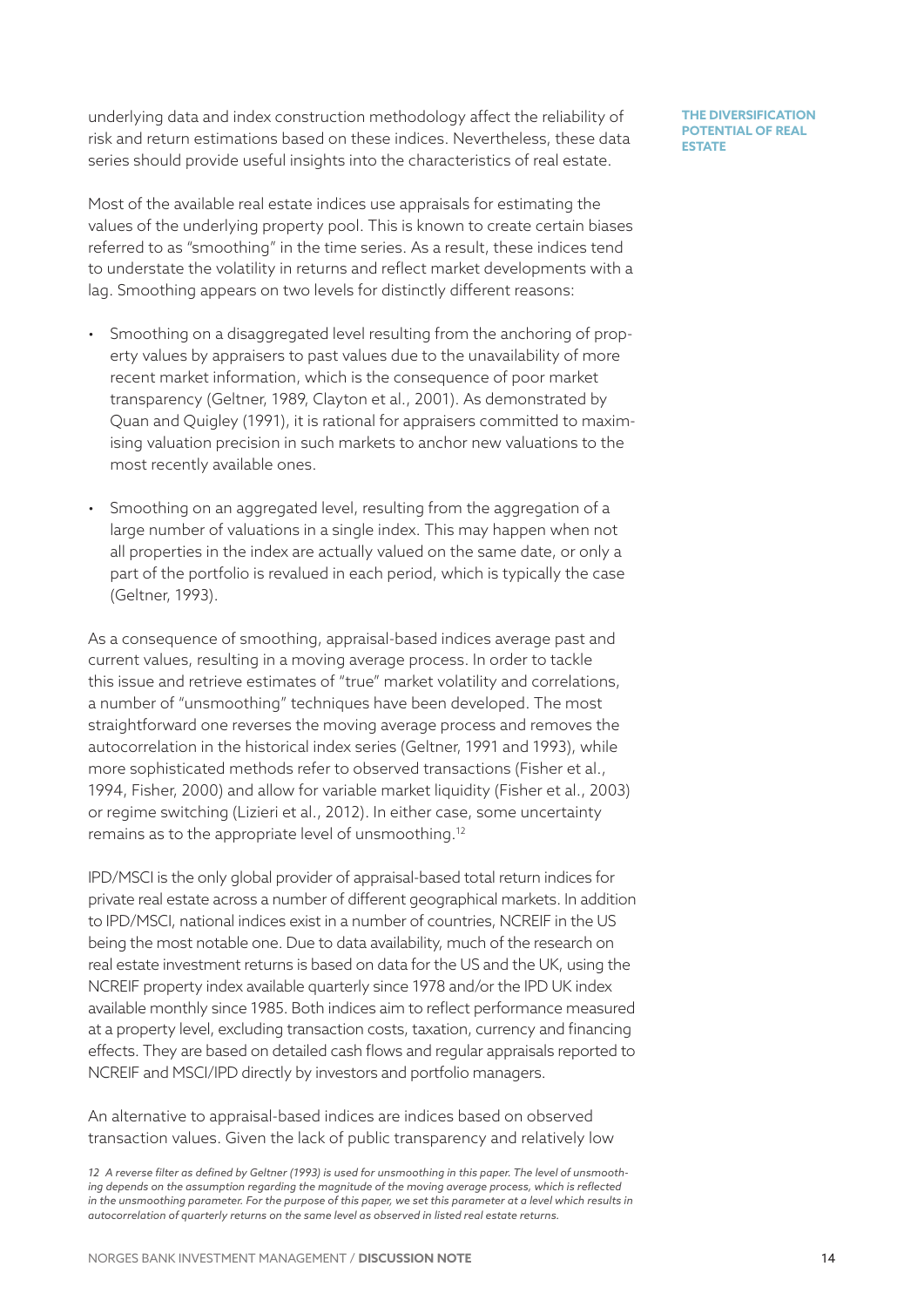transaction frequency in real estate markets, these return measures are typically based on fewer data points. This is their major weakness. In addition, comparability of transacted properties represents a challenge. This is typically solved by applying repeat-sales measures (including only multiple sales of the same property) or hedonic index techniques (regressing observed prices on the characteristics of the properties and deriving the price of a hypothetical standard property).13 Another challenge is the varying intensity and structure of transactions over time, which can lead to inconsistencies.<sup>14</sup>

A notable example of a transaction-based index is the TBI proposed by Fisher et al. (2007), based on earlier work by Fisher et al. (2003). This index is produced by NCREIF. It utilises information about sales prices achieved for properties in the NCREIF database, relating them to pre-transaction appraisals.15 Another example of a family of transaction-based indices is the CPPI published by Real Capital Analytics (RCA) and Moody's. These indices are based on transaction information in the RCA database and calculated as repeat-sales indices for the US. A UK version of the index is also available, developed on the basis of Chegut et al. (2013).

[Figure 5](#page-14-0) compares the most commonly used return indices for private real estate investments in the US market.<sup>16</sup> We use the US as an example to highlight differences between the available options. While we will look at the statistical properties in section [4.1](#page-15-0), it is evident from the chart in Figure 5 that the volatility of the appraisal-based index is lower than the transaction-based index, and that the volatility of the listed real estate index is even higher.



<span id="page-14-0"></span>*Figure 5: Rolling four-quarter returns of selected US real estate indices*

*Source: NCREIF, NAREIT, NBIM calculations.*

# It is important to acknowledge that return measures calculated on the basis of these indices do not account for transaction costs and costs associated

*13 See e.g. Fisher (2000) and Hill (2011).*

15 The index currently calculated by NCREIF is a simplified version of the original methodology, which utilised *a hedonic regression model.*

*<sup>14</sup> Fisher et al. (2003) analyse these issues and propose correction techniques.*

*<sup>16</sup> See also Sun et al. (2012) for a more extensive comparison.*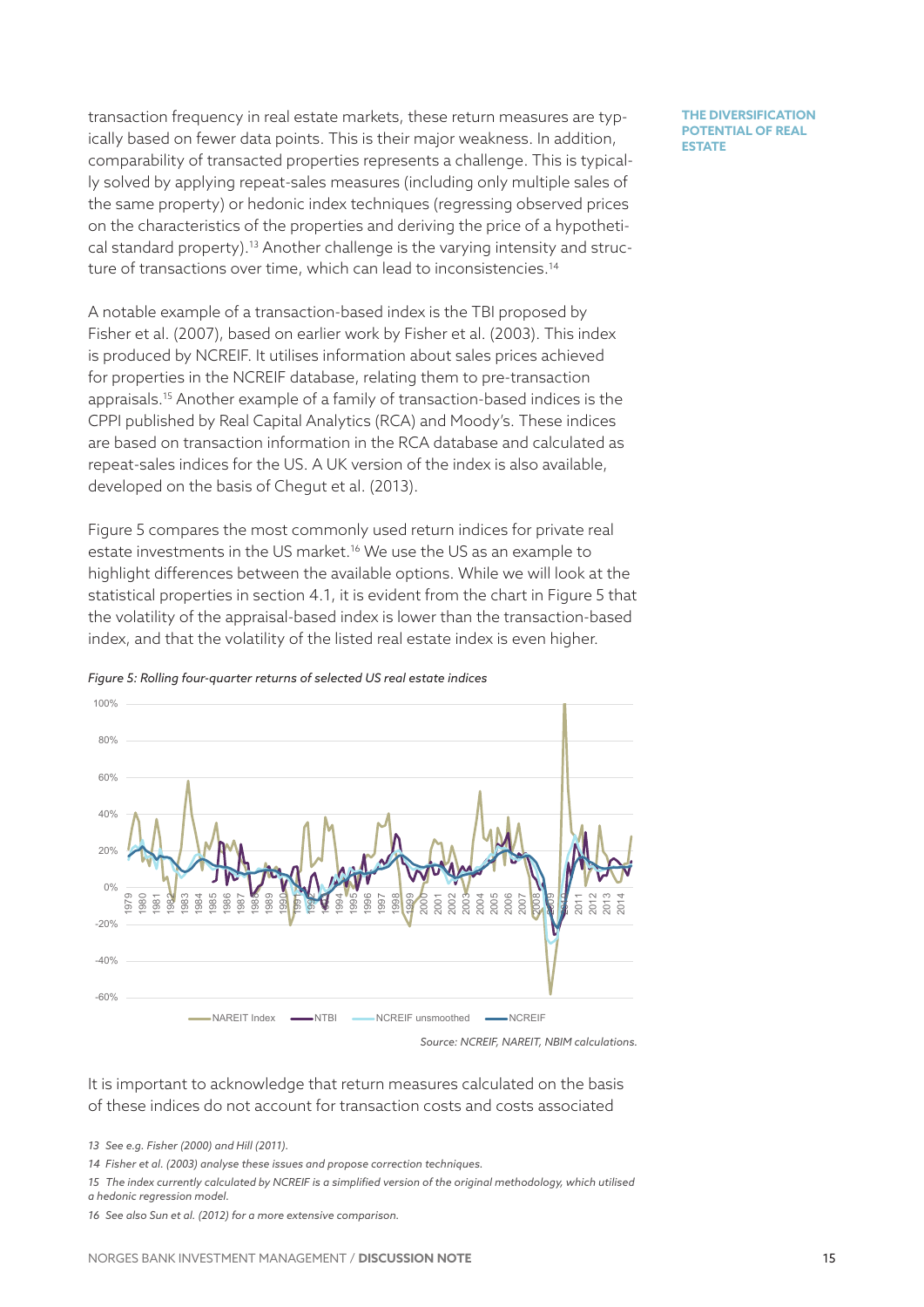with structuring real estate investments. While these costs are typically negligible for equities and bonds, they can be significant for private real estate investments. Collett et al. (2003) assume a round-trip cost of 7 to 8 percent in the UK, but it can also be in excess of 10 percent in some countries.17 Additionally, taxation of privately held real estate can be very complex and significantly different from the rules applicable to listed vehicles, which additionally complicates the comparability of returns. While it is outside the scope of this paper to cover all these aspects, one needs to be aware of their potential impact on risk-return profiles from the point of view of a real-life investor.

**THE DIVERSIFICATION POTENTIAL OF REAL ESTATE** 

# 4 Risk and return from real estate

The goal of this section is to review the risk-return profile of real estate investments. The first part addresses return levels and return volatilities, looking at their levels and stability over time. An analysis of correlations with other types of assets follows. Additionally, some more specific issues which are not captured by return volatility measures are discussed, in particular asset-specific risks and liquidity.

# <span id="page-15-0"></span>**4.1 Risk-return profiles**

This section focuses on risk-return characteristics of real estate investments, including a review of historical return levels and volatilities for the available indices, and compares them with returns of broad equity market indices and government bonds.

In order to assess the risk-return profile of real estate investments, a decision needs to be made on which type of data to use. As discussed in section [3.3,](#page-12-0) all of the time series available for this purpose have some weaknesses. Appraisal-based indices require unsmoothing, which is always arbitrary to some extent, while transaction-based indices suffer from thin data and the heterogeneity of transactions, which can introduce significant amounts of noise. Moreover, there are only a handful of transaction-based indices available worldwide. It is mainly for the latter reason that we consider unsmoothed valuation-based indices to be most likely to provide the least biased picture of global real estate return characteristics. We also argue that the picture provided by indices based on listed real estate companies is likely to be biased due to influences from leverage and general stock market trends.

In order to validate the decision to use unsmoothed appraisal-based indices for further analysis, we review the key return and risk metrics for various measures of real estate returns in the US and the UK, which are the most transparent markets with the longest total return time series. In addition to the options discussed earlier, we also look at the returns of public real estate companies after correcting for the effects of leverage.18 Public equities were

*<sup>17</sup> See CMS (2012) for an international overview.*

*<sup>18</sup> A simplified method of removing leverage effects is used in this paper. Rather than doing this on a company-by-company basis, we assume constant average gearing of 40 percent and a financing cost 200 basis points above the three-month swap rate (assumptions based on data from EPRA and NAREIT as well as anecdotal evidence). While certainly imprecise, the result should be sufficient for the purpose of this section.*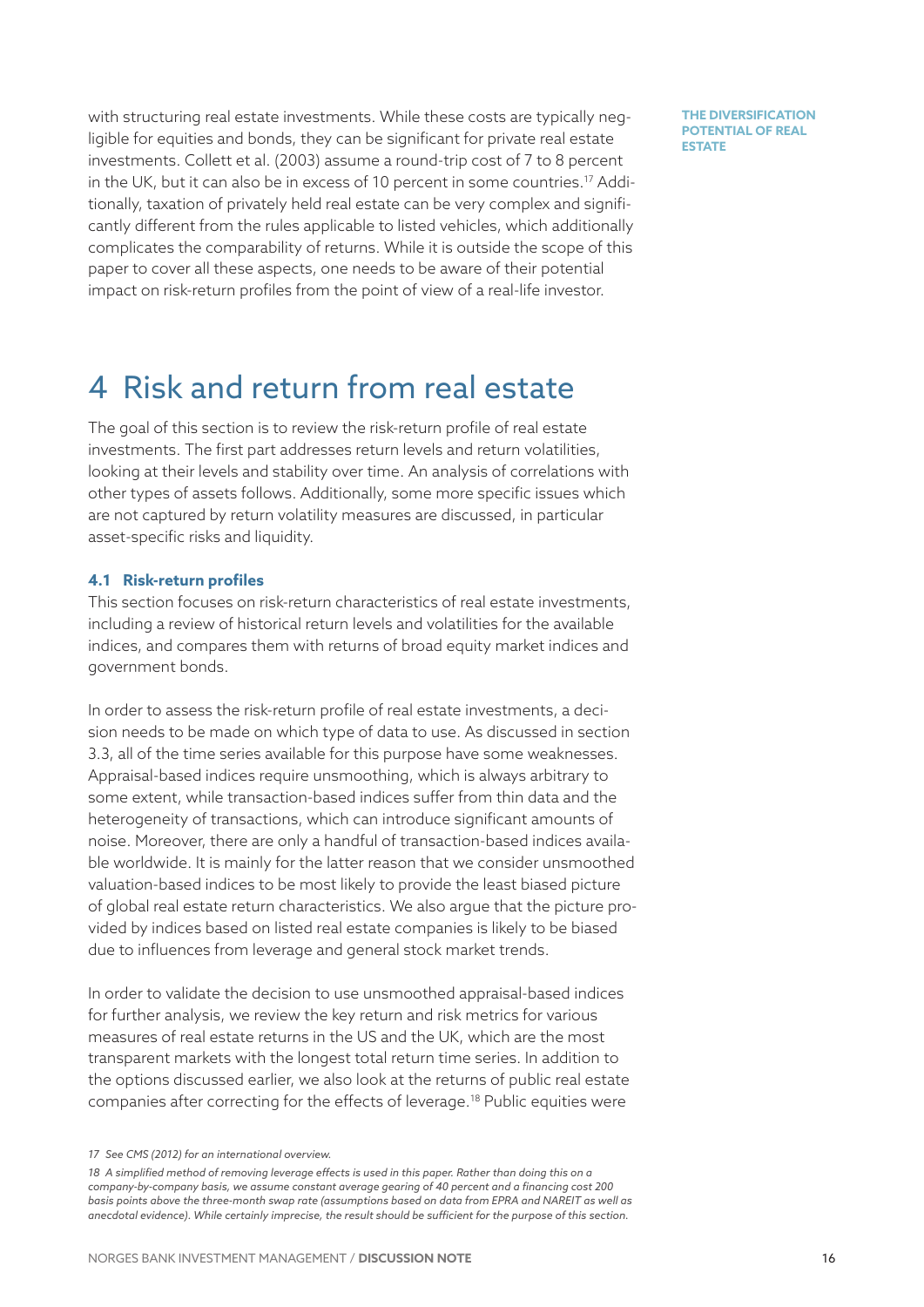clearly the most volatile investments, while uncorrected private real estate indices had the lowest volatility of all investment options. In terms of return levels, public real estate was also the strongest in the US, but performed relatively poorly in the UK. Unsmoothing the private real estate indices and removing the leverage effect from the public real estate index brings both measures closer to each other in terms of volatility. Transaction-based measures display comparable return levels to the valuation-based indices, but are more volatile. The variation in the estimates of average returns and standard deviations translate into a greater dispersion of Sharpe ratios. In fact, the only measure that leads to Sharpe ratios comparable with those of other financial assets (equities and bonds) are unsmoothed valuation-based indices.

#### **THE DIVERSIFICATION POTENTIAL OF REAL ESTATE**

|                              |                   | US (1978-2014, quarterly)    |                        | UK (1990-2014, monthly)         |                   |                              |                        |  |
|------------------------------|-------------------|------------------------------|------------------------|---------------------------------|-------------------|------------------------------|------------------------|--|
|                              | Average<br>return | <b>Standard</b><br>deviation | <b>Sharpe</b><br>ratio |                                 | Average<br>return | <b>Standard</b><br>deviation | <b>Sharpe</b><br>ratio |  |
| <b>Bonds</b>                 | 7.39%             | 6.21%                        | 0.40                   | <b>Bonds</b>                    | 9.30%             | 8.97 %                       | 0.49                   |  |
| Equities                     | 12.63%            | 16.01 %                      | 0.48                   | Equities                        | 9.06%             | 15.03 %                      | 0.28                   |  |
| Public RE                    | 14.06 %           | 17.84 %                      | 0.51                   | Public RE                       | 7.61%             | 20.66%                       | 0.13                   |  |
| Public RE<br>(unlevered)     | 11.19%            | 8.99%                        | 0.70                   | Public RE*<br>(unlevered)       | 8.02%             | 11.58 %                      | 0.27                   |  |
| Private RE<br>(smoothed)     | 9.01%             | 4.31 %                       | 0.96                   | Private RF**<br>(smoothed)      | 7.46%             | 3.76%                        | 0.69                   |  |
| Private RE<br>(unsmoothed)   | 9.01%             | 7.08 %                       | 0.58                   | Private RE**<br>(unsmoothed)    | 7.46%             | 7.49%                        | 0.37                   |  |
| Private RE<br>(trans.-based) | 8.48%             | 12.31 %                      | 0.18                   | Private RE***<br>(trans.-based) | 10.39 %           | 8.84 %                       | 0.06                   |  |

*Table 2: Comparison of key statistics for selected total return indices in the US and the UK*

\* Correction for leverage applied using estimates of average loan-to-value ratios from EPRA and Greenstreet Advisors and interest rates on BBB corporate bonds.

\*\* IPD data available since 1987 but presented since 1990 to align with other indices.

\*\*\* Only quarterly data 2001-2014 available.

*Source: NCREIF, IPD, EPRA, NAREIT, Bloomberg (FTSE 100, S&P 500 and Barclays ten-year government bond indices). Sharp ratio calculated relative to three-month T-bills.*

When considering the relative volatility of real estate against other asset classes using the established UK and US indices, the question arises as to how far the conclusions can be generalised to the whole of global real estate. Given the shorter history and lower frequency of return data available in other countries, only indicative answers to this question can be provided. [Figure 6](#page-17-0) and [Table](#page-17-1) 3 provide an overview of select international valuation-based indices (IPD) with the US and the UK series highlighted in bold. Return levels vary strongly over time and across countries, but average annual returns remain between 7 and 9 percent in most countries, with some notable exceptions. Correcting for the impact of inflation, real returns were mostly in the range of 5 to 7 percent. Also, while cyclical variations mask long-term trends, time series data reveal a negative trend in returns over the past 20 to 30 years, which appears to be present in both the nominal and the real returns.<sup>19</sup> This has particularly been the case in recent years.

*<sup>19</sup> Panel analysis of international returns reveals a statistically significant downward trend component. We performed an unbalanced panel regression with fixed cross-sectional effects and White diagonal errors using annual total returns provided by MSCI/IPD for 25 countries. The time trend coefficient for the whole panel was -0.3 for nominal returns and -0.2 for real returns and highly significantly negative in both cases. For brevity, detailed results are not presented here but are available on request.*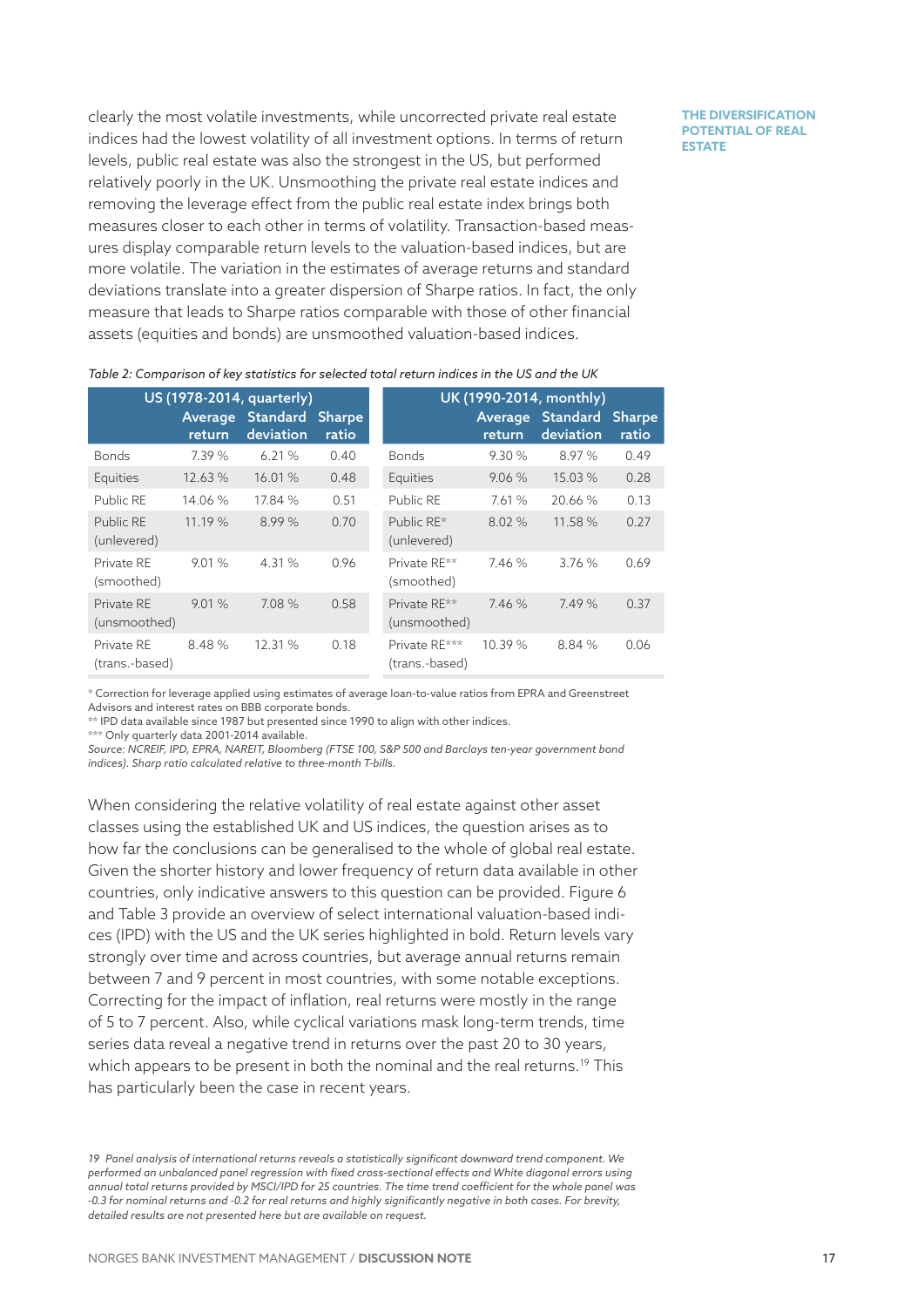<span id="page-17-0"></span>



**THE DIVERSIFICATION POTENTIAL OF REAL ESTATE** 

[Table 3](#page-17-1) summarises the risk-return statistics of the IPD and NCREIF indices across a number of countries. The first section summarises the full available sample. However, due to the significantly shorter history of most indices, a sub-period of 2000-2013 is presented in the lower section of the table. Whilst we are aware that the statistical significance of comparisons based on only few observations is low, it is striking that both the US and the UK markets are among the most volatile ones. Although in some cases, such as Germany, volatility might be artificially low due to the specific valuation standards, this observation corresponds with the broad market opinion that the most mature real estate markets such as the US and the UK also tend to see stronger cyclical movements. On the other hand, they also offer higher liquidity and market depth.

<span id="page-17-1"></span>*Table 3: Overview of average annual returns and volatilities for selected international private real estate indices20*

|                    | Australia | Canada | Denmark | Finland | France | Germany | Ireland | Netherlands | Norway | Portugal | Sweden | $\leq$ | S    |
|--------------------|-----------|--------|---------|---------|--------|---------|---------|-------------|--------|----------|--------|--------|------|
| <b>Full sample</b> |           |        |         |         |        |         |         |             |        |          |        |        |      |
| Data starts        | 1985      | 2000   | 2000    | 1999    | 1998   | 1996    | 1985    | 1995        | 2000   | 2000     | 1984   | 1981   | 1978 |
| Average return     | 10.41     | 11.36  | 8.15    | 7.09    | 9.48   | 3.73    | 10.52   | 8.59        | 8.97   | 7.29     | 10.32  | 9.49   | 9.35 |
| St. deviation      | 8.63      | 5.3    | 4.81    | 2.31    | 6.19   | 1.49    | 15.88   | 5.09        | 5.95   | 5.3      | 12.66  | 9.87   | 7.84 |
| 2000-2013          |           |        |         |         |        |         |         |             |        |          |        |        |      |
| Average return     | 10.6      | 11.36  | 8.15    | 6.84    | 9.49   | 3.55    | 5.56    | 7.03        | 8.97   | 7.29     | 7.89   | 7.74   | 9.13 |
| St. deviation      | 6.03      | 5.3    | 4.81    | 2.18    | 6.46   | 1.62    | 17.75   | 4.98        | 5.95   | 5.3      | 6.88   | 10.69  | 9.74 |
| Sharpe ratio       | 0.52      | 0.91   | 0.66    | 1.13    | 0.6    | 0.4     | 0.11    | 0.68        | 0.68   | 0.64     | 0.39   | 0.22   | 0.35 |

*Source: IPD, NCREIF.*

*20 Return statistics in the table are based on annual data. Due to short time series, unsmoothing of returns was not meaningful. However, for the calculation of Sharpe ratio estimates, an approximate unsmoothing procedure was applied assuming a uniform unsmoothing factor of 0.5.*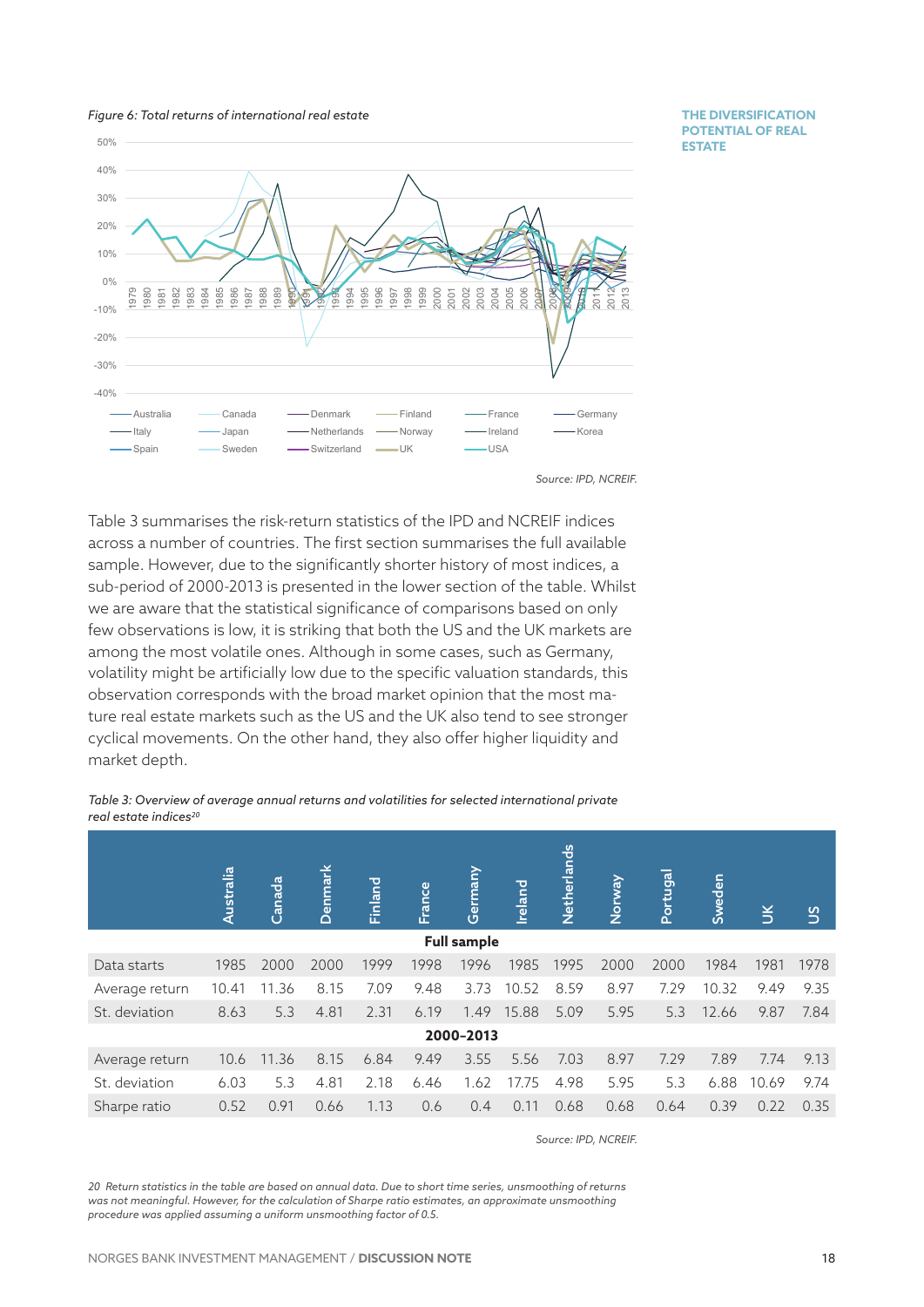In particular in the US, the historical Sharpe ratios have been above those of bonds and equities, which led to some researchers raising the question of a "real estate risk premium puzzle" (e.g. Shilling, 2003). However, when considering index return volatility and related measures such as the Sharpe ratio, one needs to consider that real estate investments are frequently subject to risks other than market price fluctuations, e.g. risks related to specific assets or arising from the lack of liquidity. We discuss these asset-specific risks in sections [4.3](#page-22-0) and 4.4.

The analysis of historical returns indicates that real estate, like other asset classes, goes through periods of booms and busts. In this context, the stability of risk-return profiles over time is a key concern. Academic research addresses the issue of volatility clustering, i.e. the existence of distinct "calm" and "turbulent" market phases, mainly with respect to home prices (Miles, 2008 and 2011) or listed real estate (Cotter and Stevenson, 2007 and 2008, Liow et al., 2011), finding evidence of such effects. Changes in the levels and volatility of returns from commercial real estate investments in the US and the UK over a rolling ten-year view are presented in [Figure 7](#page-18-0). The US real estate market clearly appears to be switching between high-return/low-volatility and low-return/ high-volatility regimes, while the risk-return profile of the UK market shows a regime shift following the financial crisis. These results indicate that stability in the risk-return profiles cannot be assumed for commercial real estate, but further research would be required to reach more specific conclusions.

<span id="page-18-0"></span>



*Source: NCREIF, IPD UK (unsmoothed).*

Another aspect to be considered is the volatility of short-term investments against the volatility of long-term ones. As argued by Campbell and Viceira (2005), long-term risk is lower than short-term volatility when markets are inefficient and returns are predictable or mean-reverting. While this is clearly the case for private real estate (see section 5.4), researchers have found indications of predictability also for listed real estate (e.g. Liu and Mei, 1992, Barkham and Geltner, 1995). MacKinnon and Al Zaman (2009) and Rehring (2012) follow this logic and analyse the impact of the investment horizon on the characteristics of investments. The former paper comes to the conclusion that the reduction in volatility applies to all types of assets but is strongest for equities. Real estate has a similar level of return volatility to equities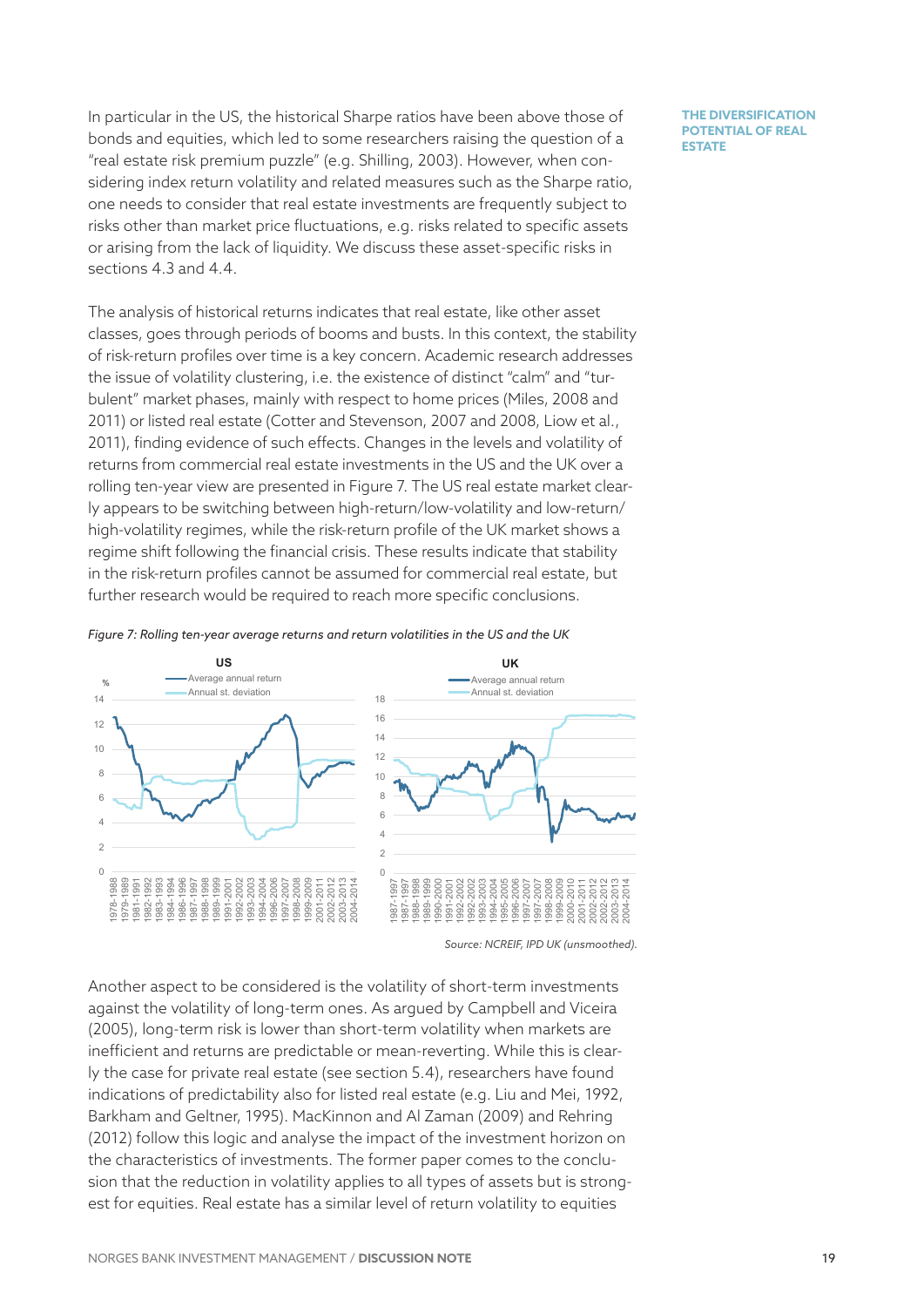on a 25-year view, while bonds have a similar level to cash. This contrasts with the results of Rehring (2012) for the UK, who concludes that the reduction in volatility is stronger for real estate than for equities, while volatility increases with a longer investment horizon for bonds and T-bills. All in all, these studies confirm that the effective market risk level of real estate declines with a longer investment horizon, but the literature provides no clear conclusion regarding the relative change in risk-return profile against other asset classes.

The total return on a real estate investment is made up of two components: income and appreciation. The split between these two elements is not irrelevant from the perspective of a long-term investor. While the income stream is realised immediately, capital appreciation may remain unrealised for a long period of time, so that its effect on the wealth position of the investor is less direct. High levels of income return are often put forward as an important reason why long-term investors seek exposure to real estate. This applies to both private and public real estate. [Figure 8](#page-19-0) compares income returns reported for the NCREIF index and dividend yield levels from public real estate companies in the US to the S&P 500 dividend yield and the ten-year yield on US government bonds. Real-estate-related cash flows are clearly higher than the average dividend levels observed on equity markets and, at least until recently, above the nominal interest rate paid on government bonds.<sup>21</sup> This cash flow proportion of total return is typically less sensitive to shortterm market changes, as income streams are usually based on long-term leases. This feature provides some protection against adverse market developments, especially for high-quality buildings with long-term leases, which should be expected to continue producing a stable income despite declining market values. However, it is also clear from [Figure](#page-19-0) 8 that income return levels have declined over the past 30 years along with interest rates, although the change appears to have been more moderate for private real estate than for other assets.

<span id="page-19-0"></span>*Figure 8: Income returns and dividend yields of real estate investments, bonds and equities in the US*



*21 In this context, it should be noted that only dividends and no buybacks are reflected in the S&P yields. A decision to buy back shares instead of paying out dividends will not enter the dividend statistics but has the same effect for the investor. Hence, the effective equity dividend yield might be somewhat underestimated.*

**THE DIVERSIFICATION POTENTIAL OF REAL ESTATE** 

*Source: Robert Shiller (http://www.econ.yale.edu/~shiller/), NAREIT, NCREIF.*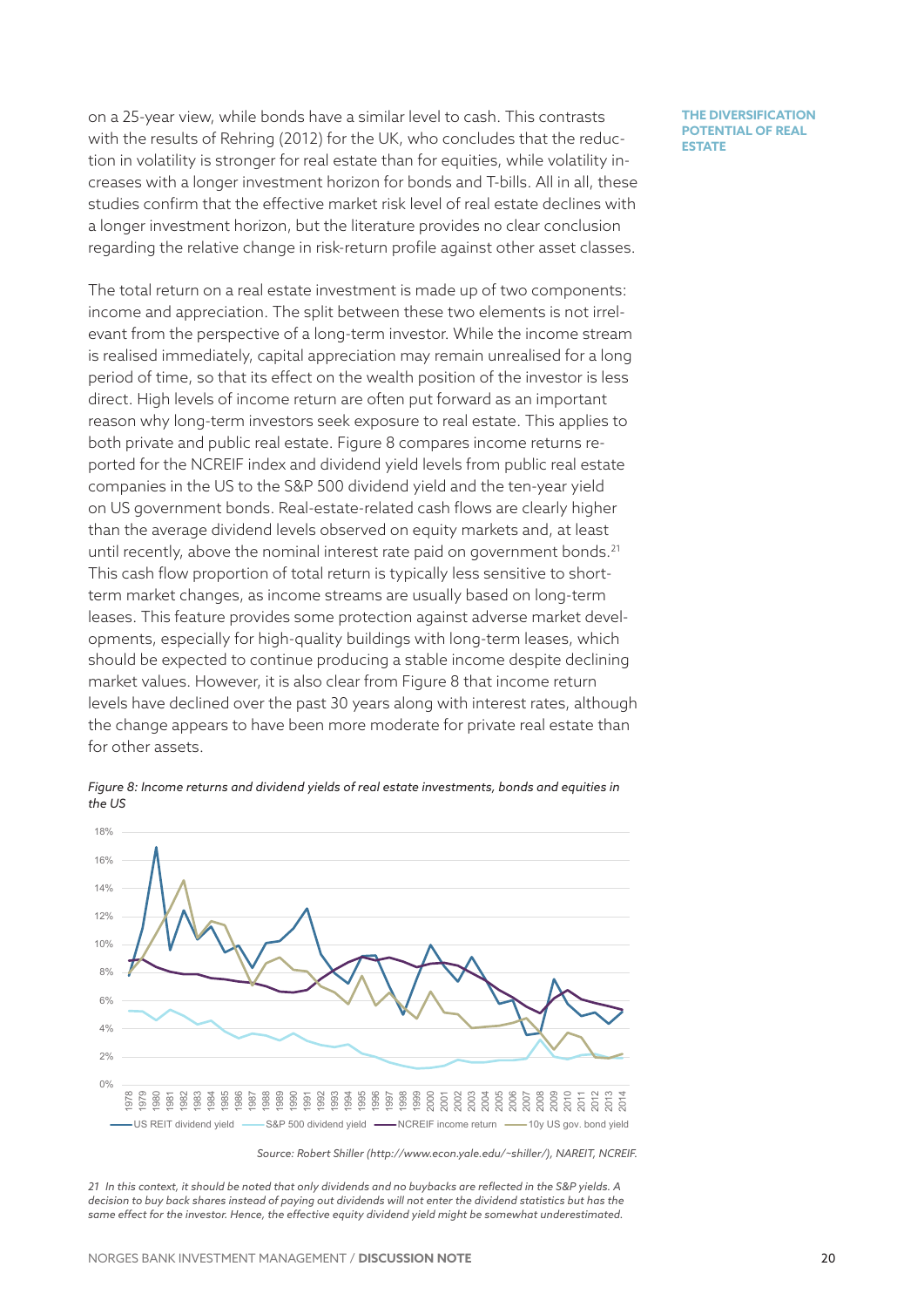Summing up, various indices of real estate investments lead to different conclusions regarding the level of returns and volatility compared to other asset classes. Despite their deficiencies, valuation-based returns corrected for smoothing appear to offer the most precise measure of private real estate returns. Our analyses of such indices across a number of countries (IPD and NCREIF) show average historical returns to be in the range of 7 to 9 percent, with a declining trend over the past ten to 20 years. However, there is strong international and cyclical variation of returns in terms of both their levels and their volatility. Compared with other asset classes, the average returns and historical return volatilities of real estate have been closer to government bonds than to equities. Also, for the US and the UK, unsmoothed real estate indices show Sharpe ratios comparable or slightly above the levels measured for equity and bond indices. However, one needs to consider that risk-return profiles may not be stable over time. Also, the risk-return profiles of investments may be different for long-term investors, although there is no conclusive evidence that the reduction of the effective volatility should be higher for real estate than for other types of assets. Nevertheless, the fact that a high portion of the return is derived from income may indeed favour real estate in the long term.

# **4.2 Correlations**

Low correlations of real estate returns with returns of other asset classes are typically the key argument for introducing real estate investments into a mixed-asset portfolio. A number of studies have found that private real estate indices correlate only weakly with equities and bonds. Hoesli and Lizieri (2007) report correlations close to zero for private real estate in the US and the UK, and find a negative correlation with bonds in Australia. Hoesli et al. (2004) review correlations for several other countries for the period from 1987 to 2001, finding moderate positive levels of correlation with equities and moderately negative levels of correlation with bonds. In contrast, for public real estate (REITs) most studies find moderate to high levels of correlation with the general equity market. This is in line with the discussion in section [3.2.](#page-11-0) In fact, a number of studies identify the equity market to be the main driver of returns in listed real estate (Peterson and Hsieh, 1999, Hoesli and Serrano, 2007, Lizieri, 2013).

Correlations are, however, not stable over time. A look at the rolling correlations between private and public real estate versus equities and bonds in the US and the UK in [Figure 9](#page-21-0) reveals significant variation. In both countries, the correlations of real estate with equities appear to have increased markedly after the 2008 financial crisis, after having declined from higher levels in the 1990s (US). The correlation with bonds has remained relatively stable at or slightly below zero, except for the US REITs, for which it has declined strongly over the past 30 years. The conclusion from this observation is that the correlation patterns between real estate and other assets are not stable over time and might depend on the state of the markets.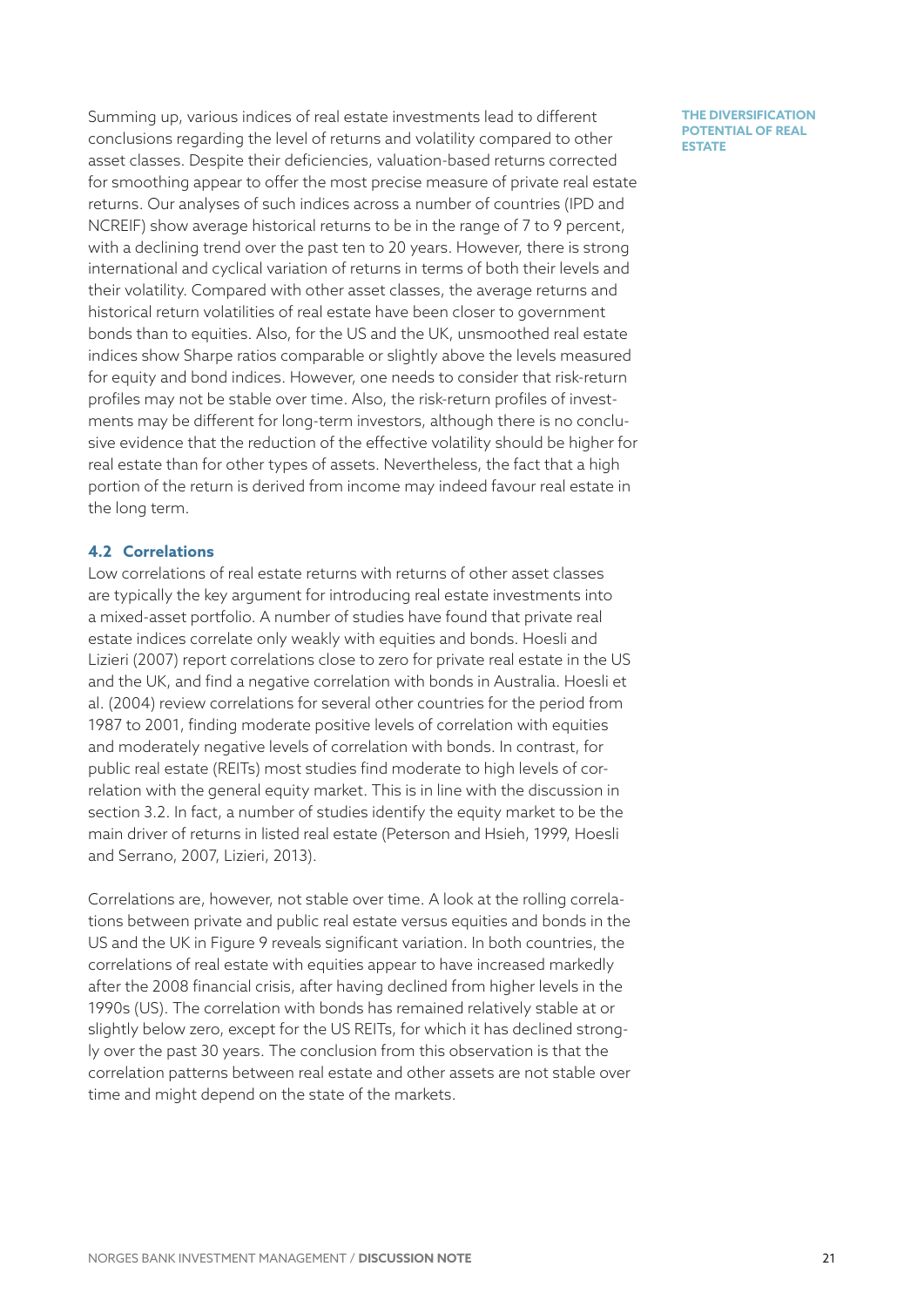<span id="page-21-0"></span>*Figure 9: Rolling ten-year correlations between real estate and financial assets in the US and the UK*

**THE DIVERSIFICATION POTENTIAL OF REAL ESTATE** 



*Source: Bloomberg, EPRA/NAREIT, NCREIF, IPD UK (unsmoothed).*

In the context of the time-varying correlations, it is particularly relevant whether the link between real estate returns and other asset classes strengthens in periods of declining rents and values, reducing the effects of diversification. While there is some indication that correlations may indeed increase during crisis periods, the evidence in academic studies is mixed. Moreover, even in those cases where an increase of correlations was observed, they remained well below unity, so that diversification benefits were still present. An international study by Sing and Tan (2013) indicates that the covariance between direct real estate and equities is not stable over time. They find indications of an increase in the covariance during the 1977 Asian financial crisis and the 2008 global financial crisis in some markets, but the evidence is not conclusive. Heaney and Sriananthakumar (2012) confirm time-varying correlations between real estate and the stock market in Australia as well as an increase during the global financial crisis but not during the stock market crash of 1987. Lizieri (2013) studies the UK markets over the period from 1995 to 2010 and finds that the correlations of private real estate with equities and bonds changed in the last five years of the sample from around zero to 0.4 and -0.5 respectively. However, analysing factors driving returns, he concludes that although the impact of bond and equity markets on private real estate increased during the crisis periods (mid-1990s, 2001-02 and 2008-10), the share of return variation explained by the equity or bond factors was still below 20 percent.

In contrast to private real estate, there is a significant body of literature addressing the stability of correlations and contagion effects for public real estate. Among others, Goldstein and Nelling (1999), Chatrath et al. (2000), Yang et al. (2012) and Hoesli and Reka (2013 and 2015) find asymmetric correlations of REITs and stocks, meaning stronger co-movements in market downturns. On the other hand, Chiang et al. (2004) argue that the observed asymmetry is due to differences in sizes and book-to-values and disappears after controlling for these factors, and Simon and Ng (2009) state that tail dependencies, i.e. extreme co-movements, are lower for REITs than for other segments of stock markets both before and after the 2007-2009 financial crisis.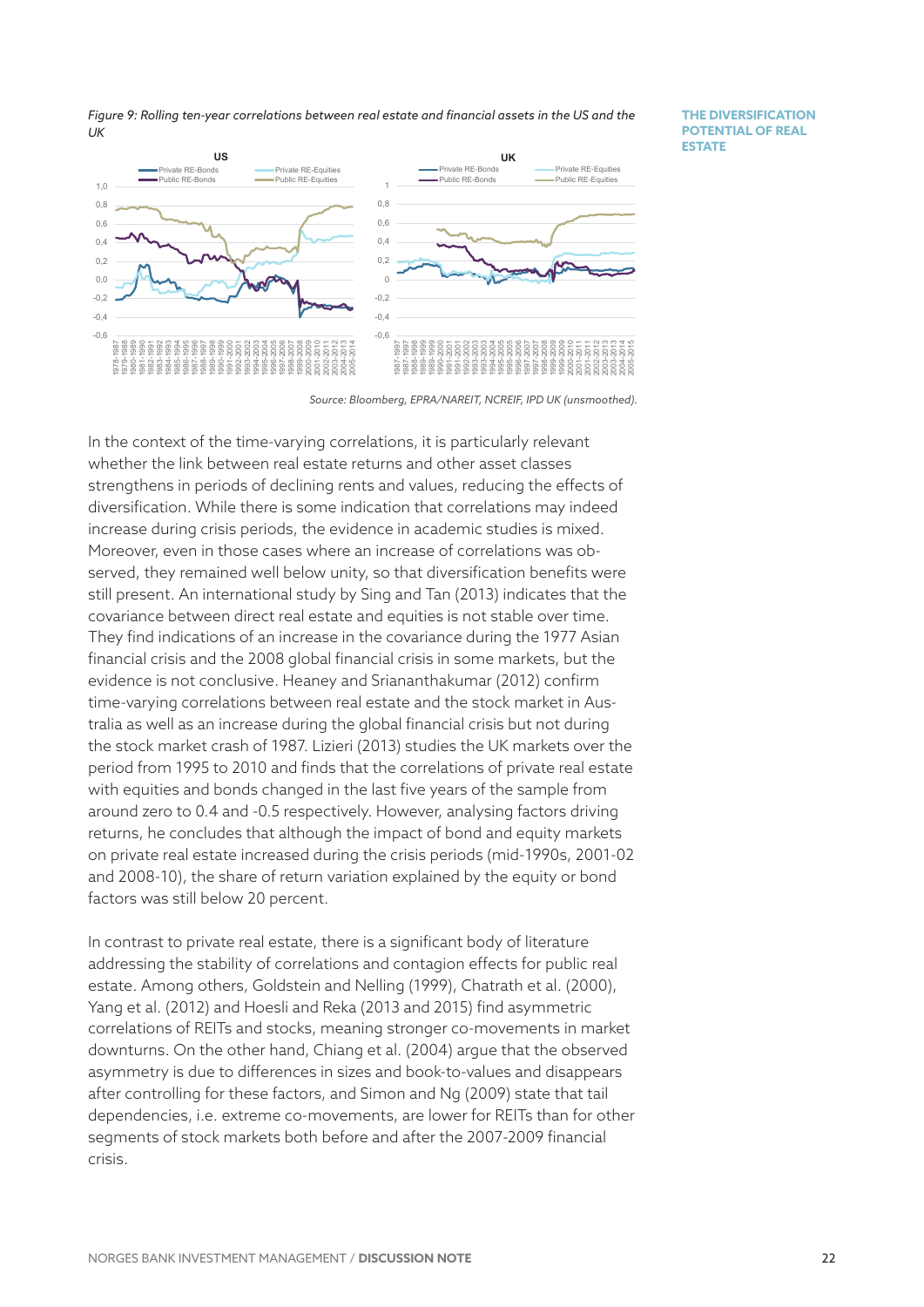As argued in the previous section, holding periods affect the statistical properties of investments when markets are not efficient and returns are predictable. This applies also to correlations. Contemporaneous correlations are typically calculated for the highest available frequency of data. However, this approach also implies a short investment horizon, and correlation levels experienced by long-term investors may differ. Studies based on a VAR framework proposed by Campbell and Viceira (2005) come to the conclusion that correlations of real estate with equities and bonds are affected by the investment horizon. However, the shape of this dependency appears to be different in the US and the UK. In the model by MacKinnon and Al Zaman (2009) based on US data, the correlation between real estate and equities increases from around 0.2 for very short-term investments to around 0.4 for investment horizons of two to four years, but declines back to around 0.2 for very long-term horizons (25 years). The correlation of real estate with bonds remains near zero for all investment horizons. In the UK model estimated by Rehring (2012), correlations with equities and bonds decline from around 0.6 and 0.3 respectively to around 0.3 and 0.0 when the investment horizon increases from one year to three to five years. For investment horizons of 25 years, correlations increase to approx. 0.45 for both equities and bonds. These results would imply that the diversification potential of real estate is higher for long-term investors than for medium-term investors in the US, but it is lower in the UK. As this result is not conclusive for a global portfolio, further investigation of this aspect would be necessary.

Summing up, diversification potential resulting from low correlations with other asset classes should be higher for private real estate investments than for public ones. However, the level of correlation, and hence the diversification potential, are not stable over time. These is some indication that it might increase during extreme market movements, but empirical evidence is not conclusive. Finally, correlations are also likely to depend on the investment horizon, but the direction of this effect can differ across markets.

# <span id="page-22-0"></span>**4.3 Asset-specific risks**

The foregoing sections focused on return series and viewed risk mainly in the context of return variation over time. While this may be appropriate for an assessment of the risk associated with listed instruments, risks associated with private investments may not be captured well by market volatility measures. While the impact of asset-specific risks should, in principle, decrease with the size of the portfolio, it might not be possible to eliminate them entirely.

While no formal classification of asset-specific risks exists, the following are often mentioned in real estate textbooks:

- Tenant credit risk of the tenant defaulting on his contractual obligations and leaving the property partially or fully vacant; this risk is typically measured with the tenant's credit score
- Leasing risk uncertainty associated with the leasing process and referring to its duration, equivalent to the period during which no income is accrued, and the achieved effective rent in relation to the market level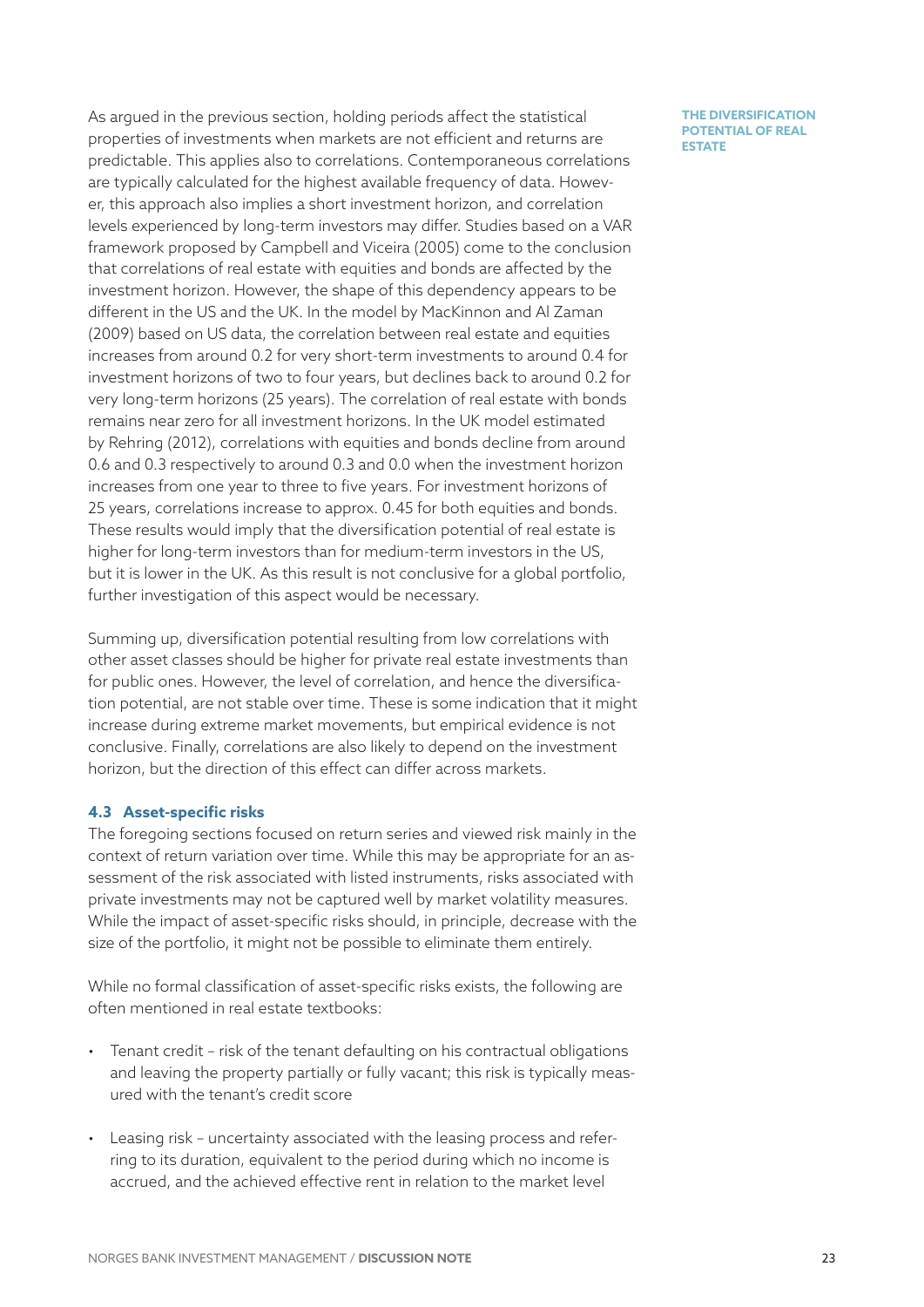- Development risk set of risks associated with the development process, encompassing e.g. the uncertainty regarding construction costs, random incidents, or unknown characteristics of the property uncovered during the process, e.g. land contamination
- Physical risks uncertainty referring to the effective life span of building components as well as random events affecting the building structure, e.g. natural catastrophes. Many of these risks are insurable
- Regulatory/tax risks uncertainty associated with changes in the legal environment; it is often considered to be higher for real estate than publicly traded investments due to its immobility and the resulting difficulties countering this risk by, for example, moving holdings to a different country

While a detailed discussion is beyond the scope of this paper, these risks need to be addressed in the investment and asset management process. The key question in the context of portfolio construction is to what extent these types of risks are idiosyncratic, meaning to what extent they can be eliminated by investing in a portfolio of properties. It appears intuitive that the asset-specific risks enumerated above are associated with independent random events. This would mean that their impact can be reduced by increasing the number of properties in the portfolio, and practically eliminated in a sufficiently large pool of assets. In consequence, there should be no return premium associated with asset-specific risks. To the best of our knowledge, very limited research exists that would verify this hypothesis with respect to private real estate markets.<sup>22</sup> Its validity will depend on answers to two questions: (1) are these individual risks truly independent and (2) is it practically possible to achieve sufficient diversification to eliminate them?

With respect to the first question, the answer appears to be yes, although some of the risks can be affected by the market situation, e.g. tenant credit is likely to deteriorate and leasing of vacant space is likely to become more time-consuming in a weak economic environment. However, these effects can be considered as aspects of the market risk as they impact upon all assets in the affected market. Asset-specific risks should be defined as the residual risk affecting only the specific building, i.e. the level of credit risk relative to the market average or the deviation of the leasing duration from the typical current value. In this sense, the individual risks should be independent.

Academic research confirms the significance of property-specific factors. Early studies by Miles and McCue (1984) and Hartzell et al. (1986) attempted to identify the level of unsystematic risk in real estate returns, reaching the conclusion that it can account for as much as 90 percent of the total risk. Brown (1991) finds that only a small portion of variation in returns of individual properties can be explained by market developments, ranging between 7 percent for retail and 14 percent for office properties. A study by

*<sup>22</sup> This section focuses on private real estate only. It should be noted, however, that there is a significant amount of research on idiosyncratic risks with respect to listed real estate, which finds indications that these risks may be priced, although the evidence is not always conclusive, e.g. Sun and Yung (2009), Chiang et al. (2009), Ooi et al. (2009) or Schulte et al. (2011).*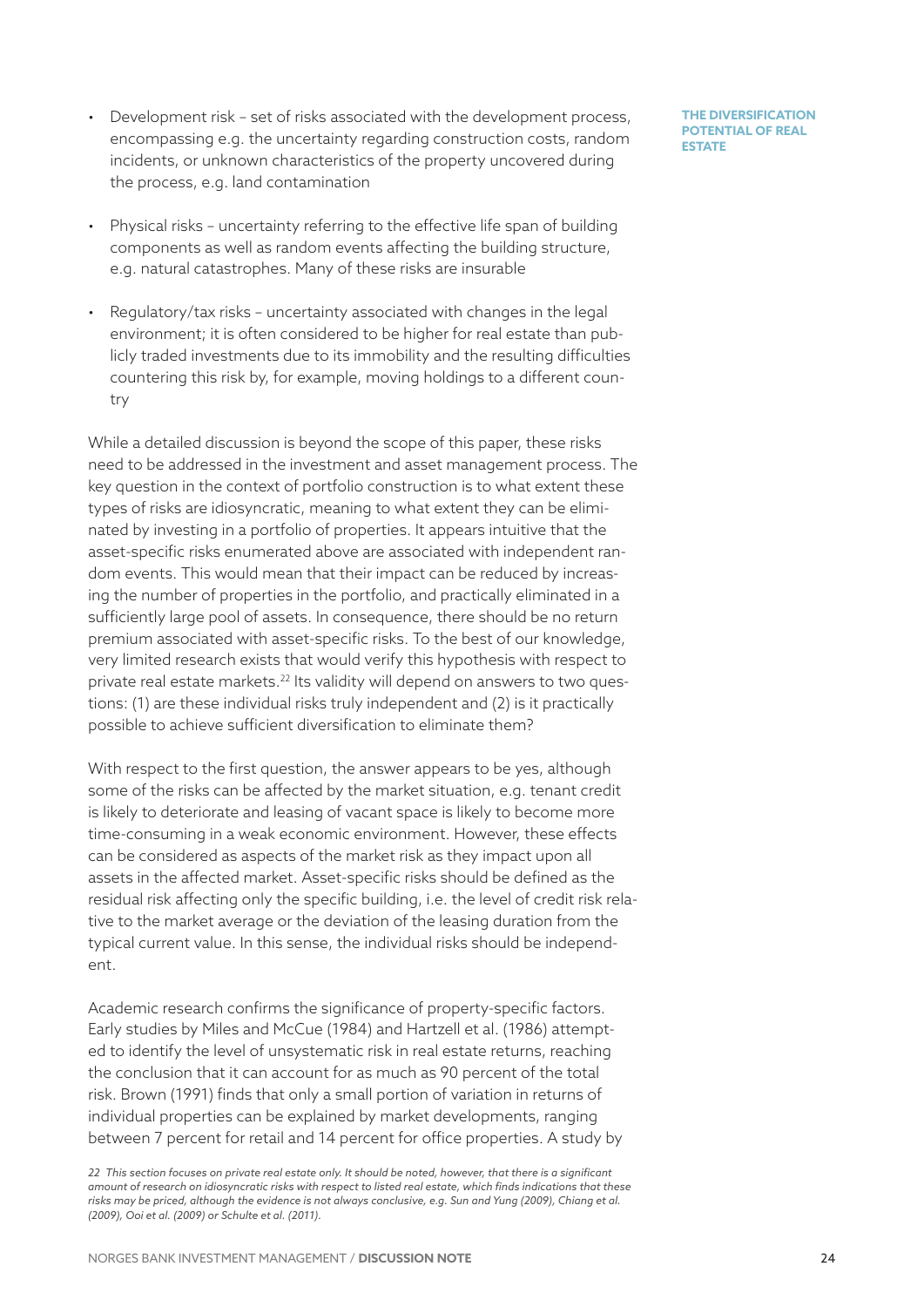Mansell (2013) looks at a pool of over 500 properties in the UK and analyses correlations between their performances in rolling five-year windows over the period 1992-2011. The results summarised in [Figure](#page-24-0) 10 indicate that the correlation levels are close to zero in phases of relative tranquillity or steady growth in rents and values, as was the case during 1996-2006, but increase rapidly in abrupt downturns like the one in 2008. This supports the thesis that asset-specific risks are independent, and short-term variation in the performance of individual assets driven by these risks is largely uncorrelated. Only in phases of rapid market movements are the individual risks overridden by broader market trends.

**THE DIVERSIFICATION POTENTIAL OF REAL ESTATE** 



<span id="page-24-0"></span>*Figure 10: Average correlations between individual assets in a pool of over 500 properties in the UK*

*Source: Mansell (2013).*

The ability to diversify away the asset-specific risks in a portfolio assumes that it can be sufficiently broadly spread in terms of locations, regions, property types and other risk factors. Otherwise, some risks might be impossible to eliminate, e.g. the exposure to natural catastrophes of neighbouring buildings, the exposure to legal risks in one country, or the exposure to the credit risk with a specific tenant. This might be challenging for relatively small investors holding private real estate. Fisher and Goetzmann (2003) simulated real estate portfolios by bootstrapping properties from the NCREIF database. They come to the conclusion that the variation in performance is significant even for relatively large portfolios of 100 properties. Mansell (2013) bootstrapped a portfolio of 100 properties, which is the average size of a real estate fund, and concluded that approx. 60 percent of the tracking error relative to the respective IPD index was attributable to asset selection rather than market allocation in the UK and US samples, and 47 percent in the global sample. Hence, a much larger portfolio in terms of the number of properties included would be necessary to eliminate asset-specific risks.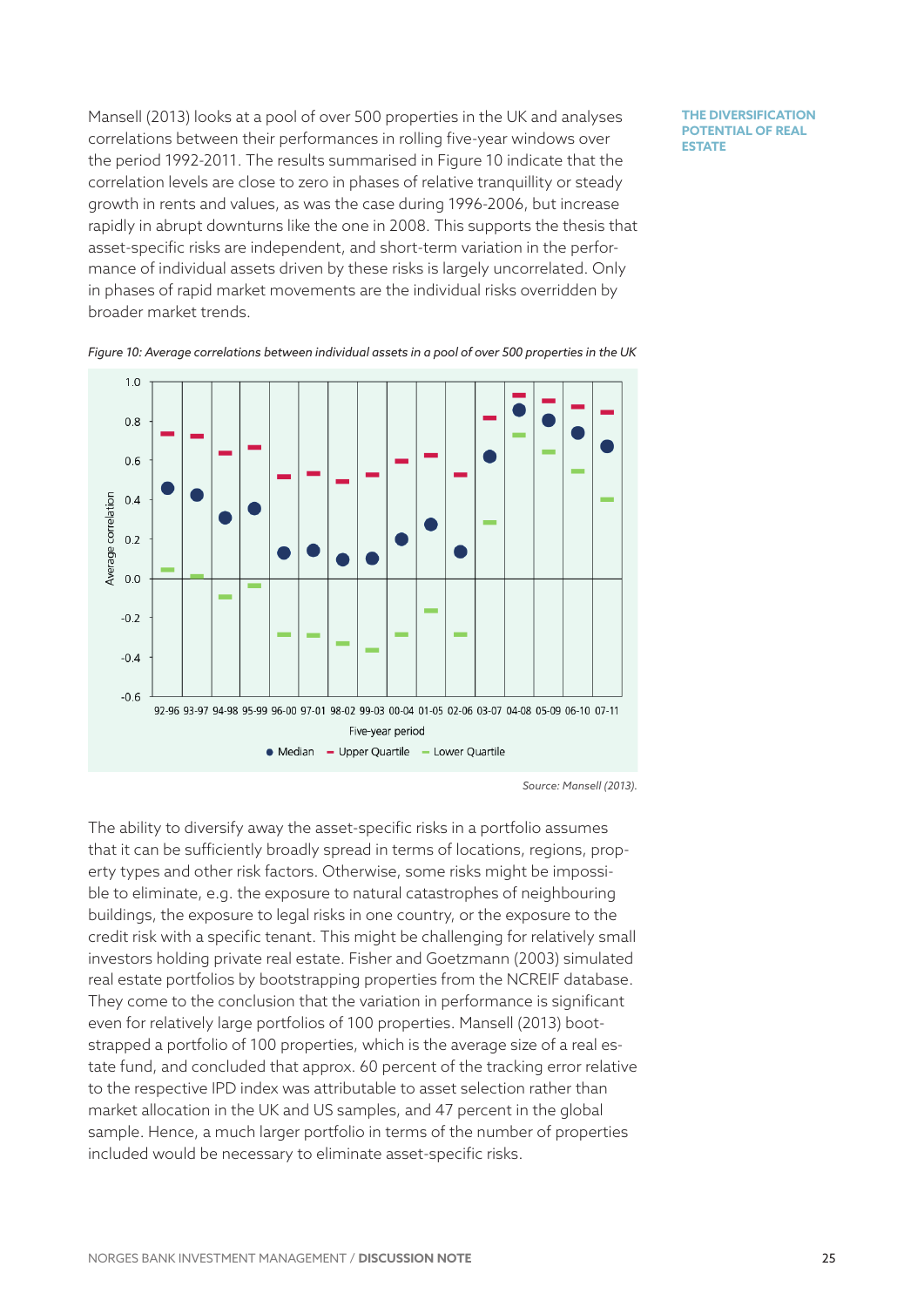All in all, it might be challenging for any investor investing in direct real estate to eliminate asset-specific risks completely, although their impact should decrease with the size of the portfolio. Manager skills are therefore likely to have a significant impact on private real estate returns.

**THE DIVERSIFICATION POTENTIAL OF REAL ESTATE** 

# **4.4 Liquidity**

Liquidity is a complex multidimensional concept that manifests itself in a number of ways, and has no single, generally accepted definition or measure.<sup>23</sup> Keynes' description of a liquid asset "being more certainly realisable at short notice without loss" is probably the most frequently cited one. In this sense, liquidity can be viewed in terms of the transaction price and transaction time. Typically, investors who are forced to sell within a certain time limit may be able to do so at the cost of a lower effective sale price, while a higher price could be achievable if a longer marketing period had been accepted. Moreover, liquidity in private markets is associated with uncertainty regarding the time and the value of the transaction. Most of the literature on real estate liquidity focuses only on certain aspects of the problem, namely:<sup>24</sup>

- Transaction intensity
- Transaction cost
- Duration of the sale process (time on the market)
- Uncertainty associated with the sale process

The following analysis attempts to cover these points and indicate the impact of adding an illiquid asset to the investment portfolio.

Despite the increased transaction activity on real estate markets in recent decades, the number of transactions is still very low compared to listed assets. While the capitalisation of public equity markets is higher than the value of invested real estate by a magnitude of two to five in most countries, trading intensity is higher by a magnitude of approx. 50 to 100. One way to illustrate this is by comparing the turnover in the equity market to that of the real estate market in the same country. While the ratio of traded stock to market capitalisation on stock exchanges in developed countries is mostly above 50 percent and often above 100 percent, the corresponding figure for the real estate markets is well below 10 percent even in those countries that have the most active real estate markets, as illustrated in [Figure 1](#page-26-0)1.

*23 Lizieri and Bond (2004) review different definitions in the financial and real estate literature. 24 See e.g. Lizieri and Bond (2004) or Hoesli and Lizieri (2007).*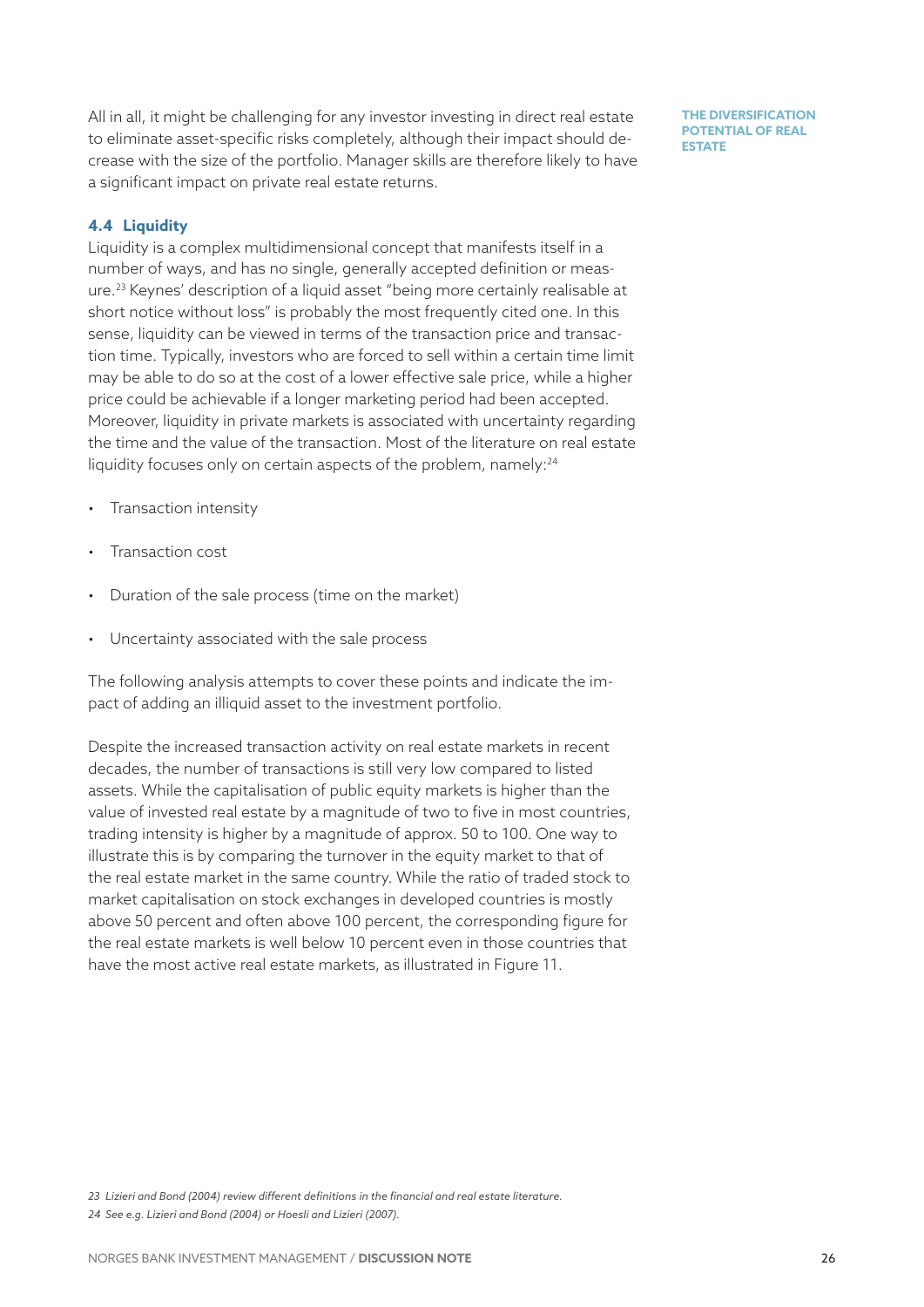<span id="page-26-0"></span>



**THE DIVERSIFICATION POTENTIAL OF REAL ESTATE** 

One of the most frequently mentioned reasons for long holding periods of real estate investments and consequently low turnover velocities is high transaction costs. Indeed, although transaction costs differ significantly from country to country and are subject to change, trading private real estate is mostly associated with a cost of 5 to 10 percent of the value.<sup>25</sup> The impact on the return on investment is obviously a function of the holding period. Chua (1999) estimates that average total returns of private real estate indices would be 80 to 230 basis points lower if they included transaction costs. However, assuming a cost level of 5 to 10 percent, the impact on the average annual return on investment would be approx. 49 to 95 basis points at a tenyear holding period and 20 to 38 basis points at a 25-year holding period.

Another issue associated with liquidity is the duration of the selling process, referred to as "time on the market". This aspect has received significant attention from academic researchers. Much of the literature focuses on housing markets (e.g. Miller, 1978, Haurin, 1988, Forgey et al., 1996, Anglin et al., 2003, Orr et al., 2003), but some of the more recent research studies have also looked at the marketing periods of commercial real estate, among them Crosby and McAllister (2004), Brown and Sing (2004), Hordijk and Teuben (2008) and Devaney and Scofield (2013 and 2014). The results vary significantly depending on the sample, property type and region, with medians ranging from approx. three months to approximately nine months. Also, there appears to be significant variation over time. Based on UK data, Devaney and Scofield (2013 and 2014) and Scofield (2013) report that marketing durations in falling markets can be roughly double that of the marketing period observed in rising markets.

An important consequence of the long marketing periods is the resulting uncertainty about the time of the sale and the effective sale price.<sup>26</sup> In effect, the investor is exposed to market fluctuations not only in the intended investment period but also during the additional (lengthy) marketing period,

*Source: World Bank, DTZ.*

*<sup>25</sup> See CMS (2012) for an international overview.*

*<sup>26</sup> The uncertainty about the outcome of a real estate transaction can be traced back to the fact that the real estate is typically traded in direct markets, and matching of buyers and sellers is the result of a random search process. See Miller (1978), Lippman and McCall (1986), Haurin (1988).*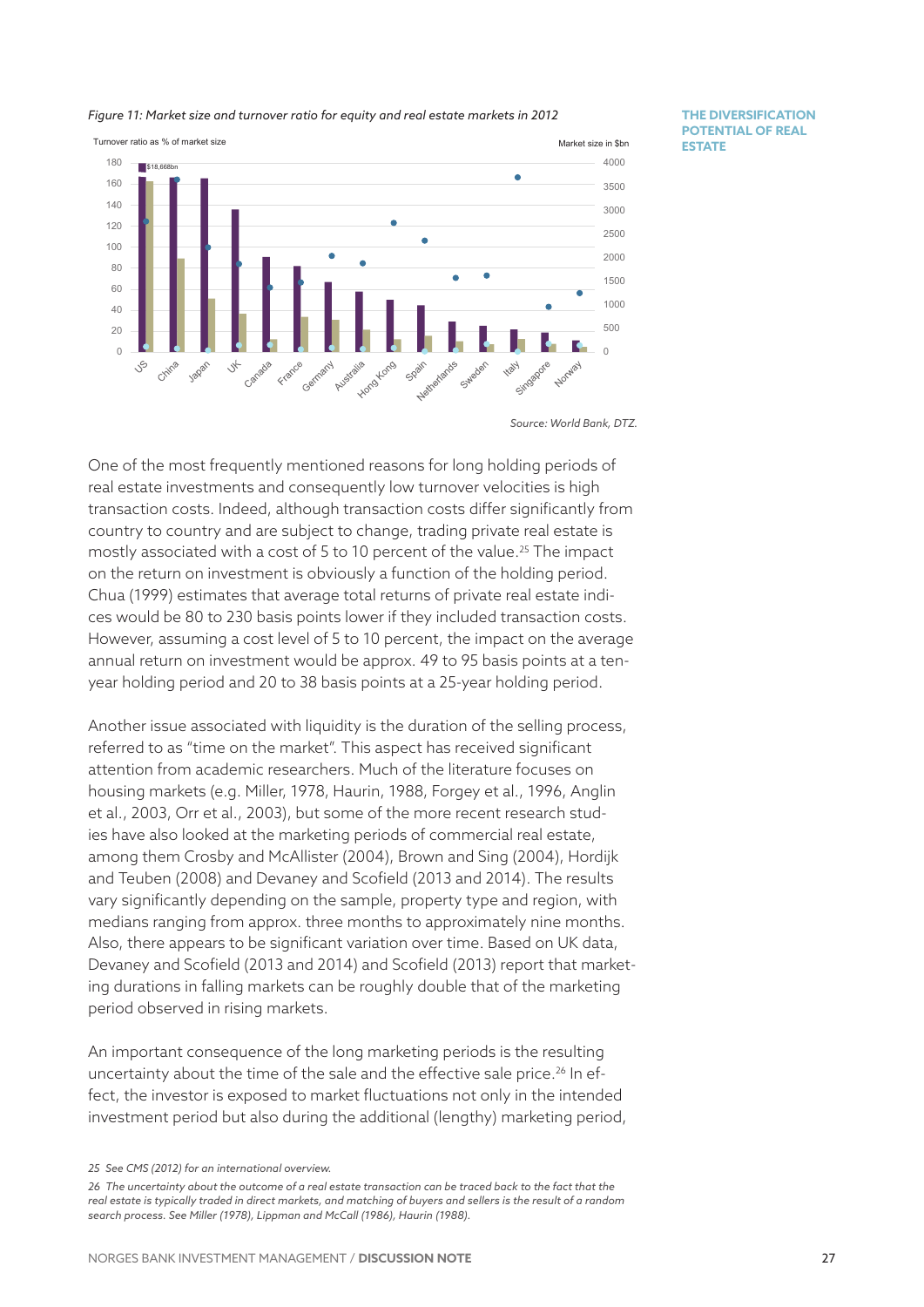which effectively increases the investment risk. This leads to the observed ex-post volatility being lower than the actual ex-ante risk experienced by the investor. Lin and Vandell (2007) model these effects for the US market and demonstrate that the effective return variance can increase significantly with an increase in the expected marketing period. However, the increase is smaller for longer investment horizons. Bond et al. (2007) confirm these results for the UK market and additionally state that the overall increase in portfolio risk associated with limited liquidity decreases with the size of the portfolio.27 Both of these studies come to the conclusion that "liquidity risk" is an issue mainly for short-term investors. We replicate these results based on the unsmoothed NCREIF index (US) and IPD monthly index (UK), presenting the results in [Figure](#page-27-0) 12. For investment horizons of over 20 years and realistic marketing periods of three to nine months, the model indicates that the actual ex-ante variance is less than 5 percent higher than the observed variance, which is probably less than the estimation error of the variance itself. This is in line with the results of Luu et al. (2014). This study looks at the "shadow cost of liquidity", i.e. the additional return required for taking on illiquidity risk in a mixed-asset portfolio, which results in suboptimal allocations due to limited ability to rebalance. The study concludes that the cost of a 10 percent allocation to illiquid assets is less than 1 percent.

<span id="page-27-0"></span>



*Source: Own calculations based on the model of Bond et al. (2007) and NCREIF and IPD data.*

An important aspect of the liquidity risk of real estate investments is its variation over time (see Fisher et al., 2003, Clayton et al., 2008, Buckles, 2008). In particular, the market becomes significantly less liquid during downturns. This is not dissimilar to the effects observed for other types of assets, even those considered highly liquid in normal market conditions, such as listed equities (Chordia et al. 2001, Persuad, 2003). Indeed, looking at the trading activity on the US real estate investment market during the downturn of 2008/09, a distinct "blackout" period is evident. While such "liquidity blackouts" can pose a significant risk to investors who might become forced

*27 However, as demonstrated by Lin et al. (2009), the "liquidity risk" can only be diversified away if the marketing periods for each asset in the portfolio are independent, which is likely unrealistic.*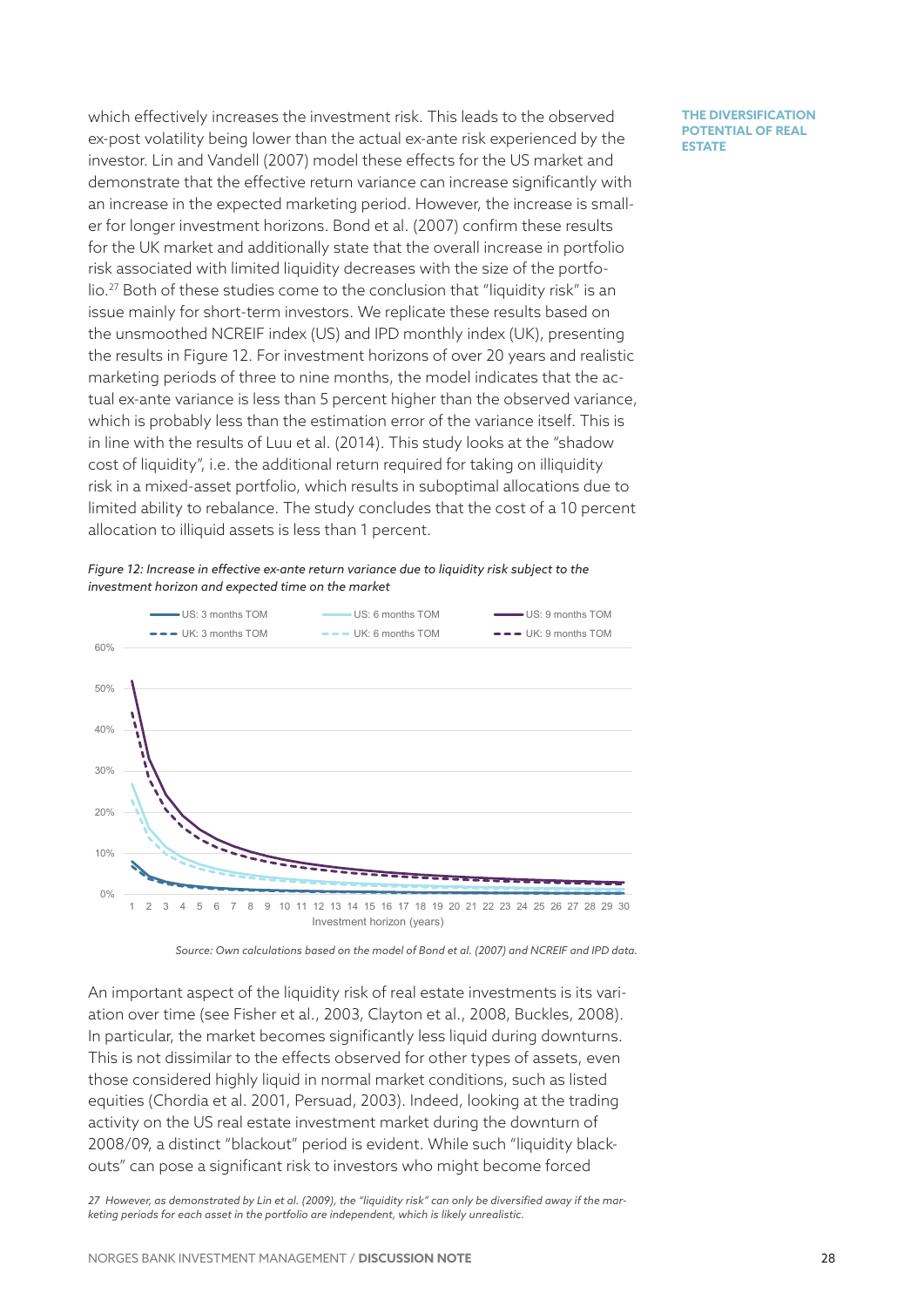sellers in downturns, the consequences should be less severe for long-term equity investors able to weather the difficult periods.

**THE DIVERSIFICATION POTENTIAL OF REAL ESTATE** 



*Figure 13: Average transaction prices and transaction volumes in the US office market*

# 5 Drivers of real estate returns

In this section, we look at the main factors affecting the performance of financial investments, i.e. economic growth, inflation and interest rates. We conclude that all of these factors also affect real estate, even though the transmission of the impulses might differ from that for equities or bonds. Also, the impact of these factors is partially overlaid with endogenous dynamics of real estate markets resulting from lagged responses of supply and demand. In effect, research suggests that a specific real estate factor may exist that drives real estate returns but is not common with the drivers of equities or bonds, indicating the existence of long-term diversification benefits of real estate.

### **5.1 GDP and employment**

The economic environment is one of the key factors driving the performance of real estate, in particular through GDP growth and employment growth. The impact of real economic growth on the performance of private real estate investments has been confirmed in numerous academic studies, and most studies conclude that it is a very important, if not the most important, driver of returns, e.g. Hoesli et al. (2008) and Blake et al. (2011). The relationship between economic growth and real estate performance has been examined from different angles. For example, Goetzmann and Wachter (1996) find that the global real estate market downturn in 1990s was closely related to world-wide declines in GNP, while Quan and Titman (1999) take a different approach and argue that the observed co-movements of real estate and stock prices are due to GDP growth being the common fundamental driver, and Case et al. (2000) conclude that correlations across global real estate markets are driven by common exposures to changes in world GDP. Several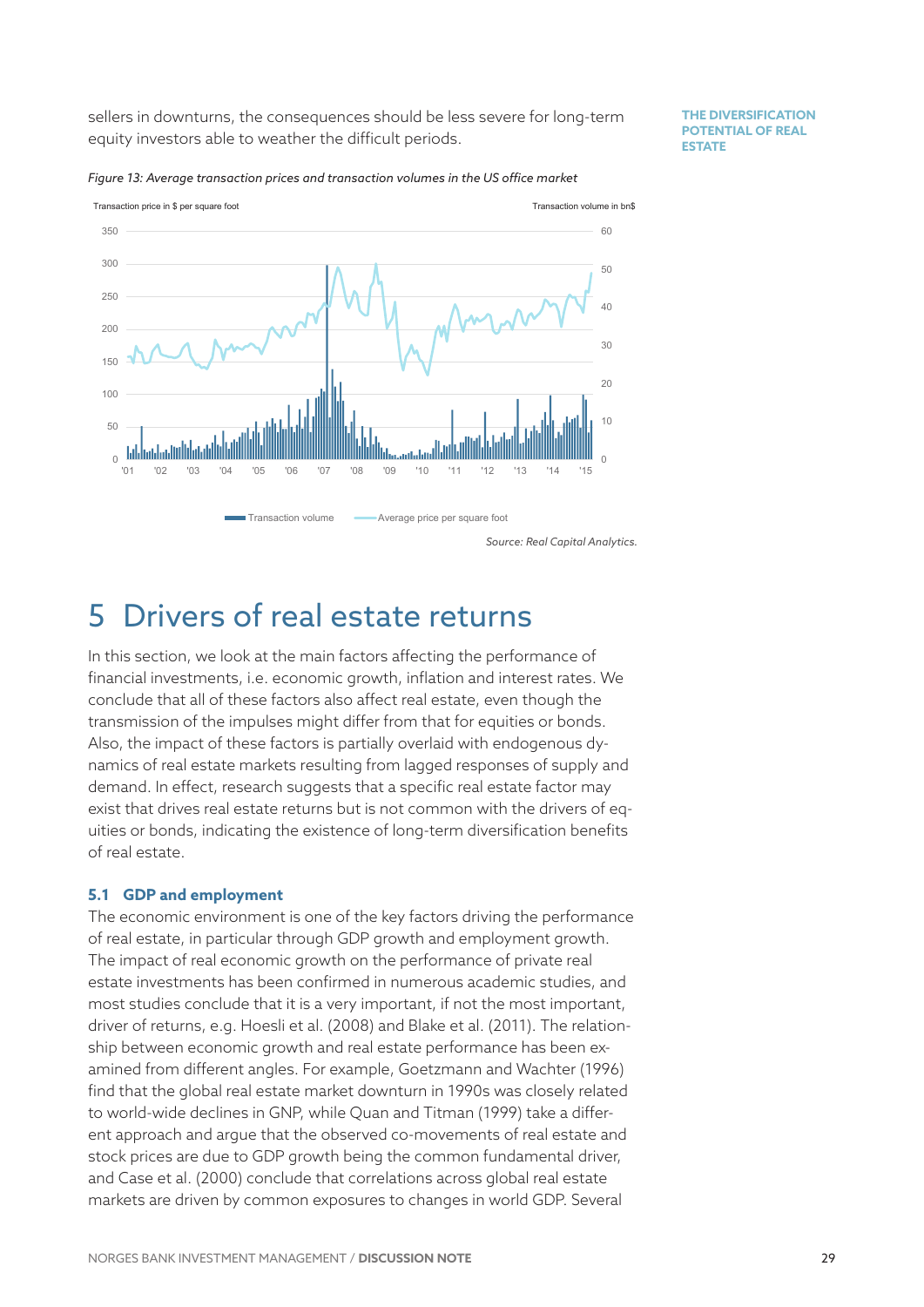other studies look at GDP growth as a driver of listed real estate returns, confirming the relationship (McCue and Kling, 1987 and 1994, Liow et al., 2006, Yunus, 2012).

To verify the impact of national economic growth on real estate performance, we ran a panel regression analysis of IPD total returns (private real estate) on real GDP growth (contemporaneous and lagged) using annual data for 25 countries worldwide where IPD indices were available.<sup>28</sup> As presented in [Table](#page-30-0) 4, the coefficient for GDP growth is statistically significant, and its high absolute value indicates a strong impact. Acknowledging that this analysis is based on a relatively short time period, as many indices are available only since 2000 or later, we compared the dynamics of economic growth and real estate returns in the US and the UK, where a longer history of real estate indices was available. The correlation of quarterly real GDP growth in the UK with the corresponding IPD index (unsmoothed) calculated over a period of 27 years was 0.45, while the correlation between US growth and the unsmoothed NCREIF index over a period of 34 years was 0.20; both values were statistically highly significant. However, correlation coefficients indicate only synchronous movements of two series from quarter to quarter, and not necessarily a long-term relationship. In order to verify the latter, we tested for co-integration between economic growth and real estate returns.<sup>29</sup> The existence of a co-integrating relationship between two series means that GDP growth and commercial real estate returns are in a long-term balance and move on a similar long-term trajectory, although short-term deviations are possible. Indeed, we find strong evidence that such a long-term relationship exists both in the US and in the UK, which is in line with the available literature (e.g. Hoesli and Oikarinen, 2012).

*<sup>28</sup> Due to short time series for most countries, unsmoothing of real estate returns was neither possible nor practical. For this reason, we included an autoregressive term in the panel regression to account for autocorrelation in returns.*

*<sup>29</sup> The ADF test was used to test for the presence of a unit root, and the Johansen test (trace and maximum eigenvalue) was used to test for co-integration. In all settings, the tests indicate the existence of co-integrating relations at a very high level of significance. Analysis of responses of real estate returns to shocks in GDP growth indicated relatively quick adjustments within one year. Full results are not presented in this paper for the sake of brevity but are available on request.*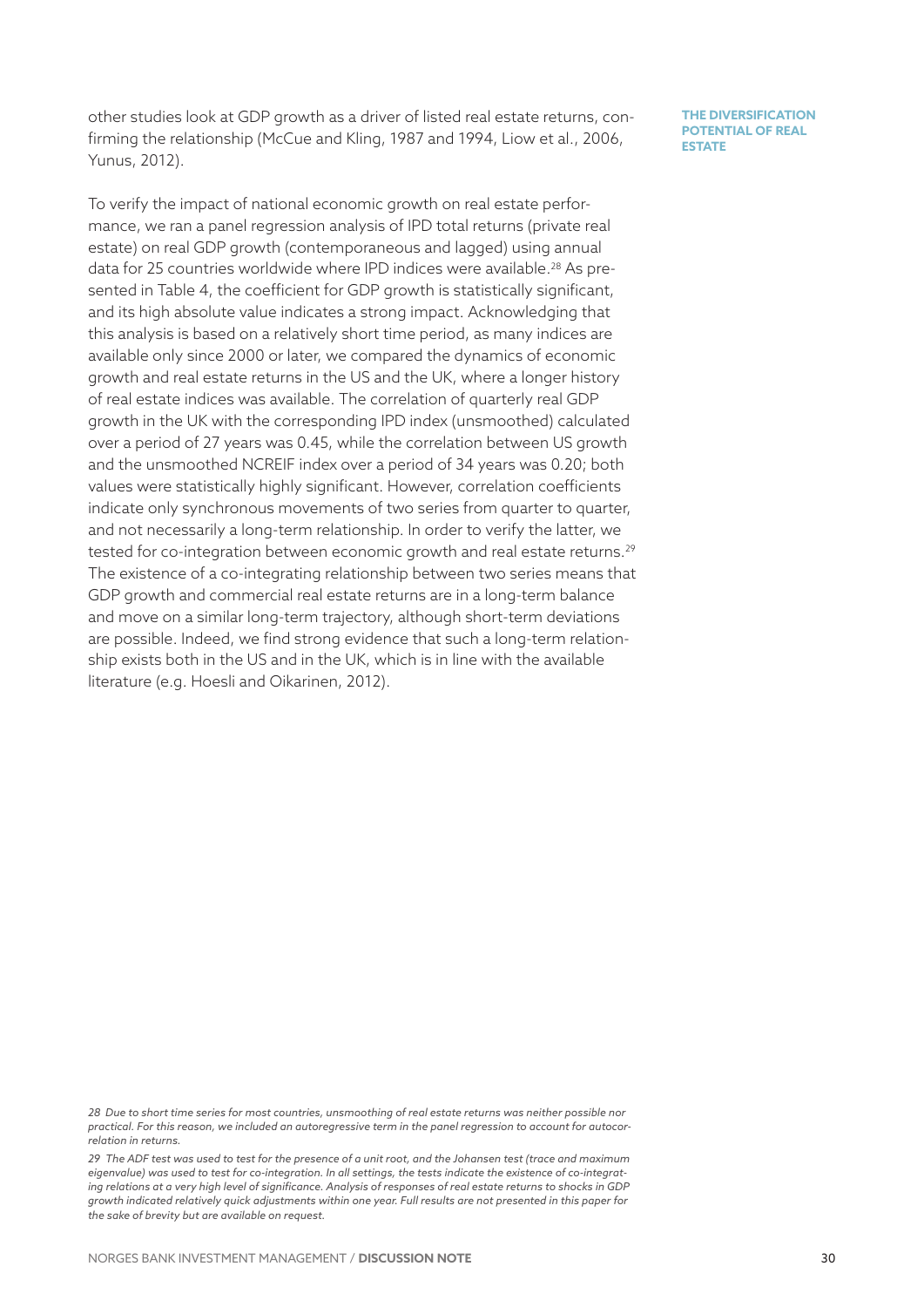#### <span id="page-30-0"></span>*Table 4: Panel regression of direct real estate returns on GDP growth30*

Panel Generalized Method of Moments with fixed cross-section effects and White diagonal standard errors & covariance

**THE DIVERSIFICATION POTENTIAL OF REAL ESTATE** 

Dependent Variable: IPD Sample: 1983 2013

Periods included: 31

Cross-sections included: 25

Total panel (unbalanced) observations: 374

| Variable           | Coeff. | t-Stat | Prob.  |
|--------------------|--------|--------|--------|
| C                  | 5.4302 | 3.4471 | 0.0006 |
| GDP                | 1.1394 | 1.8892 | 0.0597 |
| $GDP(-1)$          | 0.3408 | 2.3981 | 0.0170 |
| AR(1)              | 0.4688 | 5.0055 | 0.0000 |
| R-squared          | 0.5287 |        |        |
| Adjusted R-squared | 0.4919 |        |        |
| S.E. of regression | 6.1411 |        |        |
| Durbin-Watson stat | 1.7781 |        |        |
| Instrument rank    | 28     |        |        |
|                    |        |        |        |

*Source: NBIM calculations.*

In addition to GDP growth, employment growth is often considered to have a significant impact on commercial real estate markets. It is particularly relevant for office markets and is typically used as the key exogenous variable in office market models (e.g. Wheaton et al., 1997, Hendershott et al., 1999). The impact mechanism is straightforward: demand for office space should depend in the first place on the overall number of office employees, which in turn is a function of companies in "office-using" industries, predominantly financial and business services, being in a "hiring mode". However, employment is also considered relevant for other property types. It is considered to be the driving force of consumption and retail spending, which drive rents and returns of retail properties (Eppli et al., 1998). Analogical causality is less evident for industrial properties. Wheaton and Torto (1990) use manufacturing and wholesale employment to model industrial property markets in US metropolitan regions, but they also admit that other factors, such as technological change and capital intensity, may supersede the impact of employment in this case.

While the theoretical rationale for employment being one of the key drivers of real estate is appealing, results by Liang and McIntosh (1998) indicate that the link between employment and real estate returns is less straightforward than it may appear. Based on a cross-sectional study of the property markets in US metropolitan areas, the authors conclude that employment growth contributes to property market returns in the short term but not in the long term. In the latter case, supply responses can cancel out the impact of employment growth effects.

*30 For the sake of brevity, we present only a summary of the key results at this point. Detailed results as well as details of the data used are available on request. Since the UK and the US data are overrepresented in the sample, we run robustness checks on various subsamples and obtained comparable results.*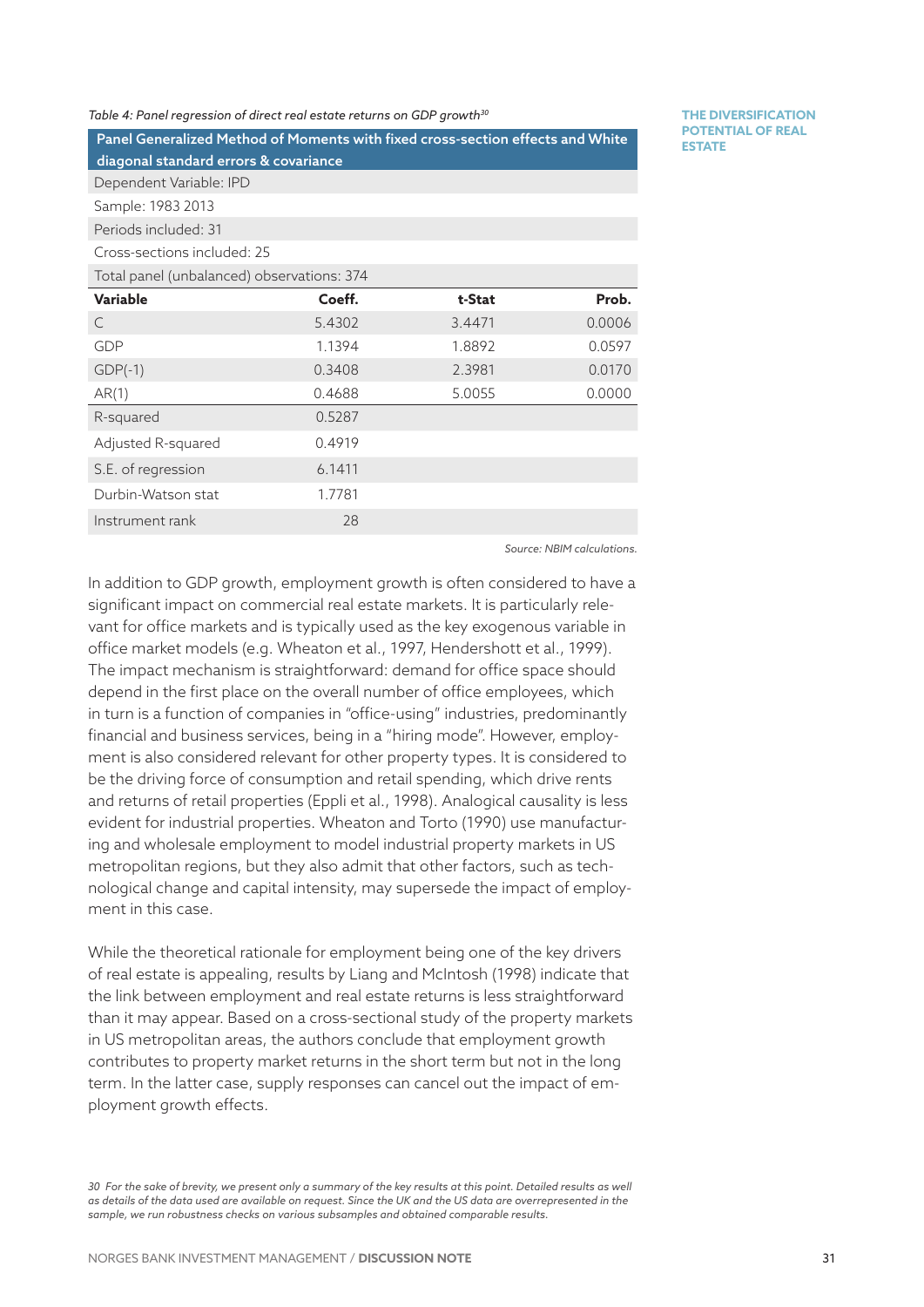Summing up, the fundamental link between real estate returns and economic growth is clear. In principle, a stronger economy should lead to increased demand for space through higher office employment, retail sales, production output and other related factors. Higher demand, in turn, should lead to increased income streams to owners of real estate. However, in the long term, one also needs to consider the reaction of the supply side. This aspect is discussed more thoroughly in section [5.4.](#page-35-0)

**THE DIVERSIFICATION POTENTIAL OF REAL ESTATE** 

# **5.2 Inflation**

The relationship between real estate returns and inflation has been examined in a large body of academic literature. These studies generally find inflation-hedging properties for private real estate investments, but not for public real estate investments.31

In theory, real estate returns should be linked to consumer prices for a number of reasons, their relevance varying across different property types:

- Rents are indexed to inflation in a number of countries, so that cash flows from investment properties should move with the consumer price index (CPI) in such cases
- Costs associated with housing are often included in the product basket used for the calculation of the CPI
- Construction costs are usually highly correlated with consumer prices and should, in the absence of structural changes, provide an indication of replacement costs in the sense of Tobin's q, which should not significantly deviate from values in the long term.

Fama and Schwert (1977) were among the first to address the question of inflation-hedging of private real estate investments. Examining the inflation-hedging properties of different types of investments, they conclude that only residential real estate is a complete hedge against both expected and unexpected inflation, while government debt instruments hedge only against expected inflation, and stocks turn out to be negatively related to inflation. Since then, a large body of academic literature has been devoted to this topic.

Hartzell et al. (1987) confirm the inflation-hedging characteristics of large portfolios of privately held commercial properties in the US with respect to both expected and unexpected inflation. This is in line with a number of other studies, e.g. Bond and Seiler (1998) or Miles and Mahoney (1998). Strong links between real estate and inflation have also been attested by academic studies in a number of other countries: e.g. Australia (Newell, 1996), Canada (Le Moignes and Viveiros, 2008), Germany (Maurer and Sebastian, 2002), New Zealand (Gunasekarage et al., 2008), Switzerland (Hamelink and Hoesli, 1994) and Singapore (Sing and Low, 2000). For the UK, however, the evidence is more mixed. Blake et al. (2011) reject the inflation-hedging properties of

*<sup>31</sup> As argued by Hamelink et al. (1997), the terms "inflation hedging" and "inflation protection" are similar but not identical. While the former refers to co-movements with the inflation rate, the latter refers to the ability to deliver positive real returns. We do not strictly delimit these two concepts, but the first part of this section is more focused on inflation hedging while the second part is more focused on long-term real values.*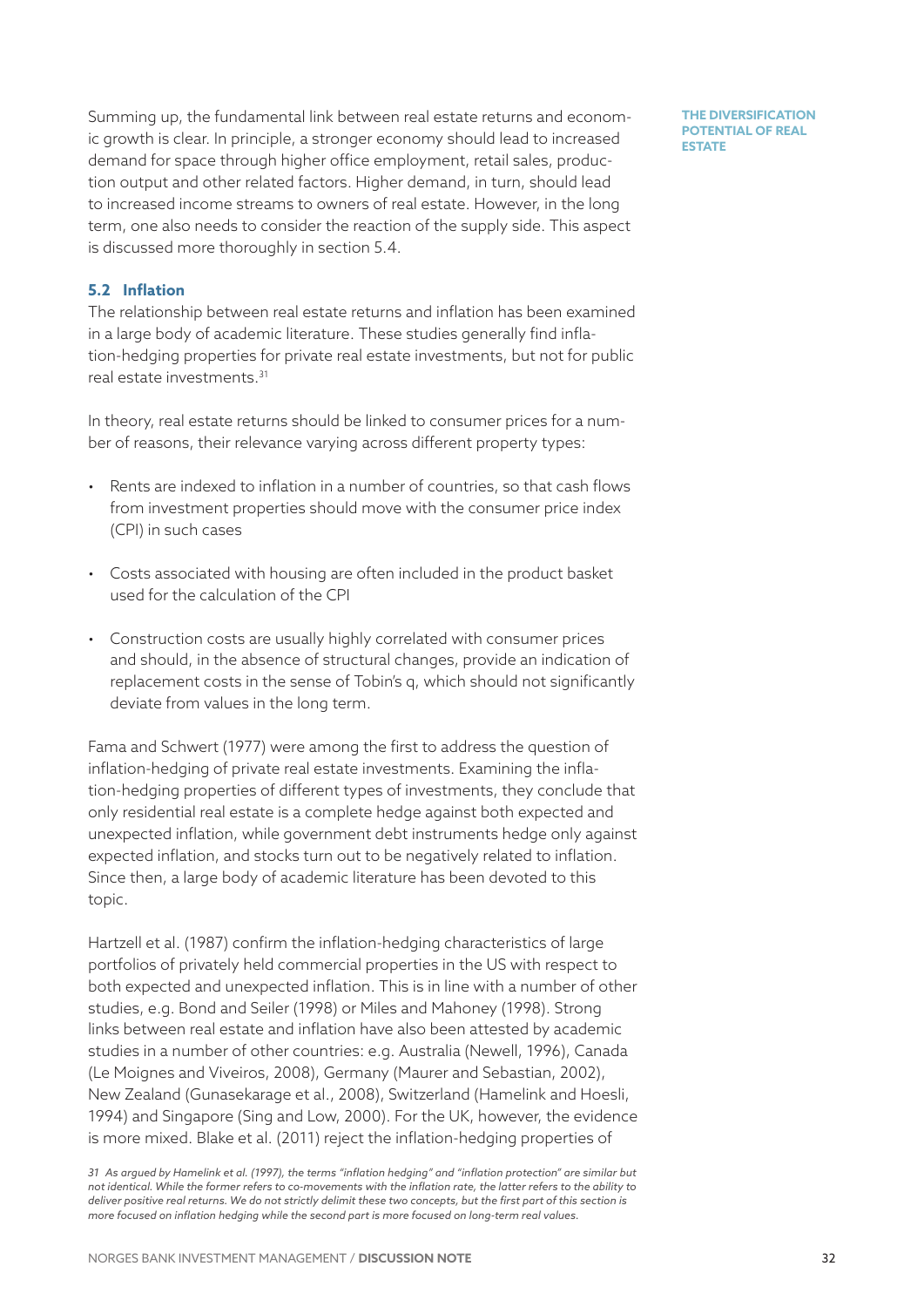UK real estate. Barkham et al. (1996) and Matysiak et al. (1996) do not confirm inflation hedging in the short term, on a year-to-year basis, but identify a long-term relationship between UK commercial real estate returns and expected and unexpected inflation; Hoesli et al. (2008) reach a similar conclusion. In contrast, several studies focusing on emerging markets tend to reject the ability to hedge inflation in these countries using real estate investments, e.g. Önder (2000) for Turkey or Chu and Sing (2004) for China. While the validity of results for emerging markets may suffer from the lack of market transparency and short time series, it appears likely that other factors have a far stronger impact on real estate in these countries.

As indicated earlier in this section, the relationship between real estate and inflation may differ with types of properties. The pricing mechanism for private housing differs significantly from that for commercial real estate, and hence the impact of inflation may also differ. While the literature cited above provides evidence for housing and privately held commercial properties, a number of studies break down real estate into more detailed segments. Rubens et al. (1989) differentiate between homes, farmland and offices, concluding that the first two types hedge against unexpected inflation, while offices hedge against expected inflation. An extensive study by Demary and Voigtländer (2009) analyses returns of office, retail and residential real estate in ten countries, reaching the conclusion that office and residential are generally a good hedge against inflation, while retail investments are a significantly weaker one, especially with respect to expected inflation. Similarly, Huang and Hudson-Wilson (2007) and Blake et al. (2011) find that offices and industrial properties in the US and the UK provide a better hedge than retail properties.

The abovementioned studies use different time periods: some include periods of high inflation during the 1970s and 1980s, while others include only data from recent decades characterised by low inflation. While the empirical evidence is limited, some researchers indicate that the impact of inflation on real estate may be stronger in periods of higher inflation than in times of relative price stability. Fogler et al. (1984), Wurzebach et al. (1991) and Le Moignes and Viveiros (2008) investigate the US and Canadian markets in different sub–periods, concluding that inflation-hedging properties appear to be stronger in periods of generally higher inflation.

While the literature on private real estate confirms its inflation-hedging properties, studies examining the properties of public real estate investments almost unanimously reject a direct link between returns and consumer prices. Liu et al. (1997), Chatrath and Liang (1998), Maurer and Sebastian (2002) and Demary and Voigtländer (2009) are examples of academic studies arriving at this conclusion.32 Moreover, REIT returns appear to be negatively correlated with inflation, providing a "perverse" hedge.

The most straightforward interpretation of "inflation hedging", followed also in much of the literature on this topic, assumes simultaneous, contemporaneous reactions of real estate returns to changes in the inflation rate. However, in some cases, such an immediate link might be either non-existent or

*32 On the other hand, Glascock et al. (2002) is one of the few studies contradicting the general consensus.*

**POTENTIAL OF REAL ESTATE** 

**THE DIVERSIFICATION**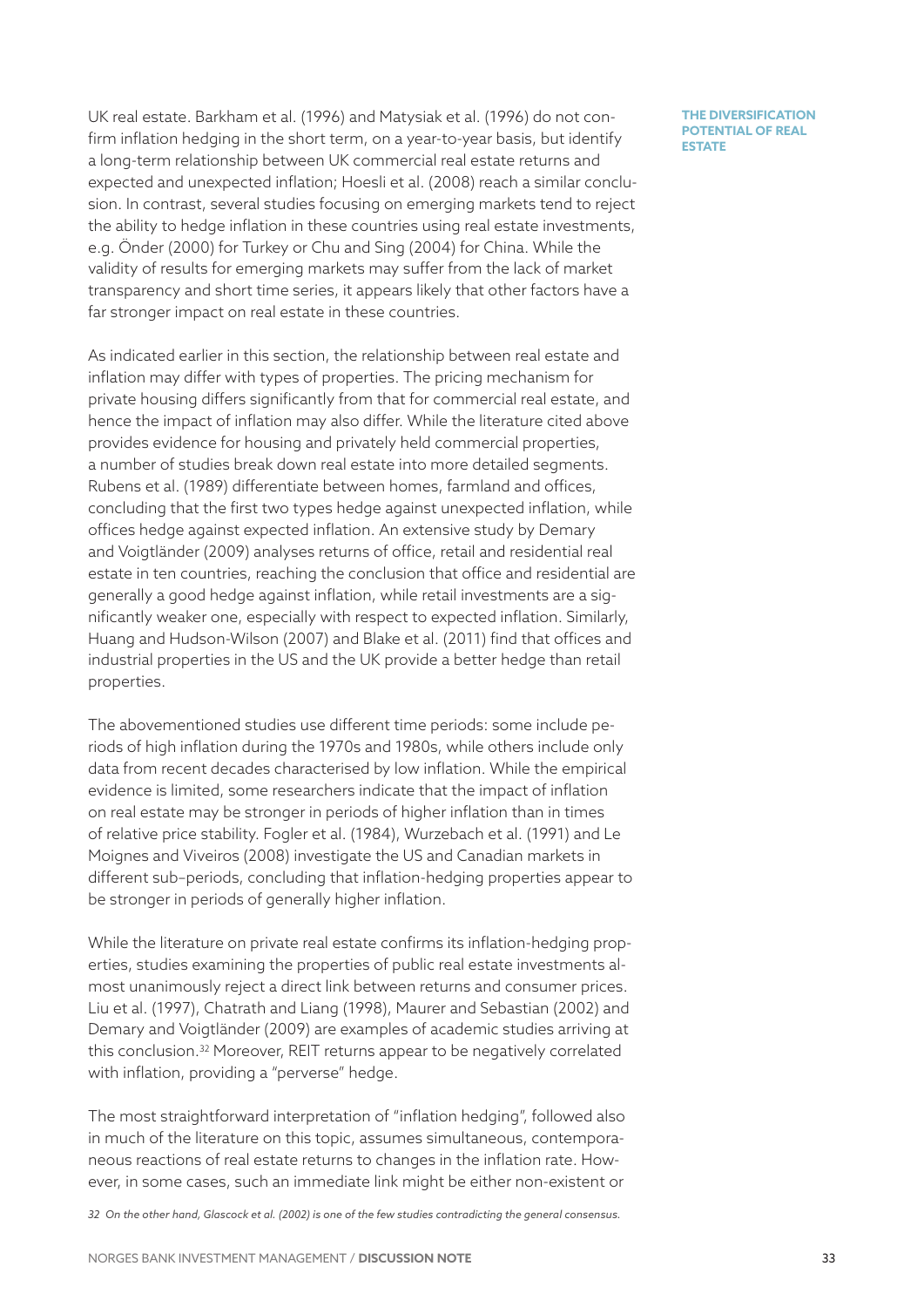overturned by other effects. Moreover, slow adjustment processes on real estate markets speak against an immediate year-on-year link but more in favour of a long-term relationship. Indeed, a number of studies looking at very long-term time series come to the conclusion that despite periods of higher volatility, real estate prices have not moved much in real terms over periods spanning several decades or even centuries. This is the conclusion from more than a century of data on US house prices compiled by Robert Shiller and from studies by Eichholtz (1997) and Ambrose et al. (2013), who developed a house price index for Amsterdam spanning more than 355 years. Conclusions on commercial real estate are similar, as evidenced by Wheaton et al. (2009), who study prices of office buildings in Manhattan over 100 years, as well as an overview of various sources by Kaiser (1997). [Figure](#page-33-0) 14 presents the development of real US house prices and real Manhattan office prices, indicating that there has been little real growth over the past 100 years.



Figure 14: Long-term real indices for US house prices and values/prices of office buildings

<span id="page-33-0"></span>Academic research on long-term inflation-hedging properties typically applies the concepts of co-integration or causality. In many cases, even when short-term hedging cannot be confirmed, researchers do find a long-term relationship between real estate returns and inflation. This applies both to private real estate (e.g. Barkham et al., 1996, Matysiak et al., 1996, Quan and Titman, 1999) and to listed real estate (e.g. Chatrath and Liang, 1998, Glascock et al., 2002, Westerheide, 2006, Hoesli et al., 2008, Oberreiner and Kurzrock, 2012). In the latter case, however, the evidence is rather mixed and the adjustment process can be slow.

Concluding, there appears to be strong empirical evidence of inflation-hedging abilities of private real estate investments. However, there is some variation in the level of protection across countries and property types. In particular, the link with the dynamics of consumer prices appears to be weaker or less direct in the UK, in emerging markets and for retail properties. On the other hand, there is significant evidence that listed real estate does not provide immediate inflation hedging. Finally, the long-term linkage between real estate values and the consumer price index has been confirmed in most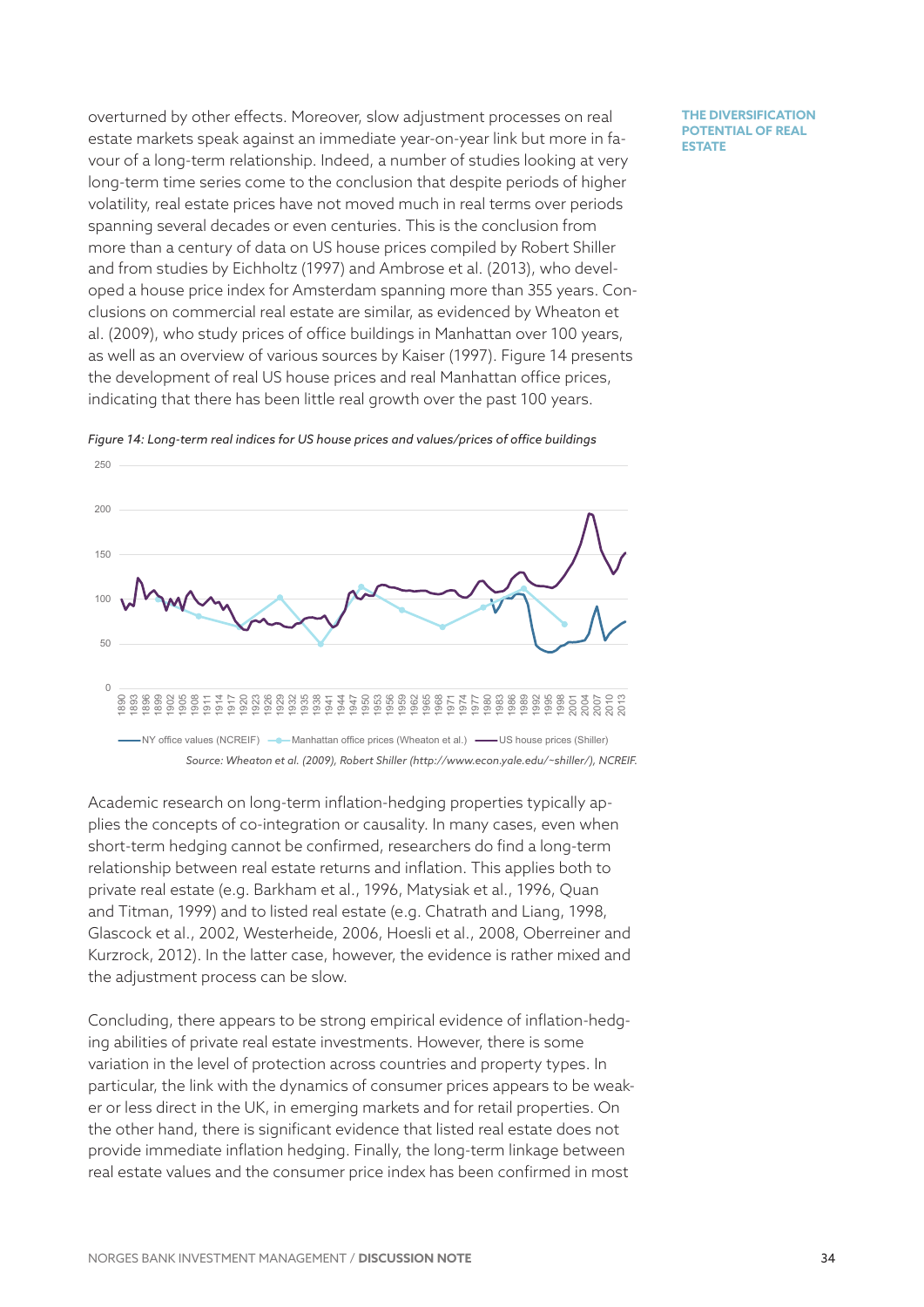studies, indicating that real estate values tend to remain stable in real terms over very long time horizons.

### **5.3 Interest rates**

The relationship between interest rates and real estate returns or values is very complex. The empirical evidence on the nature and direction of this relationship is rather inconclusive. Increasing interest rates should negatively affect property values in the long term. However, short-term effects depend on the speed and the causes of the interest rate shift.

Real estate is considered to be sensitive to interest rates, and most models of real estate markets include interest rates as an explanatory factor (see section [5.4\)](#page-35-0). This sensitivity has been addressed in a number of academic studies. Ling and Naranjo (1998) model risk factors for US private real estate returns using several alternative measurements and conclude that the impact of the real T-bill rate is negative. This observation is explained by the negative impact of higher interest rates on real estate values through a higher discount rate applied to future cash flows. On the other hand, Vogel (2006) finds little confirmation of a link between real estate prices and interest rates, neither in the historical data nor in the conducted experiment, arguing that other factors such as market psychology can distort this relationship. For public real estate investments, Lizieri and Satchell (1997) and Lizieri et al. (1998) highlight the relevance of real interest rates on the performance of listed property companies, finding asymmetries in their performance in high- and low-interest rate environments. In contrast, Brooks and Tsolacos (1999) find no link between returns of UK property companies and short-term interest rates using a VAR framework. Hence, the empirical evidence on the link between interest rates and real estate returns is inconclusive.

Chaney and Hoesli (2010) point out that the change in the interest rate level affects not only the present value of future cash flows, but also the level of current cash flows. For example, while an interest rate increase generally diminishes the present value of the investment, it is also likely to drive rents up due to inflationary pressures and presumably a stronger economy, which are typically the reasons for policy rate increases. The authors perform a Monte Carlo simulation of the interest rate sensitivity of a typical office investment and conclude that the traditional approaches, which assume stable cash flows, overstate the sensitivity in the case of income-producing real estate. Moreover, the sensitivity is subject to a number of factors, such as the macroeconomic environment, the term structure of interest rates and the remaining lifetime of the property.

Much of the research on the relationships between interest rates and real estate performance refers to real estate capitalisation rates (cap rates or yields), i.e. ratios of current income to the value of the property.<sup>33</sup> While not identical, this indicator is related to the discount rate used in valuation and is therefore more directly comparable with interest rates. There is a significant body of research addressing the drivers of cap rates, including Sivitanidou

*33 Note that the precise definitions of cap rates and yields differ across global markets, in particular with respect to the segment of the market they are referring to (prime, average) and the inclusion of various costs (net, gross).*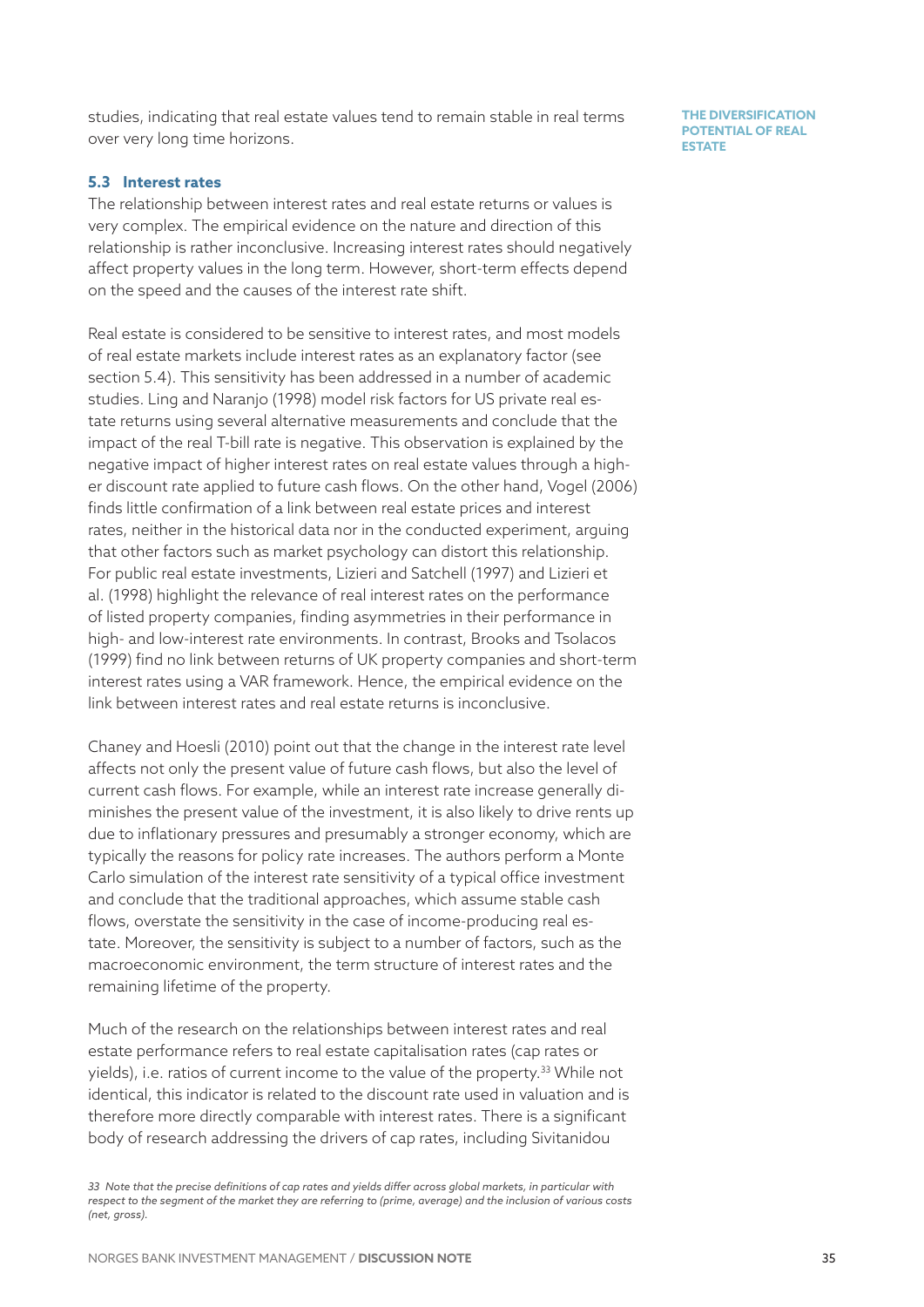and Sivitanides (1999), Sivitanides et al. (2001), Peyton (2009), Chervachidze at al. (2009), Chervachidze and Wheaton (2013) and Chaney and Hoesli (2015a). A clear majority of them confirm a significant positive relationship between interest rates and cap rates, but also identify other highly relevant factors, in particular property market fundamentals and risk-related variables. Summarising these approaches, cap rates can be decomposed into three components: 34

**THE DIVERSIFICATION POTENTIAL OF REAL ESTATE** 

- (risk-free) interest rate
- real estate risk premium
- income growth expectation

This implies that interest rates should drive cap rates, but the impact will be distorted by other factors. Moreover, the individual components are not unrelated. For example, interest rates can increase as a consequence of the central bank raising the policy rate to counter inflationary pressures, but this would also imply a strong economic environment in which real estate risks would decline and rent growth expectations would increase (see also Conner and Liang, 2005, and Chaney and Hoesli, 2010). Furthermore, higher interest rates are also likely to have a negative impact on construction activity, which in time should increase the scarcity of space and support rent growth. Hence, although a positive relationship between interest rates and cap rates, and a negative relation between interest rates and property values, can be expected in the long term, it can be significantly distorted in the medium and short term.

The main conclusion from the above considerations is that the relationship between real estate returns and values and the interest rate level is complex. In particular, it is important to differentiate between short-term changes in interest rates and long-term trends. In the long term, a negative relationship between interest rates and property values can be expected, but the opposite might be true in the short term. Not only is the direction of the interest rate change relevant, but also the speed of change and the reasons behind it. The final effect depends on the combination of circumstances.

#### **5.4 Endogenous market dynamics**

<span id="page-35-0"></span>While the previous sections focused on exogenous economic and monetary drivers of returns, real estate markets also exhibit significant endogenous dynamics. State variables of real estate markets, such as rents, prices, stock and new construction, are interlinked with lagged responses. In effect, initial exogenous impulses affect the system in a complex way over longer time periods. This specific endogenous market dynamic may also affect the risk-return profile of real estate and its correlations with other asset classes.

The internal dynamics of real estate markets have been the subject of numerous research programmes relating typically to real estate cycles. In this context, the model by DiPasquale and Wheaton (1992) is used as a reference. In essence, it views the real estate market in terms of two separate markets:

*34 See e.g. Clayton and Glass (2009).*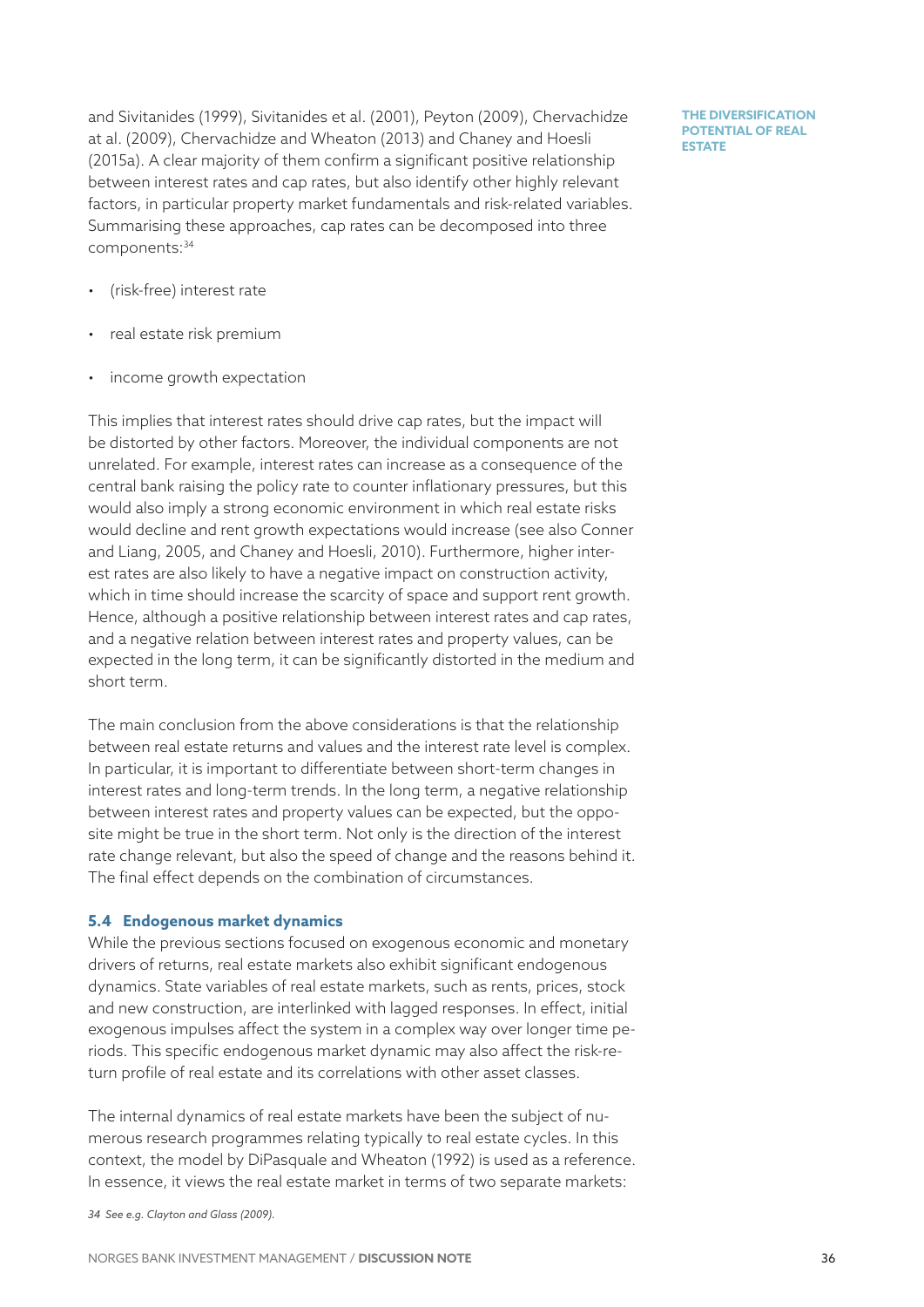a property market and a capital market. They are linked via four key indicators: rent, price, construction and stock, which are interdependent and are also influenced by external factors (economy, construction costs). The model formulates equilibrium conditions for the relationships between these markets (see [Figure 1](#page-36-0)5). Other studies have offered various versions of real estate market models to study the internal market dynamics and the resulting real estate cycle.<sup>35</sup>

**THE DIVERSIFICATION POTENTIAL OF REAL ESTATE** 





<span id="page-36-0"></span>This set-up of the real estate market results in its own internal dynamics. Construction activity and its responses to changes in demand play a particularly prominent role. Developers' decisions to erect new buildings and provide additional space are a function of the construction cost and the price achievable upon sale. For commercial real estate, the price is closely linked to the achievable rental income. However, the addition of new space to the existing stock is not immediate. Depending on the property type and location, the construction process can take up to several years. In consequence, the effective extension of supply is provided with a significant lag. At the same time, a reduction of demand will not, or only very slowly, lead to a reduction of supply due to immovability and the long life of real estate. This results in a distinct "hog cycle" observable on many real estate markets, with demand shocks affecting the market over many years. [Figure 1](#page-37-0)6 presents an example of the City of London office market. The time difference between the peaks of development starts and completions indicates an average duration of the construction process of around two years. In effect, while the peaks of development starts are mostly aligned with the peaks in rent levels, the effective supply response (completions) tends to arrive on the market after the downturn has begun.

*35 See e.g. Wheaton et al. (1997), Hendershott et al. (1999, 2002 and 2010), Chaney and Hoesli (2015b). See also Pyhrr et al. (1999) for an overview.*

*Source: DiPasquale and Wheaton (1992).*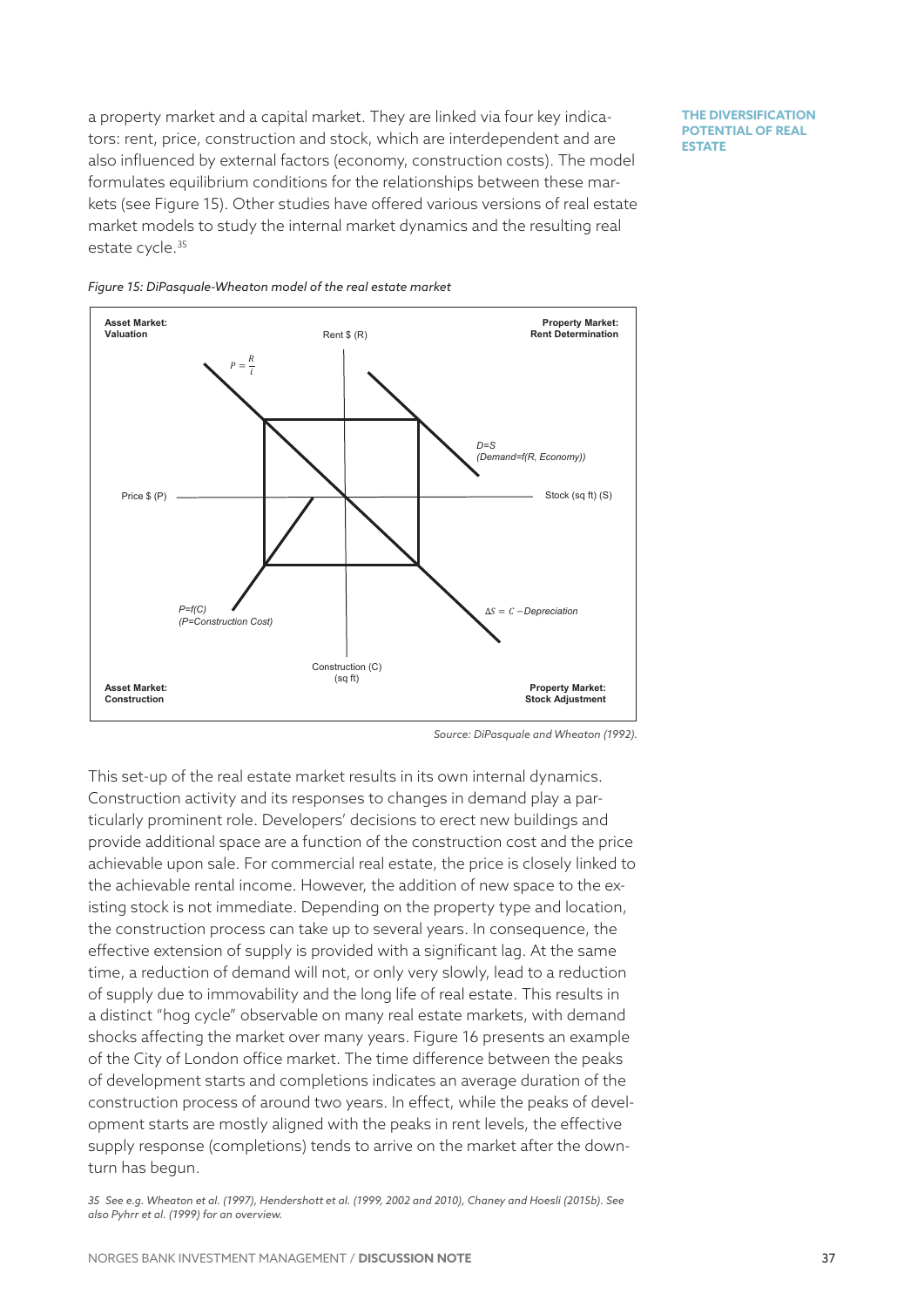

*Figure 16: Office prime rents, construction starts and construction completions in the City of London*

**THE DIVERSIFICATION POTENTIAL OF REAL ESTATE** 

<span id="page-37-0"></span>The internal dynamics, and in particular the long construction cycle and delayed supply response, need to be considered when analysing the drivers of real estate returns. While the asset class is in many ways exposed to general economic and financial trends, the way in which external shocks translate into performance can result in a very specific risk-return profile. In particular, Wheaton et al. (2001) argue that real estate markets tend to be predictable to some extent, so that the full spectrum of market volatility might overstate the real risk. It might also result in effectively lower correlations with other asset classes despite being seemingly driven by similar fundamental factors.

### **5.5 Real estate factor**

The existence of a specific real estate factor is highly relevant for the construction of investment portfolios based on fundamental factors. Recent research supports the existence of such a factor for commercial private real estate.

As discussed in earlier sections, real estate markets are driven by a number of exogenous drivers, both economic and monetary, which also influence the returns of equities or bonds. Additionally, real estate exhibits some endogenous dynamics which can be attributed mainly to long durations of the lease contracts and lagged reactions of the supply side. In the context of long-term diversification benefits, however, it is of particular relevance if the combination of these return drivers results in a return-generating process for real estate that is different and independent from the processes that generate returns of other types of investments. One could suspect that the specific characteristics of real estate should indeed lead to the existence of a specific real estate factor. Otherwise it would be possible to replicate the characteristics of real estate returns using a combination of other assets. This becomes particularly relevant in the framework of "factor investing", where portfolio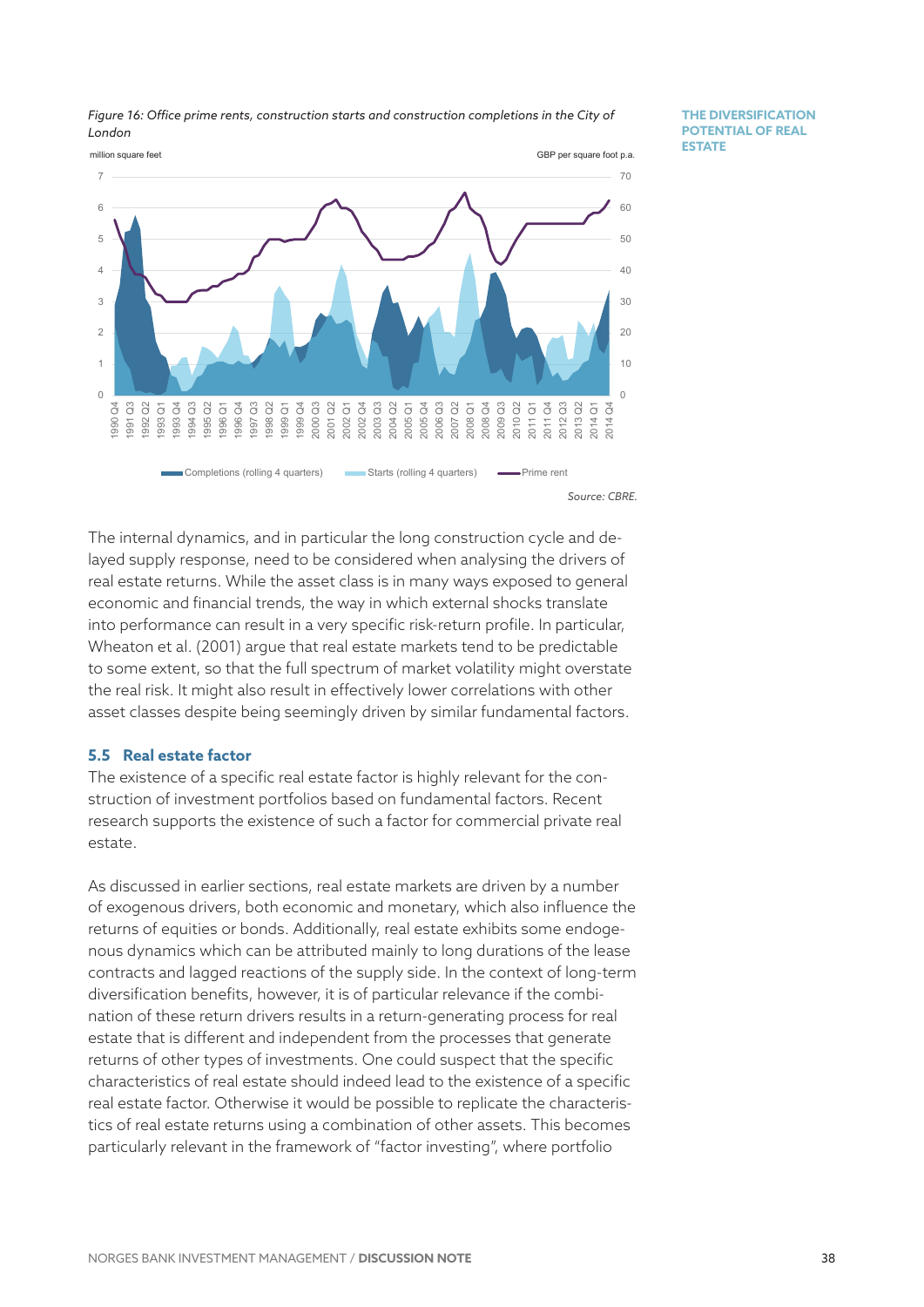optimisation is based not on the return characteristics of individual assets or asset classes but on fundamental risk factors reflected in these returns.<sup>36</sup>

The issue of a specific "real estate factor" has been addressed in several academic studies, and researchers do find indications of the existence of such a factor. Mei and Lee (1994) apply factor analysis to uncover statistical factors driving equities, bonds and real estate returns, and find that all real-estate-related series (private and public) load strongly on one factor on which neither bonds nor equities load. Ang et al. (2013) are also able to extract a factor that is common to all real estate indices. The common real estate factor is pro-cyclical and has low correlations with standard systematic factors. Indirect evidence is provided by Liu et al. (1990b), who conclude that real estate and stock markets are segregated. Ling and Naranjo (1999) reach a similar conclusion when using unsmoothed appraisal-based returns, although they acknowledge that this may also be due to the inability of these returns to accurately proxy true commercial real estate returns.

The existence of a specific risk factor has also been noted in the analysis of drivers of listed real estate. In an early study, Chan et al. (1990) find that factors explaining general stock market returns explain only 60 percent of REIT returns. The remaining variation can be attributed to the real estate factor. Hamelink and Hoesli (2004a) study the impact of various factors on real estate security returns across 21 countries and are unable to account for a significant portion of the return variance, stating that some hidden factors specific only to this asset class must exist. Westerheide (2006) concludes on the basis of a co-integration analysis that listed real estate is a separate asset class to stocks and bonds and hence driven by a separate specific long-term factor. Contradicting these results, Liu and Mei (1992) indicate that the specific factor in REIT returns might disappear when time-varying risk premiums are assumed, and Ling and Naranjo (1999) find that the market for listed real estate companies in the US is integrated with the market for non-real-estate stocks.

In order to verify the existence of a real estate factor, we ran a factor analysis for the US and the UK following the reasoning of Mei and Lee (1994). In addition to a broad stock market index and a bond market index, we included five alternative real estate indices discussed in section [3.3.](#page-12-0) Quarterly data were used in the US, and monthly data in the UK, except for the RCA transaction-based index, which is only available quarterly. [Table 5](#page-39-0) summarises the loadings of each index to three extracted factors. A higher absolute value for a loading means that the factor has a higher impact, positive or negative, on the returns of the index, while a value close to zero indicates no significant impact. When interpreting the results, one needs to bear in mind that the extracted factors are purely statistical and do not necessarily have a straightforward real-world interpretation.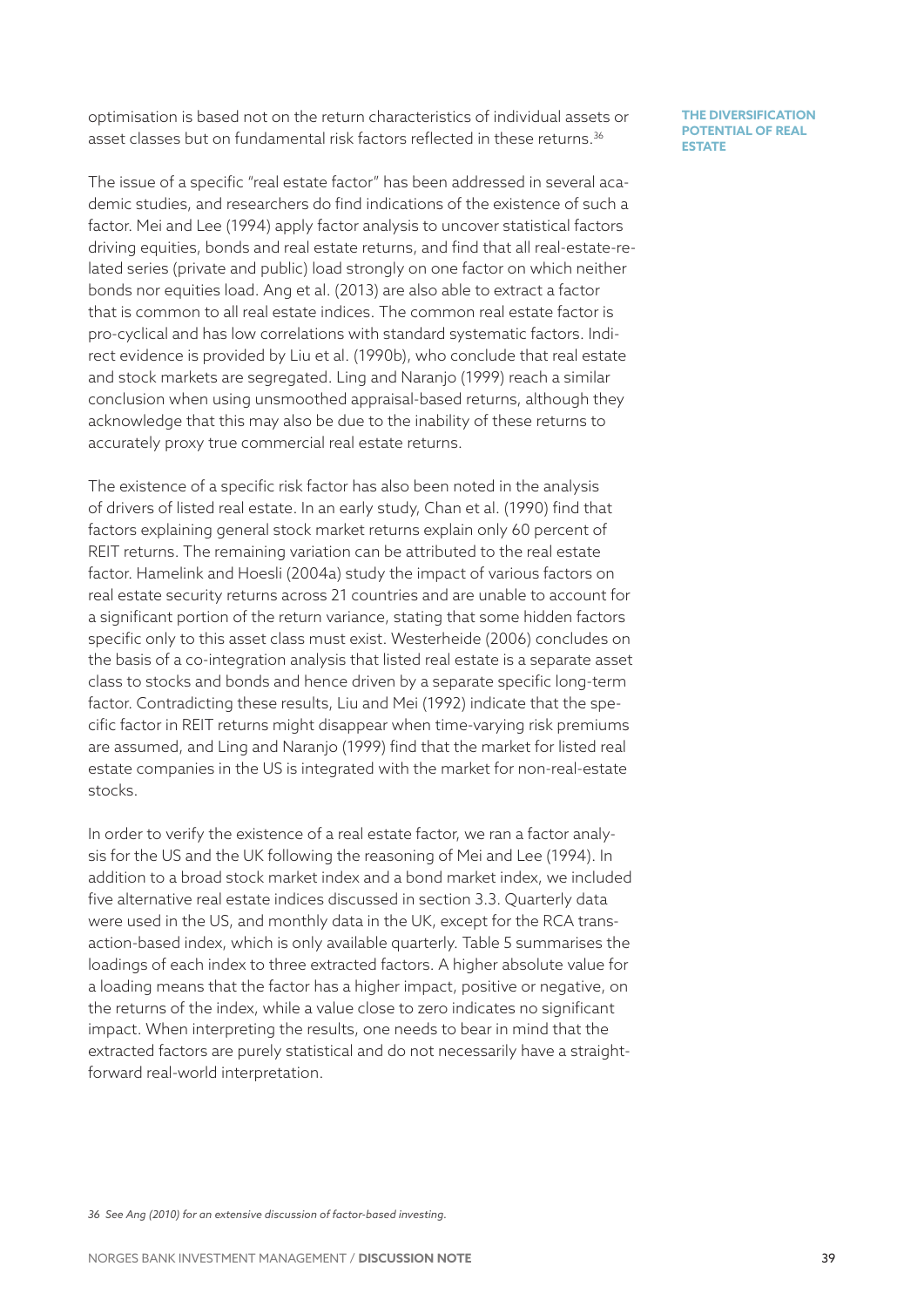<span id="page-39-0"></span>*Table 5: Factor loadings of stocks, bonds and alternative real estate index returns37*

|                     | F1       | F <sub>2</sub> | F <sub>3</sub> |  |  |  |  |
|---------------------|----------|----------------|----------------|--|--|--|--|
| <b>US</b>           |          |                |                |  |  |  |  |
| <b>SP500</b>        | 0.578    | 0.059          | 0.291          |  |  |  |  |
| <b>NAREIT</b>       | 0.995    | 0.113          | 0.001          |  |  |  |  |
| NAREIT_UNLEV        | 0.993    | 0.108          | 0.019          |  |  |  |  |
| <b>NTBI</b>         | $-0.003$ | 0.424          | 0.206          |  |  |  |  |
| NCREIF_UNSMTHED     | 0.224    | 0.848          | 0.075          |  |  |  |  |
| <b>NCREIF</b>       | 0.078    | 0.851          | $-0.014$       |  |  |  |  |
| <b>US BONDS</b>     | $-0.014$ | $-0.106$       | $-0.438$       |  |  |  |  |
|                     |          | <b>UK</b>      |                |  |  |  |  |
| FTSE100             | 0.719    | 0.162          | 0.423          |  |  |  |  |
| <b>EPRA</b>         | 0.961    | 0.292          | 0.000          |  |  |  |  |
| EPRA_UNLEV          | 0.959    | 0.298          | $-0.003$       |  |  |  |  |
| RCA_TBI             | 0.252    | 0.833          | 0.097          |  |  |  |  |
| <b>IPD UNSMTHED</b> | 0.244    | 0.900          | $-0.006$       |  |  |  |  |
| <b>IPD UK</b>       | 0.345    | 0.909          | 0.078          |  |  |  |  |
| <b>UK BONDS</b>     | 0.010    | $-0.123$       | $-0.518$       |  |  |  |  |
|                     |          |                |                |  |  |  |  |

**THE DIVERSIFICATION POTENTIAL OF REAL ESTATE** 

*Source: NBIM calculations.*

The highest absolute loading for each index has been highlighted in bold in [Table 5](#page-39-0). While the levels of the loadings are not directly interpretable, the regularity in their relative values is striking. In both countries, factor F1 loads highly on stock market indices and on public real estate indices. In fact, it appears to represent mainly listed real estate, while pure stock indices are also influenced by F3. Factor F2 loads very highly on all private real estate indices, both smoothed and unsmoothed, as well as transaction-based indices. Factor F3 loads most strongly on bond indices and to a lower extent on stock indices. It appears justified to label F1 as a "stock market factor" and F2 as a "real estate factor", while F3 could be associated with monetary factors such as interest rates.

While the interpretation of principal components and statistical factors is often challenging and may require further research, the above results provide a strong indication that the factor that drives direct real estate returns may indeed differ from the one that drives the returns of equities or bonds. It also seems to influence public real estate to some extent, although the impact is rather weak. This also confirms the hypothesis that listed real estate behaves much more like equities in the short term. More importantly, the factor is largely unrelated to the general stock or bond markets. While it is impossible to conclude on the basis of this analysis what particular risks or drivers this factor may reflect, they seem to be different to the risks and drivers behind equities or fixed income, which should create diversification potential.

*37 A number of variations of the factor analysis were reviewed, all of which led to the same conclusions*  with respect to the real estate factor, although the bond factor was not evident in some cases. The principal *components method was used to extract factors, and the orthogonal varimax rotation was used for rotation.*  For the sake of brevity, we present only the factor loadings at this point. We present the results of the most *general case including all alternative real estate indices. Full results are available on request.*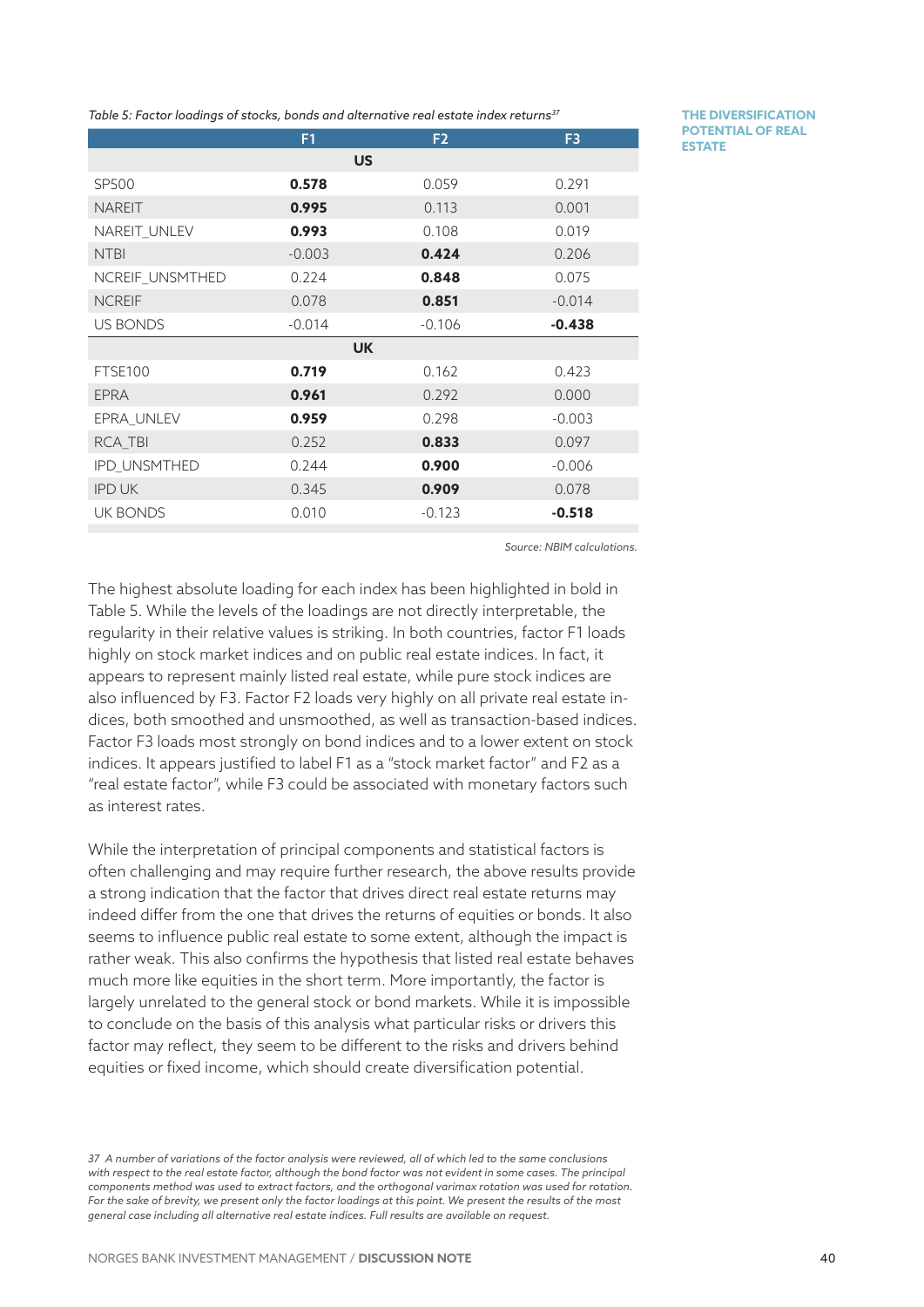# 6 References

Ambrose, B. W., Eichholtz, P. and Lindenthal, T. (2013). House prices and fundamentals: 355 years of evidence. *Journal of Money, Credit and Banking*, *45*(2-3), 477-491.

Andonov, A., Kok, N. and Eichholtz, P. (2013). A global perspective on pension fund investments in real estate. *Journal of Portfolio Management*, *39*(5), 32-42.

Andonov, A., Eichholtz, P. and Kok, N. (2015). Intermediated investment management in private markets: Evidence from pension fund investments in real estate. *Journal of Financial Markets*, *22*, 73-103.

Ang, A. (2010). *Asset management: A systematic approach to factor investing*. New York: Oxford University Press.

Ang, A., Nabar, N. and Wald, S. (2013). Searching for a common factor in public and private real estate returns. *Journal of Portfolio Management, Special Real Estate Issue 2013*, 120-133.

Anglin, P. M., Rutherford, R. and Springer, T. M. (2003). The trade-off between the selling price of residential properties and time-on-the-market: The impact of price setting. *Journal of Real Estate Finance and Economics*, *26*(1), 95-111.

Barkham, R. and Geltner, D. (1995). Price discovery in American and British property markets. *Real Estate Economics*, *23*(1), 21-44.

Barkham, R. J., Ward, C. W. and Henry, O. T. (1996). The inflation-hedging characteristics of UK property. *Journal of Property Finance*, *7*(1), 62-76

Bekkers, N., Doeswijk, R. Q. and Lam, T. W. (2009). Strategic asset allocation: Determining the optimal portfolio with ten asset classes. *Journal of Wealth Management*, 12(3), 61-77.

Blake, N., Goodwin, A., McIntosh, A. and Simmons, C. (2011). *Property and inflation*. London: Investment Property Forum.

Bond, M. and Seiler, M. (1998). Real estate returns and inflation: An added variable approach. *Journal of Real Estate Research*, *15*(3), 327-338.

Bond, S. A. and Hwang, S. (2003). A measure of fundamental volatility in the commercial property market. *Real Estate Economics*, *31*(4), 577-600.

Bond, S. A. and Slezak, S. L. (2010). *The optimal portfolio weight for real estate with liquidity risk and uncertainty aversion.* Retrieved from http://ssrn. com/abstract=1691503.

Bond, S. A., Hwang, S. and Richards, K. (2006). Optimal allocation to real estate incorporating illiquidity risk. *Journal of Asset Management*, *7*(1), 2-16.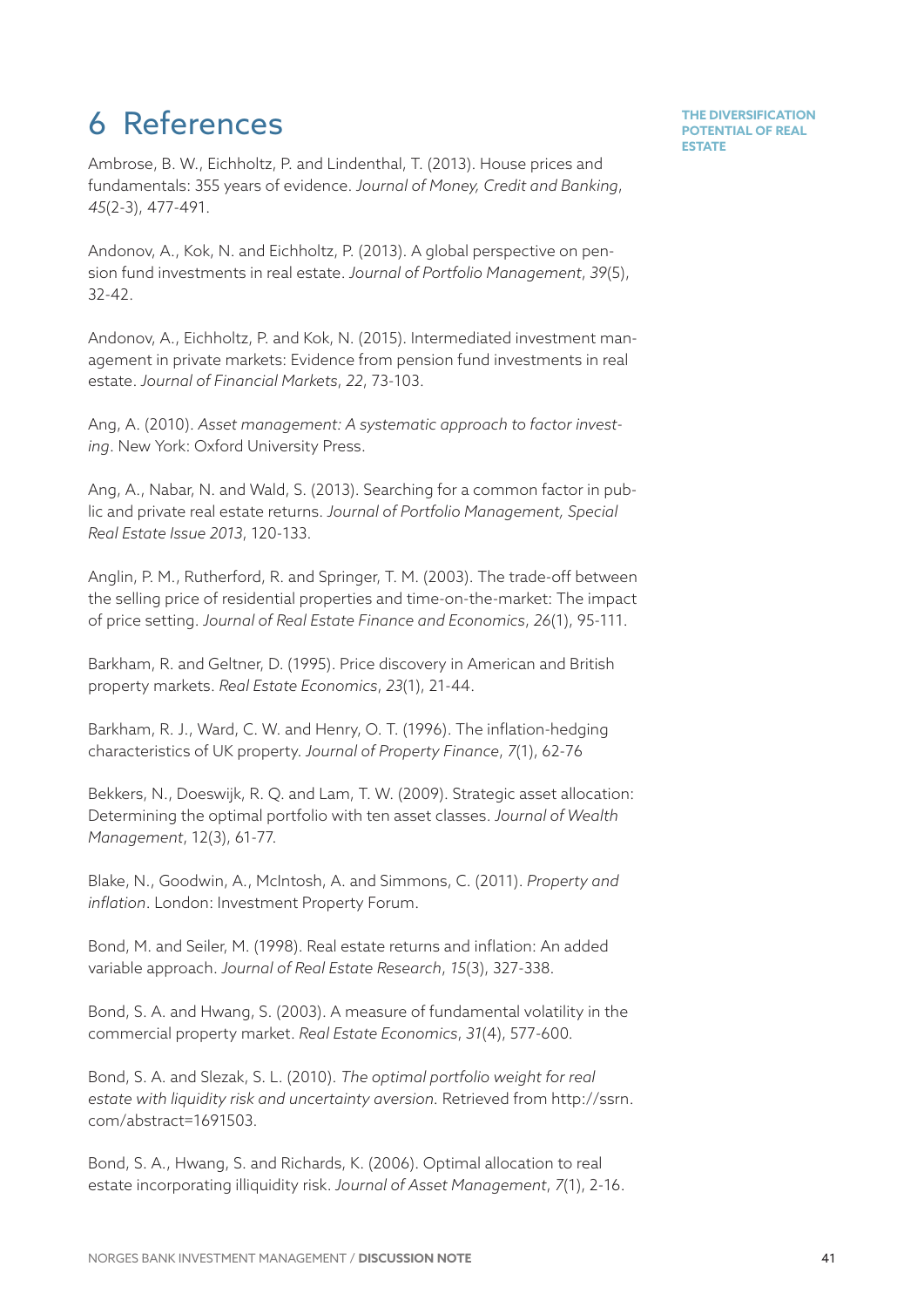Bond, S. A., Hwang, S., Lin, Z. and Vandell, K. D. (2007). Marketing period risk in a portfolio context: Theory and empirical estimates from the UK commercial real estate market. *Journal of Real Estate Finance and Economics*, *34*(4), 447-461.

Boyd, J., Ziobrowski, A., Ziobrowski, B. and Cheng, P. (1998). Leverage and real estate investment in mixed-asset portfolios. *Journal of Real Estate Portfolio Management*, *4*(2), 135-147.

Brinson, G. P., Diermeier, J. and Schlarbaum, G. (1986). A composite portfolio benchmark for pension plans. *Financial Analysts Journal*, *42*(2), 15-24.

Brooks, C. and Tsolacos, S. (1999). The impact of economic and financial factors on UK property performance. *Journal of Property Research*, *16*(2), 139-152.

Brounen, D., Prado, M. P. and Verbeek, M. (2010). Real estate in an ALM framework: The case of fair value accounting. *Real Estate Economics*, *38*(4), 775-804.

Brown, G. R. (1991). *Property investment and the capital markets*. London: E. & F.N. Spon.

Brown, G. R. and Foo Sing, T. (2004). Equilibrium time on the market (ETOM) for commercial real estate in the UK. *Journal of Property Investment & Finance*, *22*(6), 458-471.

Buckles, B. (2008). Liquidity dynamics in commercial real estate. *Journal of Real Estate Portfolio Management*, *14*(4), 307-324.

Campbell, J. Y. and Viceira, L. M. (2005). The term structure of the risk-return trade-off. *Financial Analysts Journal*, *61*(1), 34-44.

Case, B., Goetzmann, W. N. and Rouwenhorst, K. G. (2000). Global real estate markets – cycles and fundamentals. *National Bureau of Economic Research, Working Paper No. 7566*.

Chan, K. C., Hendershott, P. H. and Sanders, A. B. (1990). Risk and return on real estate: Evidence from equity REITs. *Real Estate Economics*, *18*(4), 431-452.

Chaney, A. and Hoesli, M. (2010). The interest rate sensitivity of real estate. *Journal of Property Research*, *27*(1), 61-85.

Chaney, A. and Hoesli, M. (2015a). Transaction-based and appraisal-based capitalization rate determinants. *International Real Estate Review*, *18*(1), 1-43.

Chaney, A. and Hoesli, M. (2015b). Multifamily residential asset and space markets and linkages with the economy. *Journal of Property Research*, *32*(1), 50-76.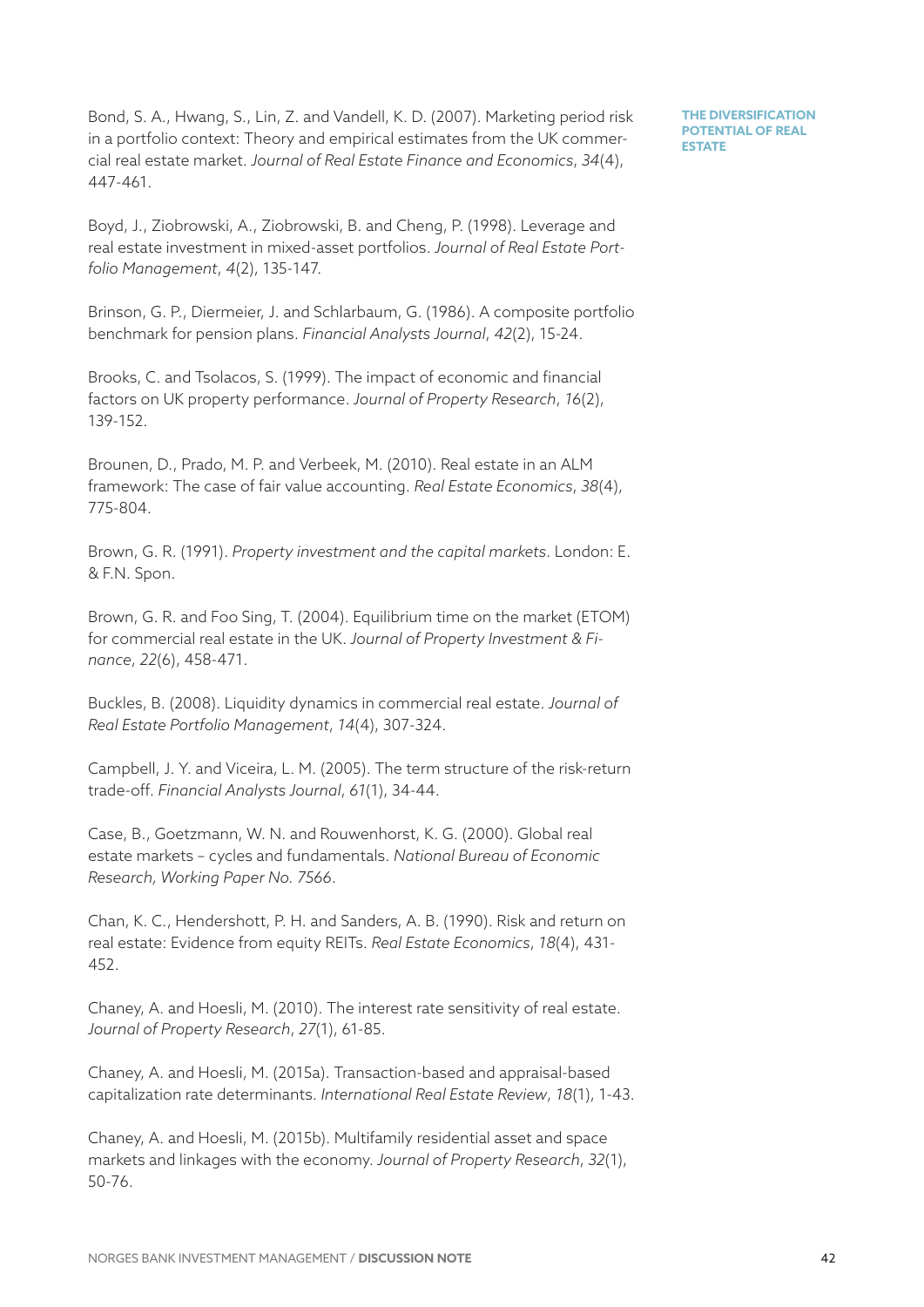Chatrath, A. and Liang, Y. (1998). REITs and inflation: A long-run perspective. *Journal of Real Estate Research*, *16*(3), 311-326.

Chatrath, A., Liang, Y. and McIntosh, W. (2000). The asymmetric REIT-beta puzzle. *Journal of Real Estate Portfolio Management*, *6*(2), 101-111.

Chegut, A.M., Eichholtz, P. and Rodrigues, P. (2013). The London Commercial Property Price Index. *Journal of Real Estate Finance and Economics, 47*(4), 588-616.

Chen, J., Hudson-Wilson, S. and Nordby, H. (2004). Real estate pricing: Spreads & sensibilities: Why real estate pricing is rational. *Journal of Real Estate Portfolio Management*, *10*(1), 1-21.

Cheng, P. (2001). Comparing downside-risk and mean-variance analysis using bootstrap simulation. *Journal of Real Estate Portfolio Management*, *7*(3), 225-238.

Cheng, P., Lin, Z. and Liu, Y. (2013). Is there a real estate allocation puzzle? *Journal of Portfolio Management, Special Real Estate Issue 2013*, 61-74.

Chervachidze, S. and Wheaton, W. (2013). What determined the Great Cap Rate Compression of 2000-2007, and the dramatic reversal during the 2008-2009 Financial Crisis? *Journal of Real Estate Finance and Economics*, *46*(2), 208-231.

Chervachidze, S., Costello, J. and Wheaton, W. C. (2009). The secular and cyclic determinants of capitalization rates: The role of property fundamentals, macroeconomic factors and "structural changes". *Journal of Portfolio Management*, *35*(5), 50-69.

Chiang, K. C., Jiang, X. and Lee, M. L. (2009). REIT idiosyncratic risk. *Journal of Property Research*, *26*(4), 349-366.

Chiang, K., Lee, M. L. and Wisen, C. (2004). Another look at the asymmetric REIT-beta puzzle. *Journal of Real Estate Research*, *26*(1), 25-42.

Chordia, T., Roll, R. and Subrahmanyam, A. (2001). Market liquidity and trading activity. *Journal of Finance, 56*(2), 501-530.

Chu, Y. and Sing, T. (2004). Inflation hedging characteristics of the Chinese real estate market. *Journal of Real Estate Portfolio Management*, *10*(2), 145-154.

Chua, A. (1999). The role of international real estate in global mixed-asset investment portfolios. *Journal of Real Estate Portfolio Management*, *5*(2), 129-137.

Chun, G. H., Ciochetti, B. A. and Shilling, J. D. (2000). Pension-plan real estate investment in an asset-liability framework. *Real Estate Economics*, *28*(3), 467-491.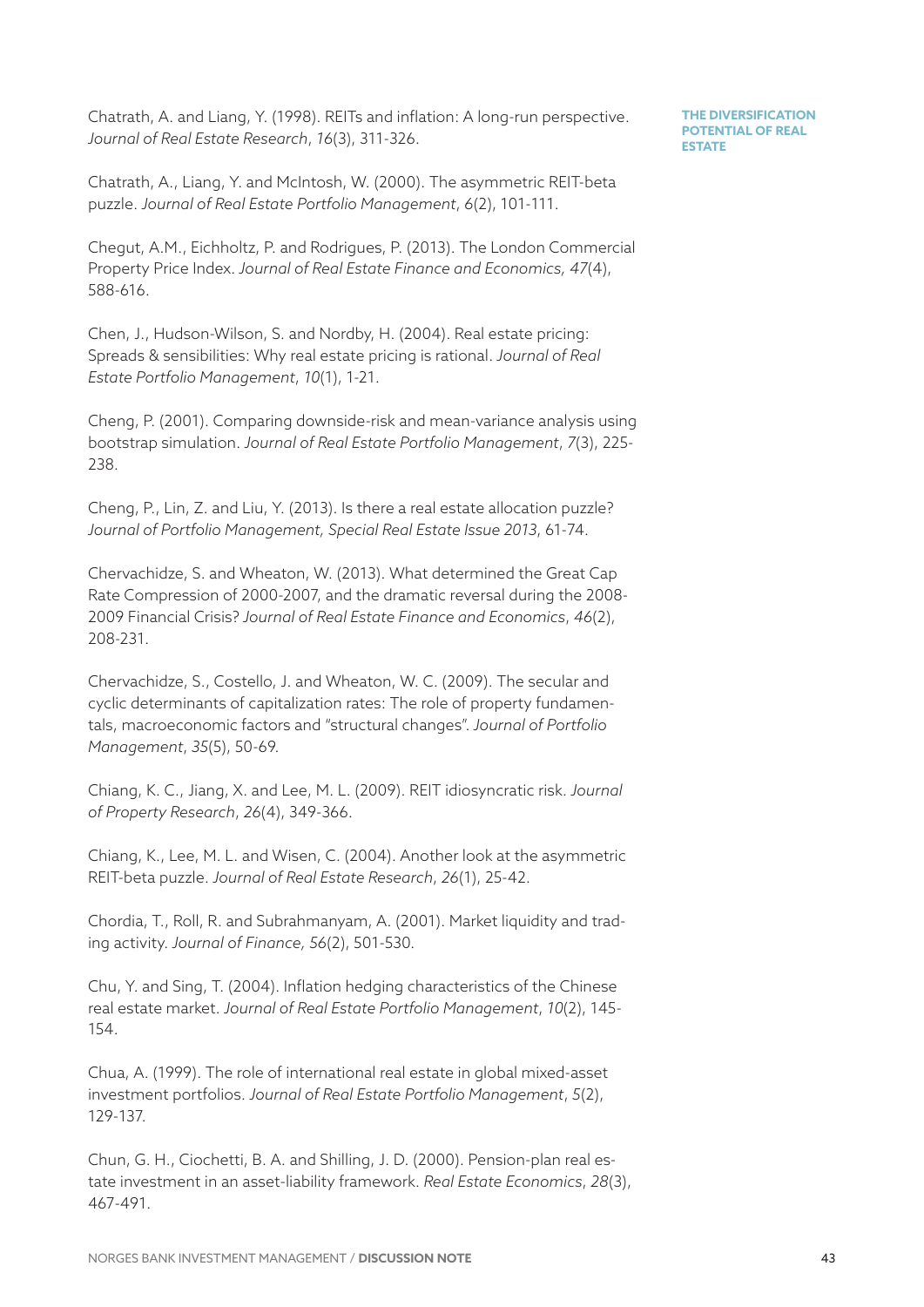Clayton, J. and Glass, L. D. (2009). *Cap rates & real estate cycles: A historical perspective with a look to the future.* Hartford: Cornerstone Real Estate Advisors.

**THE DIVERSIFICATION POTENTIAL OF REAL ESTATE** 

Clayton, J. and MacKinnon, G. (2001). The time-varying nature of the link between REIT, real estate and financial asset returns. *Journal of Real Estate Portfolio Management*, *7*(1), 43-54.

Clayton, J. and MacKinnon, G. (2003). The relative importance of stock, bond and real estate factors in explaining REIT returns. *Journal of Real Estate Finance and Economics*, *27*(1), 39-60.

Clayton, J., Geltner, D. and Hamilton, S. W. (2001). Smoothing in commercial property valuations: Evidence from individual appraisals. *Real Estate Economics*, *29*(3), 337-360.

Clayton, J., MacKinnon, G. and Peng, L. (2008). Time variation of liquidity in the private real estate market: An empirical investigation. *Journal of Real Estate Research*, *30*(2), 125-160.

CMS (2014). *CMS Guide to Real Estate Transaction Costs and Taxes in Europe.* Retrieved from http://www.cmslegal.com.

Coleman, M. and Mansour, A. (2005). Real estate in the real world: Dealing with non-normality and risk in an asset allocation model. *Journal of Real Estate Portfolio Management*, *11*(1), 37-53.

Collett, D., Lizieri, C. and Ward, C. (2003). Timing and the holding periods of institutional real estate. *Real Estate Economics*, *31*(2), 205-222.

Conner, P. and Liang, Y. (2005). The complex interaction between real estate cap rates and interest rates. *Briefings in Real Estate Finance*, *4*(3), 185-197.

Cooperman, L. G., Einhorn, S. G. and Melnikoff, M. (1984). *Property revisited: The role of property in pension fund investments.* New York: Goldman Sachs.

Cornell University's Baker Program in Real Estate and Hodes Weill & Associates (2013). *Institutional Real Estate Allocations Monitor.* Retrieved from http://baker.realestate.cornell.edu.

Cotter, J. and Stevenson, S. (2007). Uncovering volatility dynamics in daily REIT returns. *Journal of Real Estate Portfolio Management*, *13*(2), 119-128.

Cotter, J. and Stevenson, S. (2008). Modelling long memory in REITs. *Real Estate Economics*, *36*(3), 533-554.

Craft, T. (2001). The role of private and public real estate in pension plan portfolio allocation choices. *Journal of Real Estate Portfolio Management*, *7*(1), 17-23.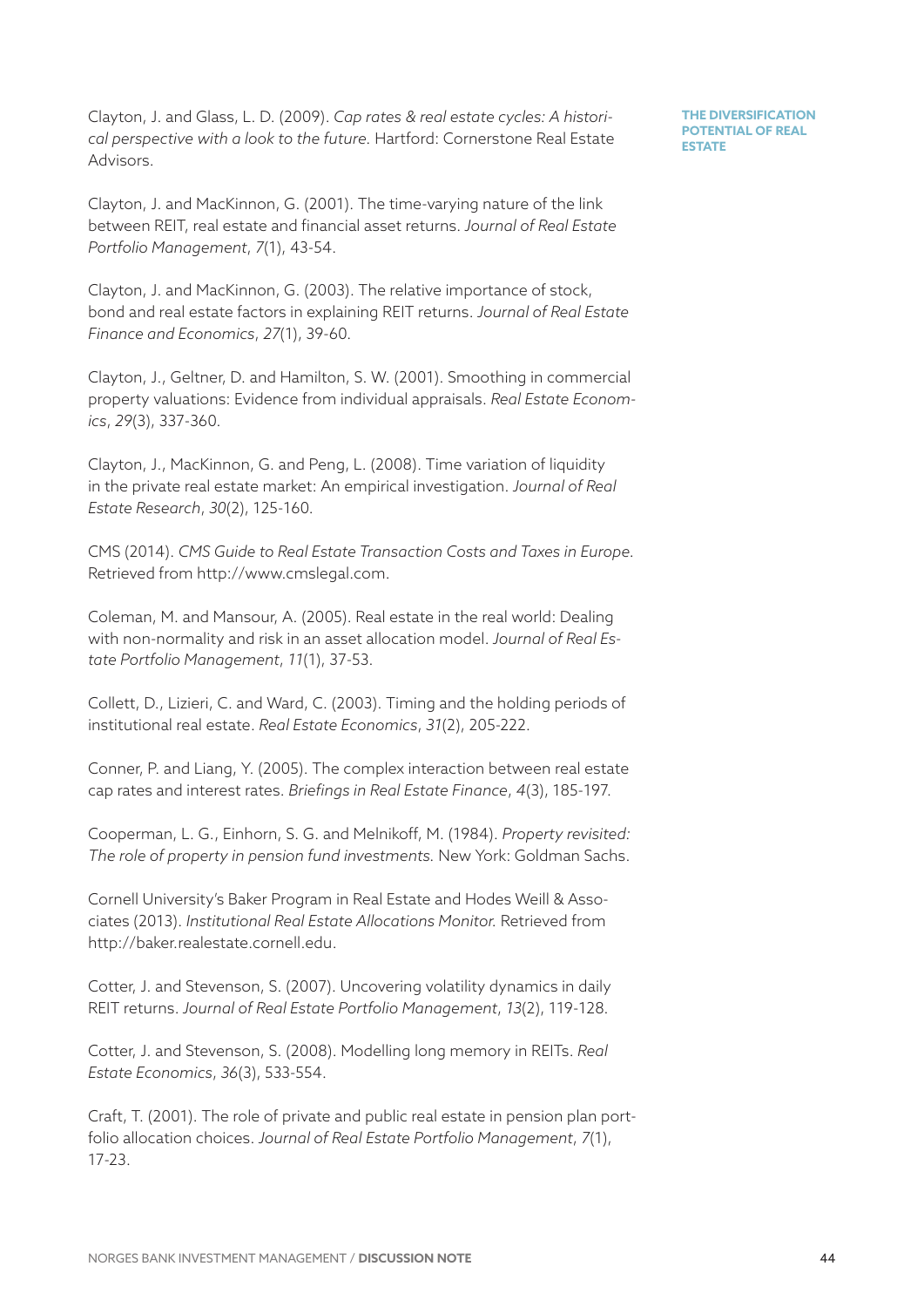Crosby, N. and McAllister, P. (2004). Deconstructing the transaction process: An analysis of fund transaction data. In *Liquidity in commercial property markets* (pp. 22-39)*.* London: Investment Property Forum.

**THE DIVERSIFICATION POTENTIAL OF REAL ESTATE** 

Demary, M. and Voigtländer, M. (2009). *The inflation hedging properties of real estate: A comparison between direct investments and equity returns.* Research Center for Real Estate Economics, Institut der deutschen Wirtschaft Köln.

Devaney, S. and Scofield, D. (2013). Broker use and the cost of liquidity in commercial real estate investment. *Journal of European Real Estate Research*, *6*(3), 279-302.

Devaney, S. and Scofield, D. (2014). *Time to transact: Measurement and drivers.* London: Investment Property Forum.

DiPasquale, D. and Wheaton, W. C. (1992). The markets for real estate assets and space: A conceptual framework. *Real Estate Economics*, *20*(2), 181-198.

Doeswijk, R., Lam, T. and Swinkels, L. (2014). The global multi-asset market portfolio, 1959-2012. *Financial Analysts Journal*, *70*(2), 26-41.

DTZ (2015). *Money into Property 2015: Risks from overheating markets.* Retrieved from http://www.dtz.com/Global/Research/DTZ+Money+into+Property+2015

Eichholtz, P. (1997). A long run house price index: The Herengracht index, 1628-1973. *Real Estate Economics*, *25*(2), 175-192.

Ennis, R. M. and Burik, P. (1991). Pension fund real estate investment under a simple equilibrium pricing model. *Financial Analysts Journal*, *47*(3), 20-30.

Eppli, M. J., Shilling, J. D. and Vandell, K. D. (1998). What moves retail property returns at the metropolitan level? *Journal of Real Estate Finance and Economics*, *16*(3), 317-342.

EPRA (2014). *Monthly Statistical Bulletin, December 2014.* Retrieved from http://www.epra.com/research-and-indices/indices/monthly-bulletins/.

Fama, E. F. and Schwert, G. W. (1977). Asset returns and inflation. *Journal of Financial Economics*, *5*(2), 115-146.

Feldman, B. (2003). *Investment policy for securitized and direct real estate*. Chicago: Ibbotson Associates.

Firstenberg, P. M., Ross, S. A. and Zisler, R. C. (1988). Real estate: The whole story. *Journal of Portfolio Management*, *14*(3), 22-34.

Fisher, J. D. (2000). A repeat sales index for commercial real estate – using sold properties in the NCREIF database. *Real Estate Finance, 17*(2), 66-71.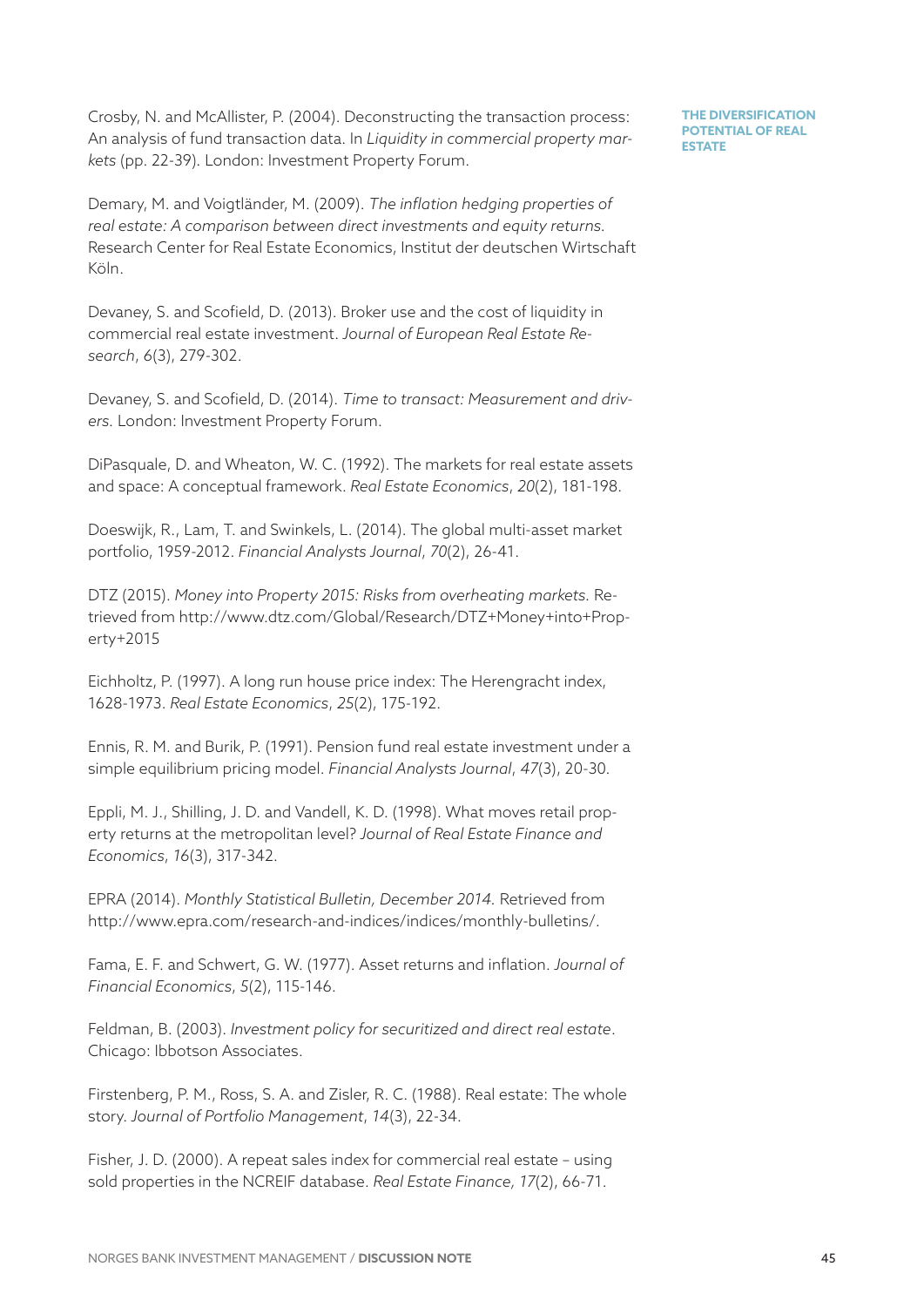Fisher, J. D., Gatzlaff, D., Geltner, D. and Haurin, D. (2003). Controlling for the impact of variable liquidity in commercial real estate price indices. *Real Estate Economics*, *31*(2), 269-303.

**THE DIVERSIFICATION POTENTIAL OF REAL ESTATE** 

Fisher, J. D., Geltner, D. and Webb, R. B. (1994). Value indices of commercial real estate: A comparison of index construction methods. *Journal of Real Estate Finance and Economics*, *9*(2), 137-164.

Fisher, J. D. and Goetzmann, W. N. (2005). Performance of real estate portfolios. *Journal of Portfolio Management, Special Real Estate Issue, September*, 32-45.

Fogler, H. (1984). 20% in real estate: Can theory justify it? *Journal of Portfolio Management*, *10*(2), 6-13.

Fogler, H. R., Granito, M. R. and Smith, L. R. (1985). A theoretical analysis of real estate returns. *Journal of Finance*, *40*(3), 711-719.

Forgey, F. A., Rutherford, R. C. and Springer, T. M. (1996). Search and liquidity in single-family housing. *Real Estate Economics*, *24*(3), 273-292.

Geltner, D. (1989). Estimating real estate's systematic risk from aggregate level appraisal-based returns. *Real Estate Economics*, *17*(4), 463-481.

Geltner, D. (1991). Smoothing in appraisal-based returns. *Journal of Real Estate Finance and Economics*, *4*(3), 327-345.

Geltner, D. (1993). Estimating market values from appraised values without assuming an efficient market. *Journal of Real Estate Research*, *8*(3), 325-345.

Giliberto, S. (1992). The allocation of real estate to future mixed-asset institutional portfolios. *Journal of Real Estate Research*, *7*(4), 423-432.

Glascock, J. L., Lu, C. and So, R. W. (2002). REIT returns and Inflation: Perverse or reverse causality effects? *Journal of Real Estate Finance and Economics, 24*(3), 301-317

Goetzmann, W. N. and Ibbotson, R. G. (1990). The performance of real estate as an asset class. *Journal of Applied Corporate Finance*, *3*(1), 65-76.

Goetzmann, W. N. and Wachter, S. M. (2001). The global real estate crash: Evidence from an international database. In Brown, S. J., and Liu, C. H. (Eds.), *A global perspective on real estate cycles* (pp. 5-23). US: Springer.

Gold, R. B. (1986). *Real estate: Can institutional portfolios be diversified without it?* Chicago: JMB Institutional Realty Corporation.

Goldstein, M. A. and Nelling, E. F. (1999). REIT return behavior in advancing and declining stock markets. *Real Estate Finance, 15*(4), 68-77.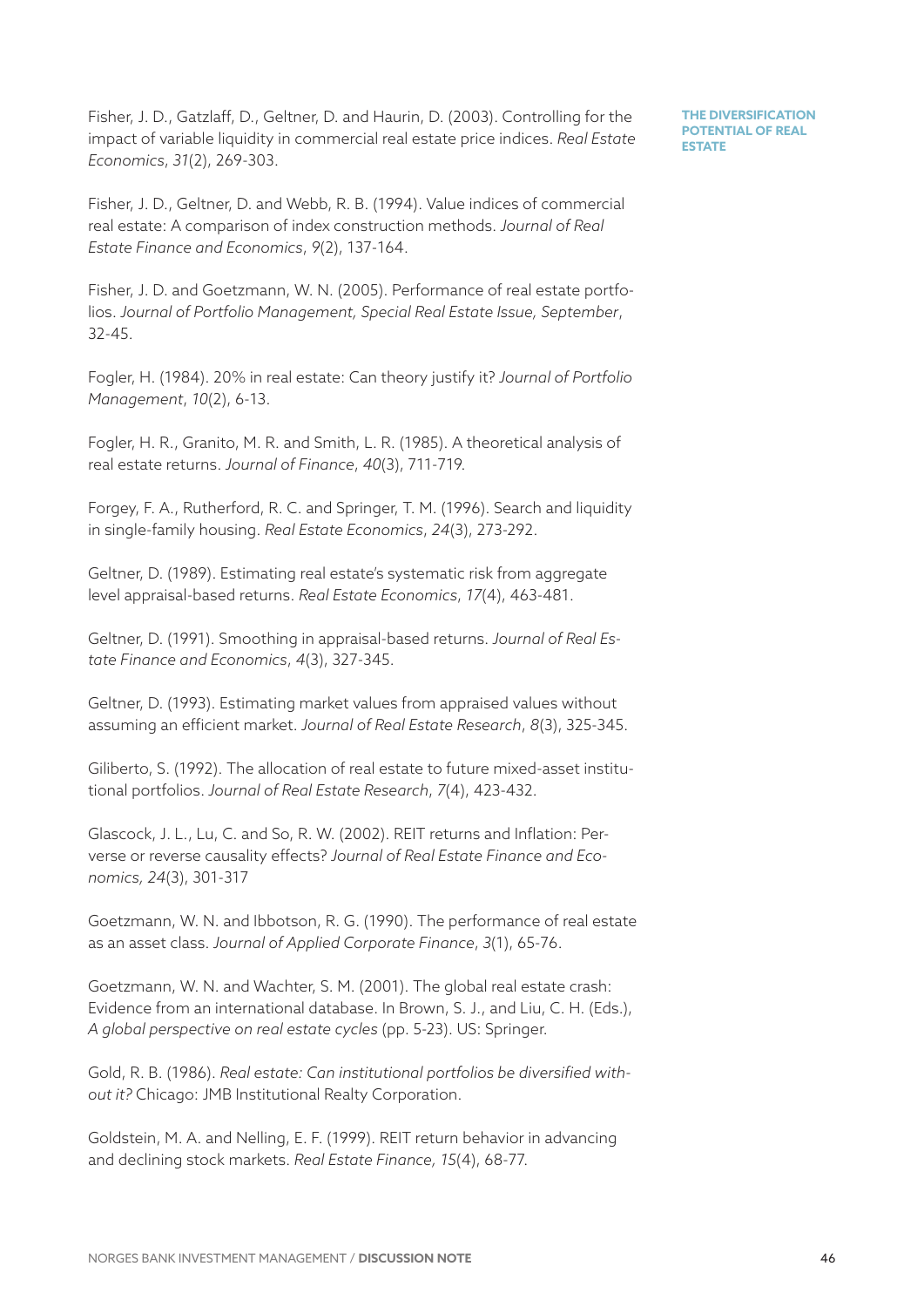Gordon, J. N. (1994). The real estate capital markets matrix: A paradigm approach. *Real Estate Finance, 11*(3), 7-15

Gunasekarage, A., Power, D. M. and Ting Zhou, T. (2008). The long-term inflation hedging effectiveness of real estate and financial assets: A New Zealand investigation. *Studies in Economics and Finance*, *25*(4), 267-278.

Hamelink, F. and Hoesli, M. (1996). Swiss real estate as a hedge against inflation: New evidence using hedonic and autoregressive models. *Journal of Property Finance*, *7*(1), 33-49.

Hamelink, F. and Hoesli, M. (2004a). What factors determine international real estate security returns? *Real Estate Economics*, *32*(3), 437.

Hamelink, F. and Hoesli, M. (2004b). Maximum drawdown and the allocation to real estate. *Journal of Property Research*, *21*(1), 5-29.

Haran, M., Davis, P., McCord, M., Grissom, T. and Newell, G. (2013). Equities or real estate? An international evaluation of listed property markets. *Journal of European Real Estate Research*, *6*(2), 139-162.

Hartzell, D. (1986). *Real estate in the portfolio*. New York: Salomon Brothers.

Hartzell, D., Hekman, J. and Miles, M. (1986). Diversification categories in investment real estate. *Real Estate Economics*, *14*(2), 230-254.

Hartzell, D., Hekman, J. S. and Miles, M. E. (1987). Real estate returns and inflation. *Real Estate Economics*, *15*(1), 617-637.

Haurin, D. (1988). The duration of marketing time of residential housing. *Real Estate Economics*, *16*(4), 396-410.

Heaney, R. and Sriananthakumar, S. (2012). Time-varying correlation between stock market returns and real estate returns. *Journal of Empirical Finance*, *19*(4), 583-594.

Hendershott, P., Lizieri, C. and MacGregor, B. (2010). Asymmetric adjustment in the City of London office market. *Journal of Real Estate Finance and Economics*, *41*(1), 80-101.

Hendershott, P. H., Lizieri, C. and Matysiak, G. A. (1999). The workings of the London office market. *Real Estate Economics*, *27*(2), 365-387.

Hendershott, P. H., MacGregor, B. and Tse, R. Y. (2002). Estimation of the rental adjustment process. *Real Estate Economics*, *30*(2), 165-183.

Hill, R. (2011). Hedonic price indexes for housing. *OECD Statistics Working Papers*, 2011/1.

Hobbs, P. and Chin, H. (2007). *The future size of the global real estate market.* London: RREEF.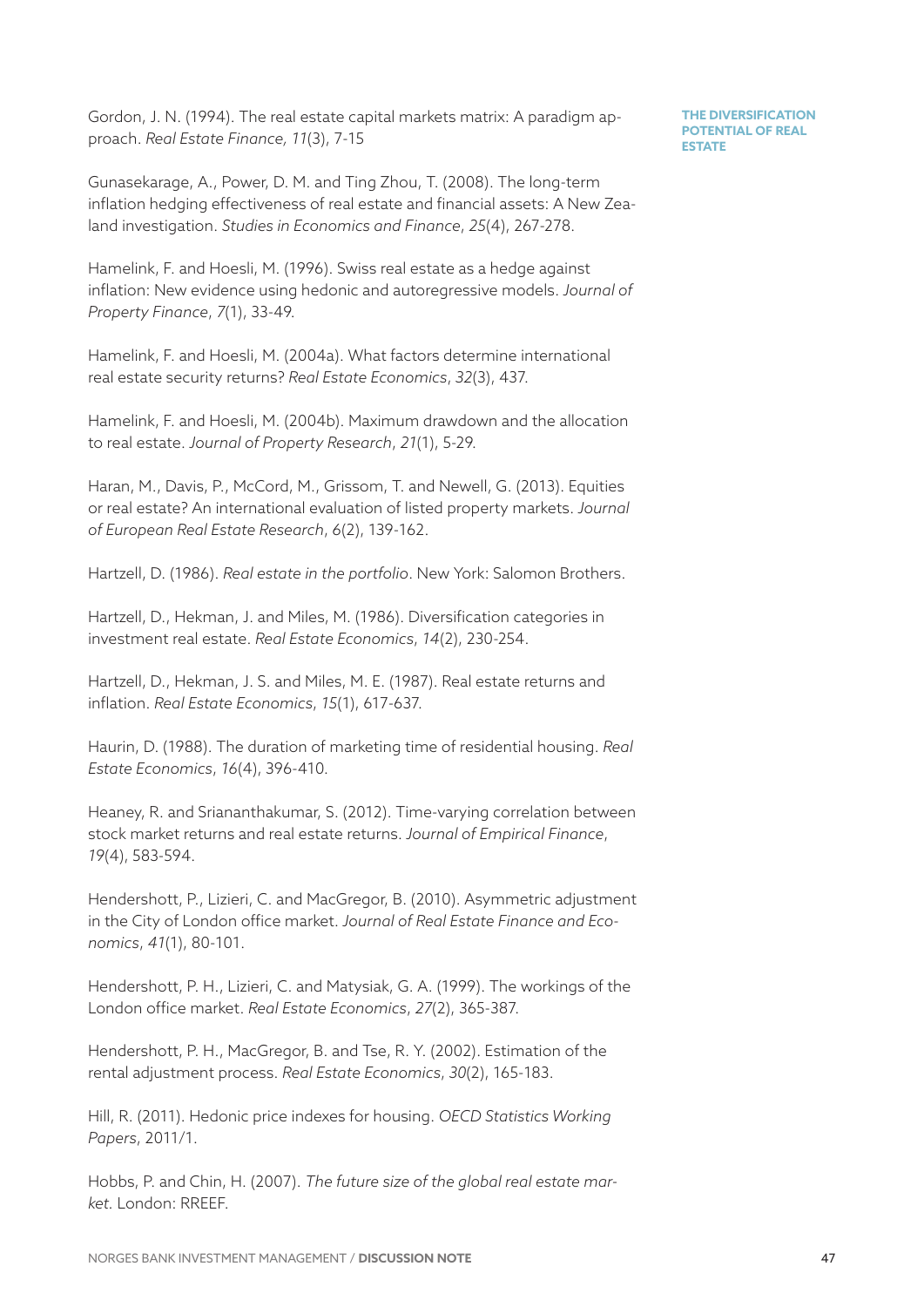Hoesli, M. and Lizieri, C. (2007). *Real estate in the investment portfolio*. A report for the Investment Strategy Council of the Royal Ministry of Finance.

Hoesli, M. and Moreno, C. S. (2006). Securitized real estate and its link with financial assets and real estate: An international analysis. *Journal of Real Estate Literature*, *15*(1), 57-84.

Hoesli, M. and Oikarinen, E. (2012). Are REITs real estate? Evidence from international sector level data. *Journal of International Money and Finance*, *31*(7), 1823-1850.

Hoesli, M. and Reka, K. (2013). Volatility spillovers, comovements and contagion in securitized real estate markets. *Journal of Real Estate Finance and Economics*, *47*(1), 1-35.

Hoesli, M. and Reka, K. (2015). Contagion channels between real estate and financial markets. *Real Estate Economics*, *43*(1), 101-138.

Hoesli, M., Lekander, J. and Witkiewicz, W. (2004). International evidence on real estate as a portfolio diversifier. *Journal of Real Estate Research*, *26*(2), 161-206.

Hoesli, M., Lizieri, C. and MacGregor, B. (2008). The inflation hedging characteristics of US and UK investments: A multi-factor error correction approach. *Journal of Real Estate Finance and Economics*, *36*(2), 183-206.

Hoesli, M., Oikarinen, E. and Serrano, C. (2015). Do public real estate returns really lead private returns? *Journal of Portfolio Management*. Forthcoming.

Hordijk, A. and Teuben, B. (2008). The liquidity of direct real estate in institutional investors' portfolios: The Netherlands. *Journal of Property Investment & Finance*, *26*(1), 38-58.

Huang, H. and Hudson-Wilson, S. (2007). Private commercial real estate equity returns and inflation. *Journal of Portfolio Management*, *33*(5), 63-73.

Hudson-Wilson, S., Fabozzi, F. J. and Gordon, J. N. (2003). Why real estate? *Journal of Portfolio Management*, *29*(5), 12-25.

Hudson-Wilson, S., Gordon, J. N., Fabozzi, F. J., Anson, M. J. and Giliberto, S. M. (2005). Why real estate? *The Journal of Portfolio Management*, *31*(5), 12-21.

Ibbotson, R. G. and Siegel, L. B. (1983). The world market wealth portfolio. *Journal of Portfolio Management*, *9*(2), 5-17.

Ibbotson, R. G., Siegel, L. B. and Love, K. S. (1985). World wealth: Market values and returns. *Journal of Portfolio Management*, *12*(1), 4-23.

Idzorek, T. M., Barad, M. and Meier, S. L. (2007). Global commercial real estate. *Journal of Portfolio Management*, *33*(5), 37-52.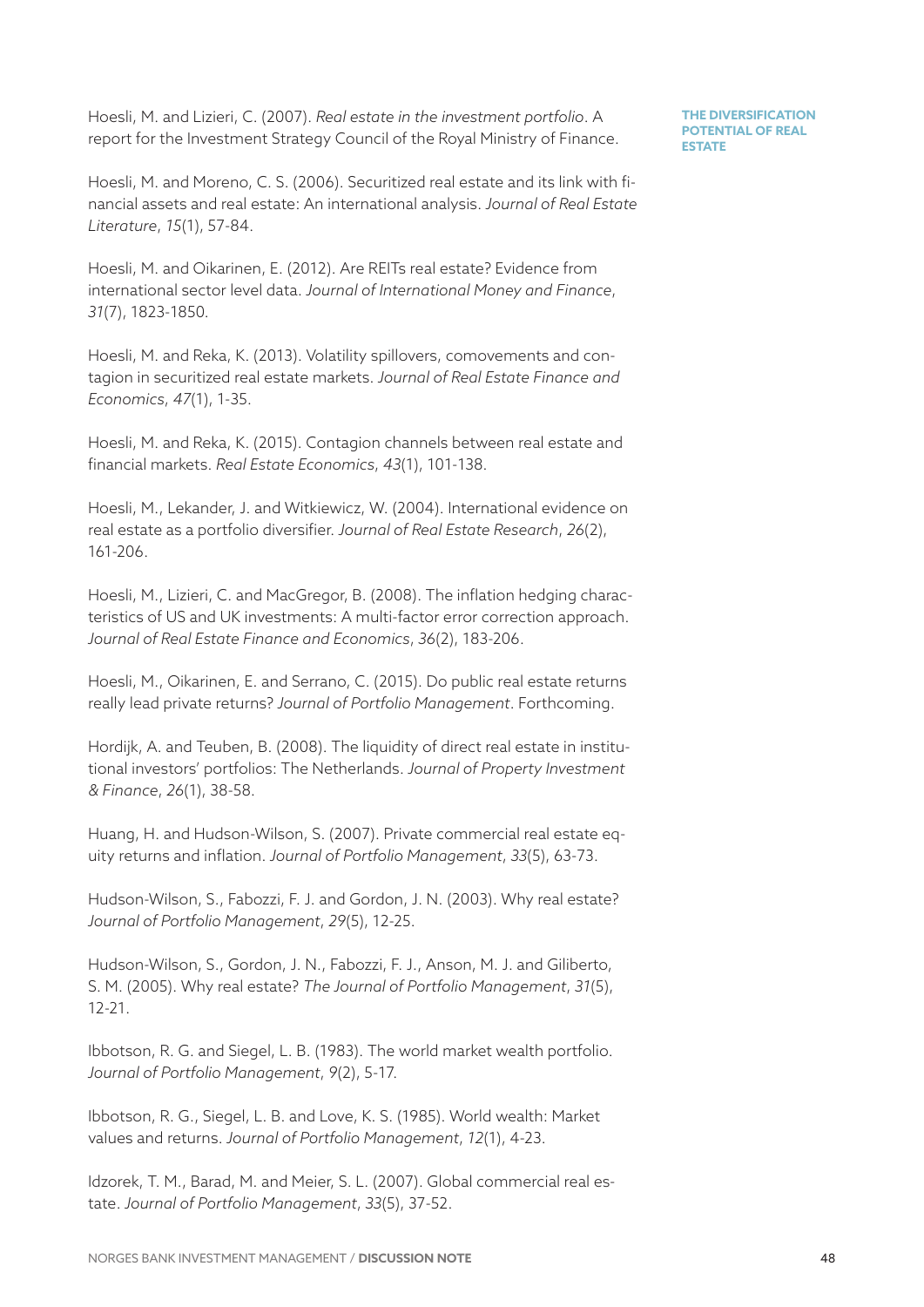INREV (2014). *Management fees and terms global*. Available at: https://www. inrev.org.

Irwin, S. H. and Landa, D. (1987). Real estate, futures, and gold as portfolio assets. *Journal of Portfolio Management*, *14*(1), 29-34.

Kaiser, R. (1997). The long cycle in real estate. *Journal of Real Estate Research*, *14*(3), 233-257.

Kallberg, J. G., Liu, C. H. and Greig, D. W. (1996). The role of real estate in the portfolio allocation process. *Real Estate Economics*, *24*(3), 359-377.

LaSalle Investment Management (2014). *The Real Estate Investable Universe 2014.* Retrieved from http://www.pensionfundsonline.co.uk/content/ pension-funds-insider/specialist-outlook/the-real-estate-investable-universe-2014/1521.

Le Moigne, C. and Viveiros, É. (2008). Private real estate as an inflation hedge: An updated look with a global perspective. *Journal of Real Estate Portfolio Management*, *14*(4), 263-286.

Lee, S. and Stevenson, S. (2006). Real estate in the mixed-asset portfolio: The question of consistency. *Journal of Property Investment & Finance*, *24*(2), 123-135.

Liang, Y. and McIntosh, W. (1998). Employment growth and real estate return: Are they linked? *Journal of Real Estate Portfolio Management*, *4*(2), 125-133.

Liang, Y., Myer, F. C. and Webb, J. R. (1996). The bootstrap efficient frontier for mixed-asset portfolios. *Real Estate Economics*, *24*(2), 247-256.

Lin, Z. and Vandell, K. D. (2007). Illiquidity and pricing biases in the real estate market. *Real Estate Economics*, *35*(3), 291-330.

Lin, Z., Liu, Y. and Vandell, K. D. (2009). Marketing period risk in a portfolio context: Comment and extension. *Journal of Real Estate Finance and Economics*, *38*(2), 183-191.

Ling, D. C. and Naranjo, A. (1998). The fundamental determinants of commercial real estate returns. *Real Estate Finance*, *14*, 13-24.

Ling, D. C. and Naranjo, A. (1999). The integration of commercial real estate markets and stock markets. *Real Estate Economics*, *27*(3), 483-515.

Ling, D. C. and Naranjo, A. (2015). Returns and information transmission dynamics in public and private real estate markets. *Real Estate Economics*, *43*(1), 163-208.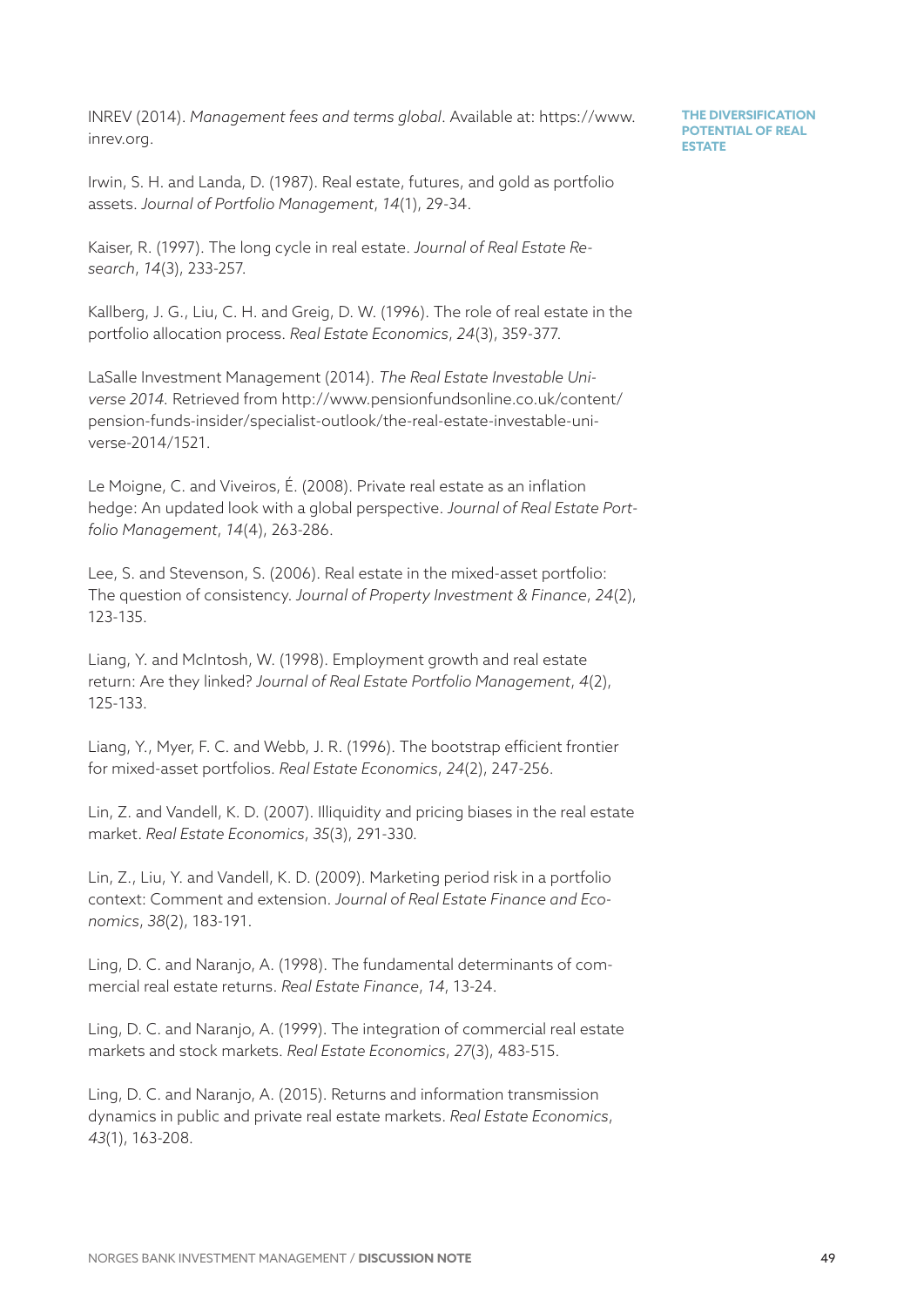Liow, K. H., Chen, Z. and Liu, J. (2011). Multiple regimes and volatility transmission in securitized real estate markets. *Journal of Real Estate Finance and Economics*, *42*(3), 295-328.

**THE DIVERSIFICATION POTENTIAL OF REAL ESTATE** 

Liow, K. H., Muhammad, F. a. I. and Huang, Q. (2006). Macroeconomic risk influences on the property stock market. *Journal of Property Investment & Finance*, *24*(4), 295-323.

Liu, C. H. and Mei, J. (1992). *The predictability of returns on equity REITs and their co-movement with other assets.* Cornell University, SHA School.

Liu, C. H., Grissom, T. V. and Hartzell, D. J. (1990a). The impact of market imperfections on real estate returns and optimal investor portfolios. *Real Estate Economics*, *18*(4), 453-478.

Liu, C. H., Hartzell, D. J. and Hoesli, M. E. (1997). International evidence on real estate securities as an inflation hedge. *Real Estate Economics*, *25*(2), 193-221.

Liu, C. H., Hartzell, D. J., Greig, W. and Grissom, T. V. (1990b). The integration of the real estate market and the stock market: Some preliminary evidence. *Journal of Real Estate Finance and Economics*, *3*(3), 261-282.

Lizieri, C. (2013). After the fall: Real estate in the mixed-asset portfolio in the aftermath of the global financial crisis. *Journal of Portfolio Management, Special Real Estate Issue 2013,* 43-59.

Lizieri, C. and Bond, S. (2004). Defining liquidity in property. In *Liquidity in commercial property markets* (pp. 7-21)*.* London: Investment Property Forum.

Lizieri, C. and Satchell, S. (1997). Property company performance and real interest rates: A regime-switching approach. *Journal of Property Research*, *14*(2), 85-97.

Lizieri, C., Satchell, S. and Wongwachara, W. (2012). Unsmoothing real estate returns: A regime-switching approach. *Real Estate Economics*, *40*(4), 775-807.

Lizieri, C., Satchell, S., Worzala, E. and Dacco, R. (1998). Real interest regimes and real estate performance: A comparison of UK and US markets. *Journal of Real Estate Research*, *16*(3), 339-356.

Luu, B. V., Sharaiha, Y. M., Doskov, N., Patel, C. and Turkington, D. (2014). The shadow price of liquidity in asset allocation – a case study. *Journal of Investment Management, 12*(2), 1-18.

MacKinnon, G. H. and Al Zaman, A. (2009). Real estate for the long term: The effect of return predictability on long-horizon allocations. *Real Estate Economics*, *37*(1), 117-153.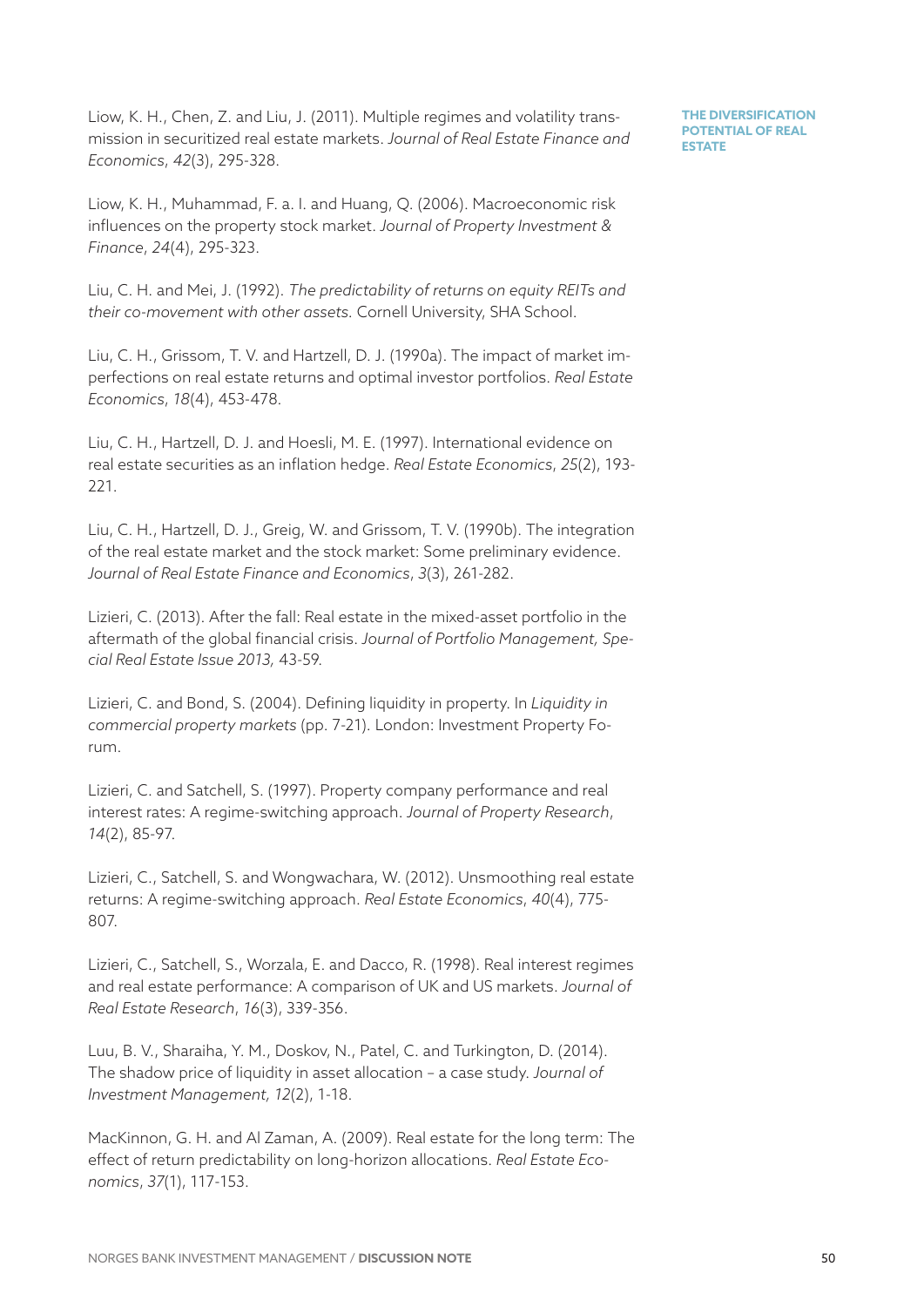Mansell, G. (2013). *Private real estate: From asset class to asset*. London: Investment Property Databank.

Matysiak, G., Hoesli, M., MacGregor, B. and Nanthakumaran, N. (1996). The long-term inflation-hedging characteristics of UK commercial property. *Journal of Property Finance*, *7*(1), 50-61.

Maurer, R. and Sebastian, S. (2002). Inflation risk analysis of European real estate securities. *Journal of Real Estate Research*, *24*(1), 47-78.

McCue, T. E. and Kling, J. L. (1987). Office building investment and the macroeconomy: Empirical evidence, 1973-1985. *Real Estate Economics*, *15*(3), 234-255.

McCue, T. and Kling, J. (1994). Real estate returns and the macroeconomy: Some empirical evidence from real estate investment trust data, 1972-1991. *Journal of Real Estate Research*, *9*(3), 277-287.

Mei, J. and Lee, A. (1994). Is there a real estate factor premium? *Journal of Real Estate Finance and Economics*, *9*(2), 113-126.

Miles, M. and Mahoney, J. (1997). Is commercial real estate an inflation hedge? *Real Estate Finance*, *13*, 31-45.

Miles, M. and McCue, T. (1984). Commercial real estate returns. *Real Estate Economics*, *12*(3), 355-377.

Miles, W. (2008). Volatility clustering in US home prices. *Journal of Real Estate Research*, *30*(1), 73-90.

Miles, W. (2011). Clustering in UK home price volatility. *Journal of Housing Research*, *20*(1), 87-101.

Miller, N. G. (1978). Time on the market and selling price. *Real Estate Economics*, *6*(2), 164-174.

Morawski, J., Rehkugler, H. and Füss, R. (2008). The nature of listed real estate companies: Property or equity market? *Financial Markets and Portfolio Management*, *22*(2), 101-126.

Mueller, A. and Mueller, G. (2003). Public and private real estate in a mixed-asset portfolio. *Journal of Real Estate Portfolio Management*, *9*(3), 193-203.

Newell, G. (1996). The inflation-hedging characteristics of Australian commercial property: 1984-1995. *Journal of Property Finance*, *7*(1), 6-20.

Obereiner, D. and Kurzrock, B. M. (2012). Inflation-hedging properties of indirect real estate investments in Germany. *Journal of Property Investment & Finance*, *30*(3), 218-240.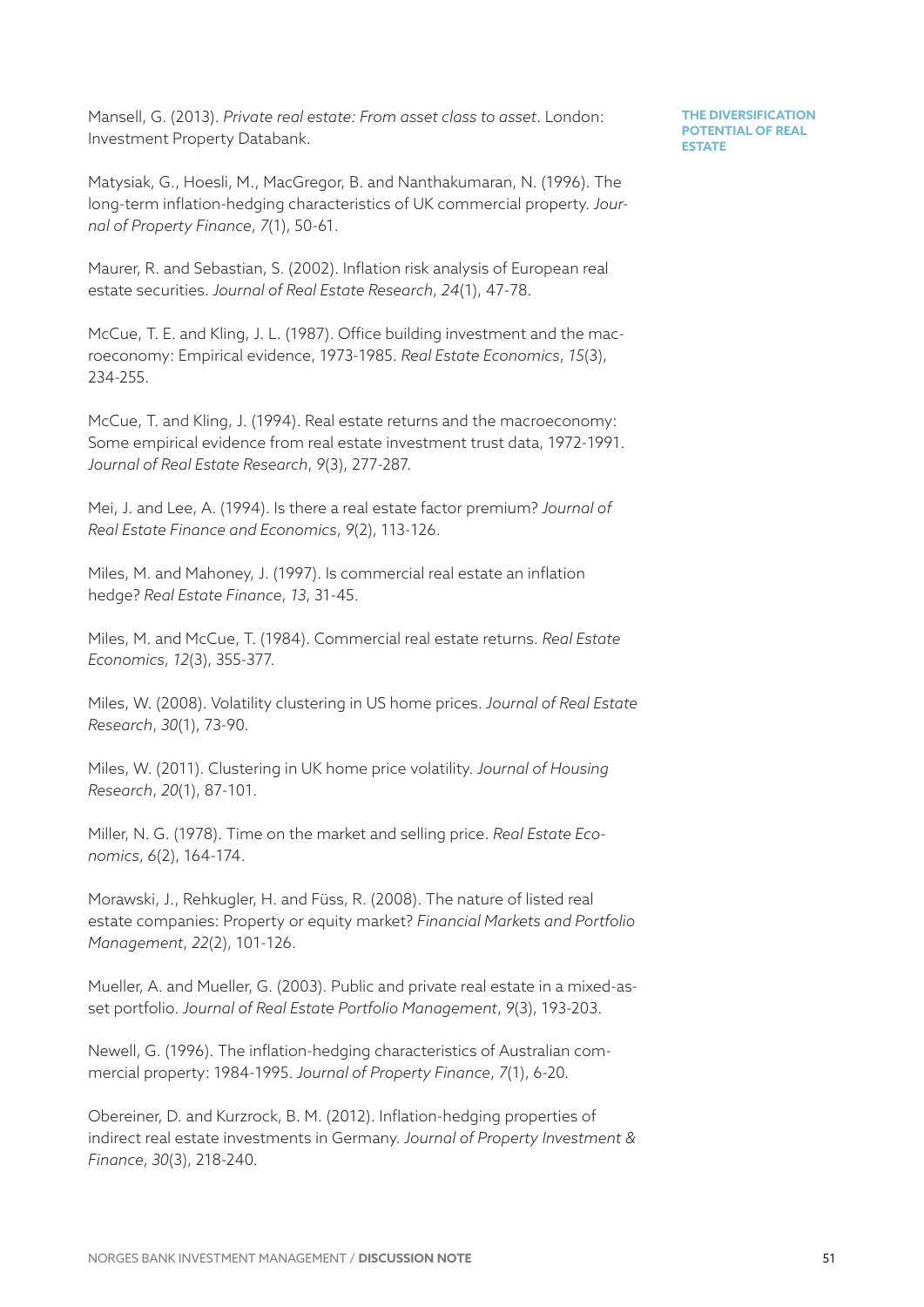Oikarinen, E., Hoesli, M. and Serrano, C. (2011). The long-run dynamics between direct and securitized real estate. *Journal of Real Estate Research*, *33*(1), 73-103.

**THE DIVERSIFICATION POTENTIAL OF REAL ESTATE** 

Önder, Z. (2000). High inflation and returns on residential real estate: Evidence from Turkey. *Applied Economics*, *32*(7), 917-931.

Ooi, J. T., Wang, J. and Webb, J. R. (2009). Idiosyncratic risk and REIT returns. *Journal of Real Estate Finance and Economics*, *38*(4), 420-442.

Orr, A. M., Dunse, N. and Martin, D. (2003). Time on the market and commercial property prices. *Journal of Property Investment & Finance*, *21*(6), 473-494.

Pagliari, J. (2011). *Long-run investment horizons and implications for mixed-asset portfolio allocations*. Retrieved from [http://ssrn.com/ab](http://ssrn.com/abstract=1921612)[stract=1921612.](http://ssrn.com/abstract=1921612)

Pagliari Jr, J. L., Scherer, K. A. and Monopoli, R. T. (2003). Public versus private real estate equities. *Journal of Portfolio Management*, *29*(5), 101-111.

Pagliari, J. L., Scherer, K. A. and Monopoli, R. T. (2005). Public versus private real estate equities: A more refined, long-term comparison. *Real Estate Economics*, *33*(1), 147-187.

Persuad, A. (2003). *Liquidity black holes*. London: Risk Books.

Peterson, J. D. and Hsieh, C. H. (1997). Do common risk factors in the returns on stocks and bonds explain returns on REITs? *Real Estate Economics*, *25*(2), 321-345.

Peyton, M. S. (2009). Capital markets impact on commercial real estate cap rates: A practitioner's view. *Journal of Portfolio Management*, *35*(5), 38-49.

Pyhrr, S., Roulac, S. and Born, W. (1999). Real estate cycles and their strategic implications for investors and portfolio managers in the global economy. *Journal of Real Estate Research*, *18*(1), 7-68.

Quan, D. C. and Quigley, J. M. (1991). Price formation and the appraisal function in real estate markets. *Journal of Real Estate Finance and Economics*, *4*(2), 127-146.

Quan, D. C. and Titman, S. (1999). Do real estate prices and stock prices move together? An international analysis. *Real Estate Economics*, *27*(2), 183-207.

Rehring, C. (2012). Real estate in a mixed-asset portfolio: The role of the investment horizon. *Real Estate Economics*, *40*(1), 65-95.

Ross, S. A. and Zisler, R. C. (1991). Risk and return in real estate. *Journal of Real Estate Finance and Economics*, *4*(2), 175-190.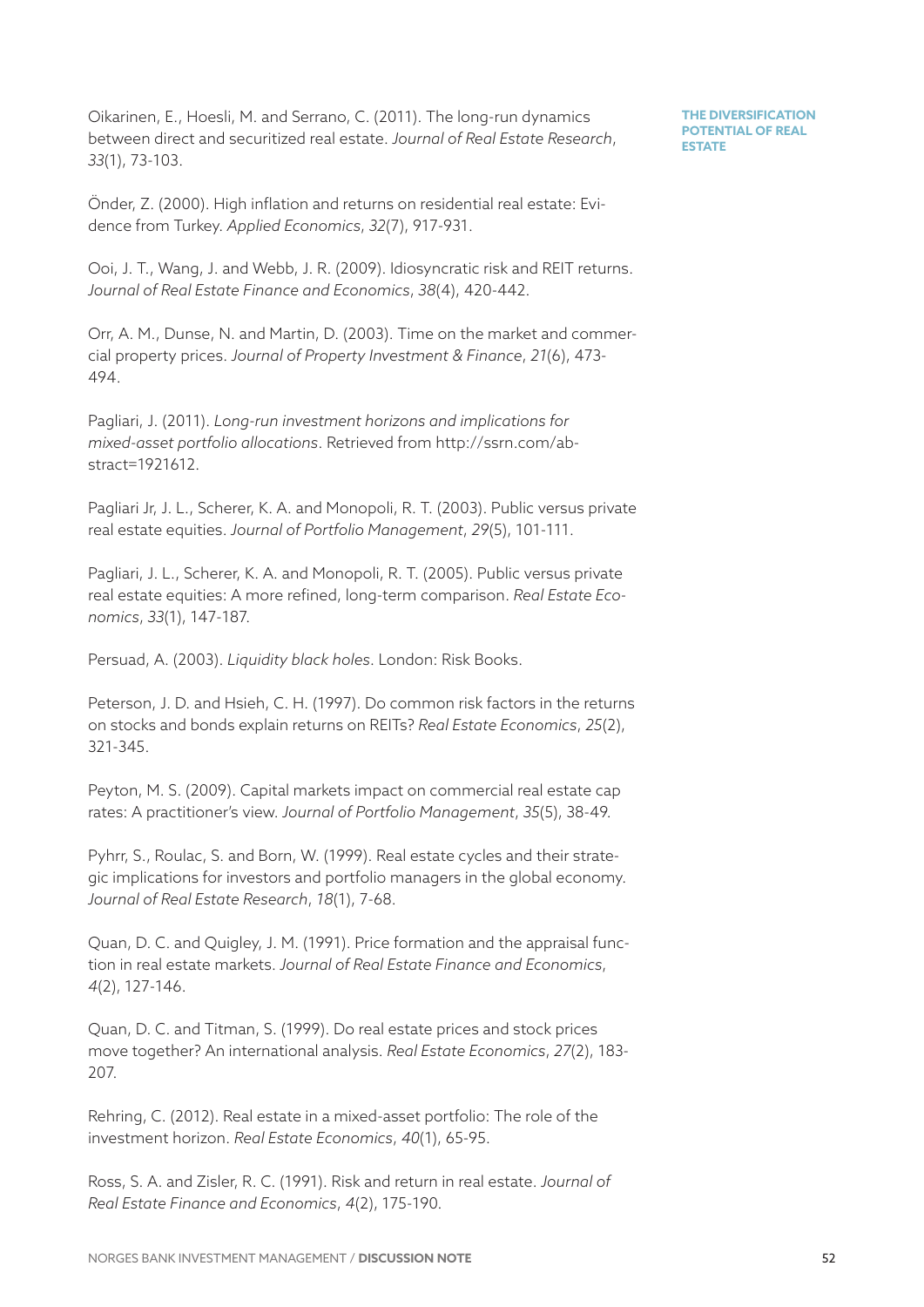Rubens, J., Bond, M. and Webb, J. (1989). The inflation-hedging effectiveness of real estate. *Journal of Real Estate Research*, *4*(2), 45-55.

Schulte, K. M., Dechant, T. and Schaefers, W. (2011). Systematic risk factors in European real estate equities. *Journal of European Real Estate Research*, *4*(3), 185-224.

Scofield, D. (2013). Time to completion liquidity in UK commercial real estate investment: 2000-2008. *Journal of European Real Estate Research*, *6*(1), 34-47.

Seiler, M., Webb, J. and Myer, N. (1999). Diversification issues in real estate investment. *Journal of Real Estate Literature*, *7*(2), 163-179.

Shilling, J. D. (2003). Is there a risk premium puzzle in real estate? *Real Estate Economics*, *31*(4), 501-525.

Simon, S. and Ng, W. L. (2009). The effect of the real estate downturn on the link between REITs and the stock market. *Journal of Real Estate Portfolio Management*, *15*(3), 211-219.

Sing, T. F. and Low, S. H. Y. (2000). The inflation-hedging characteristics of real estate and financial assets in Singapore. *Journal of Real Estate Portfolio Management*, *6*(4), 373-385.

Sing, T. F. and Ong, S. E. (2000). Asset allocation in a downside risk framework, *Journal of Real Estate Portfolio Management, 6*(3), 213-223.

Sing, T. F. and Tan, Z. Y. (2013). Time-varying correlations between stock and direct real estate returns. *Journal of Property Investment & Finance*, *31*(2), 179-195.

Sivitanides, P., Southard, J., Torto, R. G. and Wheaton, W. C. (2001). The determinants of appraisal-based capitalization rates. *Real Estate Finance*, *18*(2), 27-38.

Sivitanidou, R. and Sivitanides, P. (1999). Office capitalization rates: Real estate and capital market influences. *Journal of Real Estate Finance and Economics*, *18*(3), 297-322.

Stefek, D. and Suryanarayanan, R. (2012). Private and public real estate: What is the link? *Journal of Alternative Investments*, *14*(3), 66-75.

Stevenson, S. (2001). The long-term advantages to incorporating indirect securities in direct real estate portfolios. *Journal of Real Estate Portfolio Management*, *7*(1), 5-16.

Sun, Q. and Yung, K. (2009). Idiosyncratic risk and expected returns of equity real estate investment trusts. *Journal of Real Estate Portfolio Management*, *15*(1), 45-57.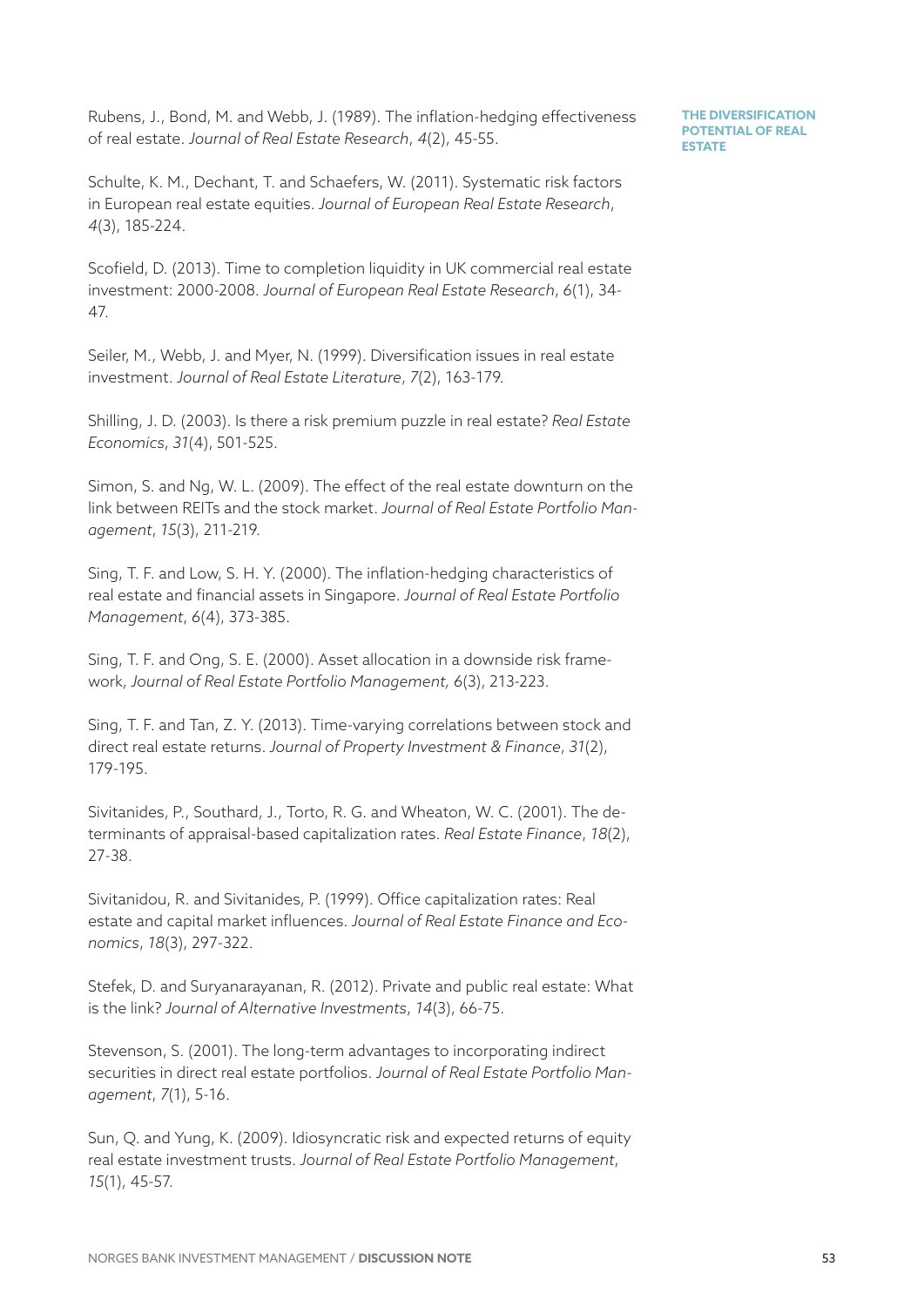Sun, J., Yang, X. and Zhao, X. (2012). Understanding commercial real estate indices. *Journal of Real Estate Portfolio Management*, *18*(3), 289-303.

**THE DIVERSIFICATION POTENTIAL OF REAL ESTATE** 

Viezer, T. W. (2010). The application of modern portfolio theory to real estate: A brief survey. In Guerard, J. B. (Ed.). *Handbook of portfolio construction* (pp. 733-760). New York: Springer.

Vogel, J. H. (2006). Cap rates and interest rates: The impact of interest rates on commercial real estate values. *Real Estate Finance, 22*(6), 10-14.

Webb, J. R. and Rubens, J. H. (1986). Portfolio considerations in the valuation of real estate. *Real Estate Economics*, *14*(3), 465-495.

Webb, J. R. and Rubens, J. H. (1987). How much in real estate? A surprising answer. *Journal of Portfolio Management*, *13*(3), 10-14.

Webb, J. R., Curcio, R. J. and Rubens, J. H. (1988). Diversification gains from including real estate in mixed-asset portfolios. *Decision Sciences*, *19*(2), 434-452.

Westerheide, P. (2006). Cointegration of real estate stocks and REITs with common stocks, bonds and consumer price inflation – an international comparison. *ZEW – Centre for European Economic Research Discussion Paper*, 06-057.

Wheaton, W. W. and Torto, R. G. (1990). An investment model of the demand and supply for industrial real estate. *Real Estate Economics*, *18*(4), 530-547.

Wheaton, W. C., Baranski, M. S. and Templeton, C. A. (2009). 100 years of commercial real estate prices in Manhattan. *Real Estate Economics*, *37*(1), 69-83.

Wheaton, W. C., Torto, R. G. and Evans, P. (1997). The cyclic behavior of the Greater London office market. *Journal of Real Estate Finance and Economics*, *15*(1), 77-92.

Wheaton, W. C., Torto, R. G., Sivitanides, P. S., Southard, J. A., Hopkins, R E. and Costello, J. M. (2001). Real estate risk: A forward-looking approach. *Real Estate Finance*, *18*(3), 20-28.

Wurtzebach, C., Mueller, G., Machi, D. (1991). The impact of inflation and vacancy on real estate returns. *Journal of Real Estate Research*, *6*(2), 153-168.

Yang, J., Zhou, Y. and Leung, W. K. (2012). Asymmetric correlation and volatility dynamics among stock, bond, and securitized real estate markets. *Journal of Real Estate Finance and Economics*, *45*(2), 491-521.

Young, M. S. (2008). Revisiting non-normal real estate return distributions by property type in the US. *Journal of Real Estate Finance and Economics*, *36*(2), 233-248.